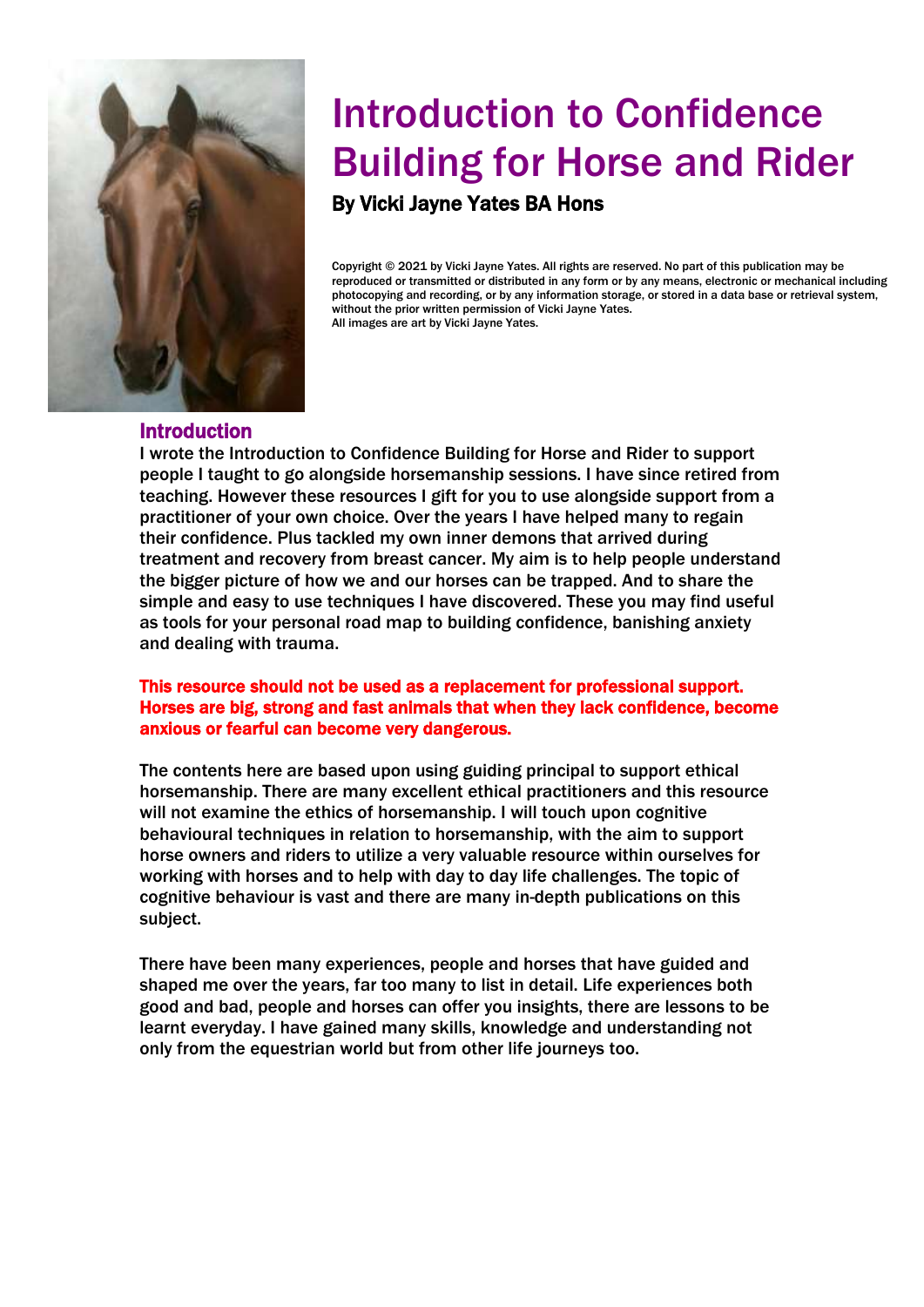

# Guiding Principles

Here I share some of my guiding principles that underpin my work and how I conduct my life. Without applying the guiding principles you may struggle to use some of the techniques I share. These guiding principles are simple, they have layers so you can start today to apply them with the aim to refine and develop your skills in these areas. For me is not a destination but a journey, a never ending journey of discovery, refining our skills and self improvement. I will share with you briefly some of these principles with the aim for you to take away my ideas and see if they feel right for you. If they do you can apply them to not only your horsemanship but to your life in general. Why not challenge yourself to road test some of them? Then see what benefits they bring to you and your horse.

# Comfort Zone

Have you ever stopped to think about your and your horse's comfort zones? And the impact it has on your relationship and your riding? What effect it has? What benefits it has? What limitations it has? How it affects confidence positively and negatively? To help understand our own and our horse's comfort zones, lets start by finding out more about your and your horse's comfort zones.

### Your Horse's Comfort Zone Exercise

- Write on the top of a sheet of paper My Horse's Comfort Zone. Jot down a list of what your horse finds easy, is comfortable with, is happy with, what your horse enjoys and finds fun.
- Write on another sheet of paper What is Outside My Horse's Comfort Zone. Here list things your horse finds tricky, difficult, or cause fear, anxiety, stress etc.

# Your Comfort Zone Exercise

Now think about yourself. Repeat the exercise as you have done for your horse.

- Write on the top of a sheet of paper My Comfort Zone. Jot down a list of what you find easy, is comfortable, you enjoy etc.
- Write on another sheet of paper What is Outside My Comfort Zone. Jot down a list of what you find difficult, causes you fear, stress, anxiety etc.

Now you have four pieces of paper with four lists.

Two lists of what is in the comfort zones. Two lists with what is outside of the comfort zones. The act of writing this down helps because:

- It helps you to focus on what you and your horse can do and find rewarding and fun. It is easy to lose sight of this when you are struggling. In fact the more you are struggling the more likely you are to dismiss what you and your can do. So if you are finding this hard it is likely there is far more you can add to this list than you are acknowledging.
- Time spent on in your and your horse's comfort zone enables you both to strengthen your skill base and become very confident in what you can already do before moving into areas outside your comfort zone.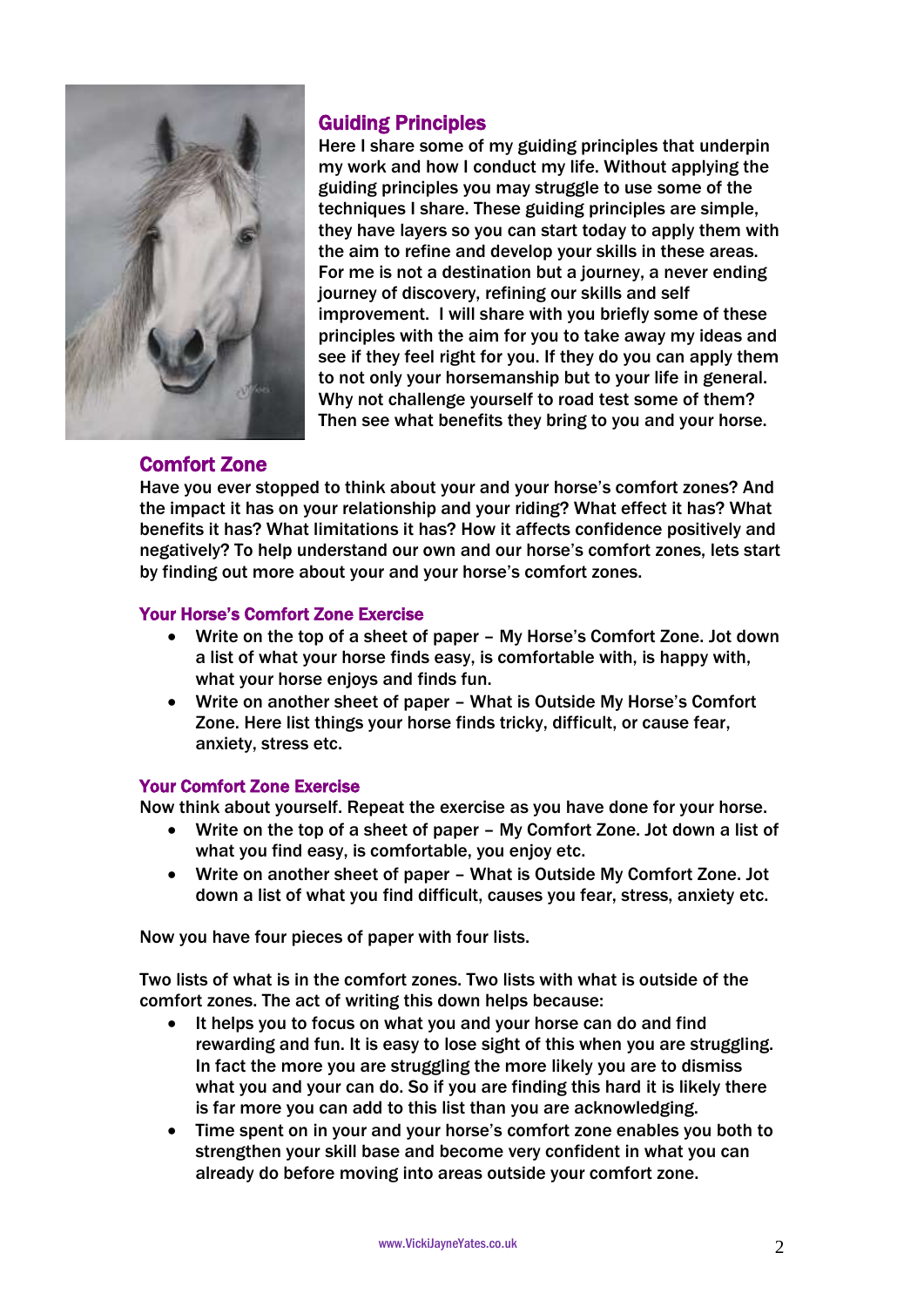- A comfort zone list is packed full of experiences, knowledge, skills, and techniques that we truly know work forms a solid foundation stone to build your or your horse's confidence upon.
- You may discover that there are differences in what you and your horse have in your comfort zones. And if one in the partnership finds something easy and the other is struggling you have a great support one can give to the other.
- Getting the fears outside onto paper is powerful. It is no longer screaming inside, it is there on paper. Getting it outside is symbolic and powerful. It is the first step in your taking control and tackling whatever the issue is. As there on a list you have the ability to start to plan how to tick them off. And eventually add them to the list of what is easy.
- Growth comes from going outside our comfort zone. And golden selfdevelopment gifts are never wrapped in beautiful paper, it often arrives in crappy paper or works clothing. So those things on the outside of our comfort zone are golden gifts in crappy paper.
- When we lack confidence, suffer anxiety or fear it is hard to move away from what we know. Our comfort zone makes us feel safe, even if it is not helping us to move forward. Taking even a small step out of our comfort zone can be a challenging. But a planned tiny step out with the knowledge you can return to your comfort zone will grow your world. More about setting yourself up for success later.



# Compassion and Self-Compassion

Compassion towards others we often find easier than having compassion for ourselves. If someone you loved dearly was struggling you would no doubt feel compassionate towards them, not beat them up emotionally for not being able to cope. Yet we are often very hard on ourselves when we struggle. So here I share with you the nugget of developing a selfcompassionate mind, be kind to yourself. If you are struggling, it's ok to not be ok. Life throws us challenges and at times in the face of things it is only normal to struggle. Our mind at these times can often be very harsh towards ourselves. Self-criticism needs to be replaced with self-compassion. If we can develop more self-compassion we can tackle life's challenges in a way that is kinder and far more gently to ourselves and others. Compassion is not a weakness. Far from it. It is one of the foundation stones to building

confidence, self-esteem, reducing stress, taking anger out of situations plus it increases our courage and resilience. Kindness and compassion are what build meaningful deep relationships with others and the relationship we have with ourselves. If you are serious about building confidence then self-compassion is the starting point. A game changer. If you want to learn more about this I highly recommend the book – The Compassionate Mind by Paul Gilbert.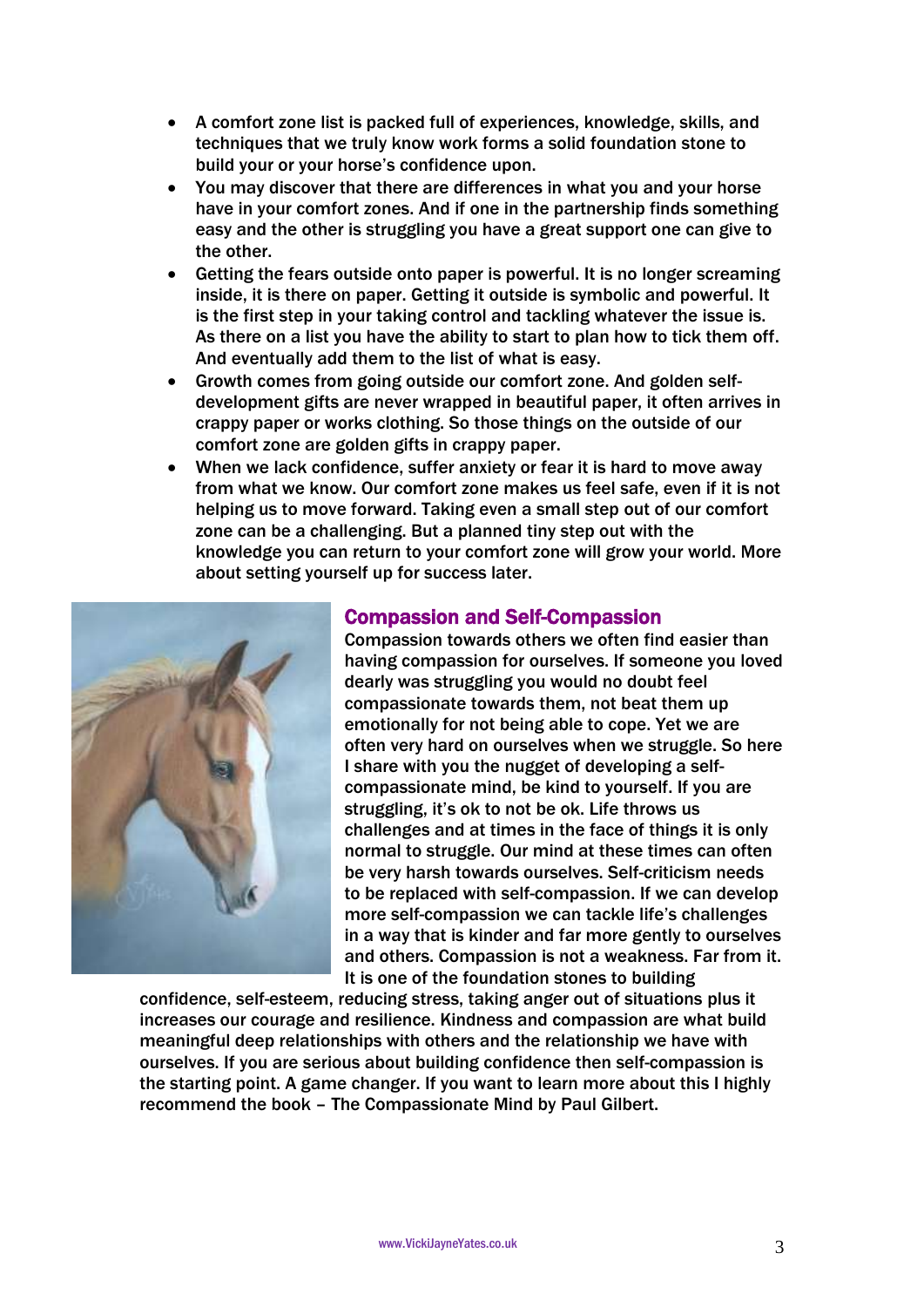

### **Empathy**

Exercise - Have a go at trying to live your life with more empathy and understanding. What is it like for the horse? How does it feel for the other person? What is it like to live in that person's / horse's shoes? Here are some thoughts to ponder regarding empathy. This principle requires you to have an open mind, to see other view points. You need an enquiring mind, ask questions, try to learn as much as you can from another view point. You need to learn to listen and let others do the talking. With people for example - How often do you find the need to cut across what someone is saying? Or finish their sentence for them? Have you fully and clearly understood what they are trying to say? Do you help people to open up and tell you what they need to say? Have you picked up on the other person's non verbal communication? What does their body language tell you about how they feel? To become more effective with your

horse why not practice empathy and compassion on everyone you meet? By developing this skill with our own species we start to understand the qualities we need to be more effective in communication before we add the dimension of developing equine compassion.

# Healing Time

If you and or your horse are suffering a lack of confidence the likelihood is it is connected to life events, or a situation, or an incident, or personal circumstances. Losing confidence usually has some reason. Sometimes people can easily identify what the cause is. For others it has slowly build up bit by bit over a long period of time and it isn't easy to pinpoint why. If you are able to pinpoint the reason why your confidence has taken a battering it is often easier to plan for success in tackling the issues. If you cannot pinpoint the cause all is not lost. As both can be tackled if you invest in some healing time. If you and or your horse suffered a physical injury you would expect it to take time for bodies to heal, and you would seek help if required. The same is true for emotional and mental health. A lack of confidence could be linked deeply to emotions such as trauma, fear, anxiety, stress, etc. If you are able to use self-compassion you would be kind to yourself and invest in healing of the mind and spirit.

Healing is not pink, fluffy or sweet. It is often hard, really hard. So many avoid inner work to heal the troubling issues. Some issues run very deep and can extend back in time for years. Healing is deeply personal and what one person and or horse finds helps their healing another will not. As a Reiki practitioner I have often helped people and equines by offering healing. It is a privilege to be part of someone's healing journey. So my advice is if you or your horse are suffering a lack of confidence and it has the root is in the emotional or spiritual areas do not be afraid of seeking out someone who feels right to help you with healing.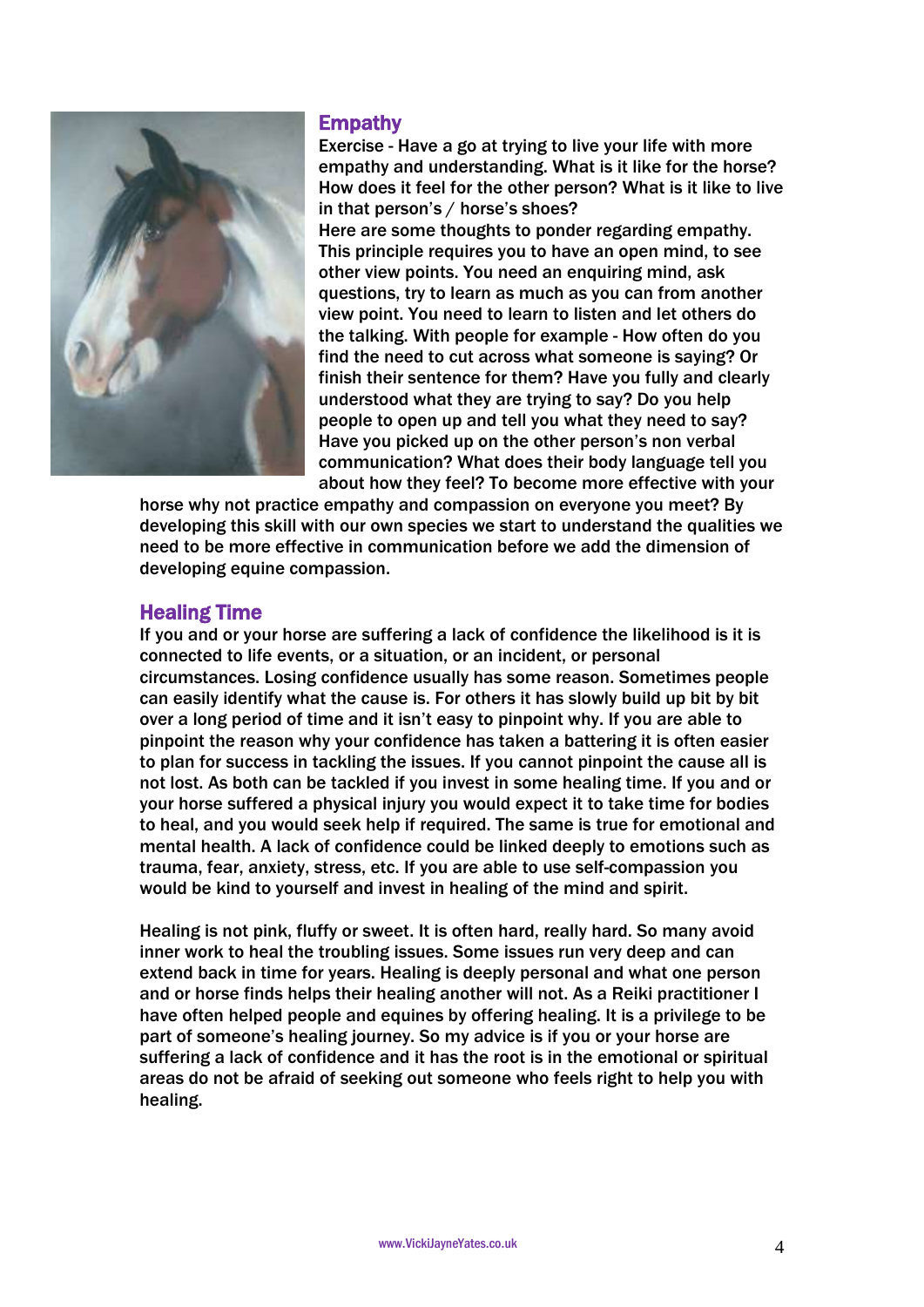

Thoughts to Ponder: Have you given yourself permission to have healing time? Have you invested in healing time for your horse? Do you see healing as a worthwhile investment? Or are you in a rush to get on, get going, to push through? Sometimes to push on works. Other times without the healing time the issues are still there and can resurface again at a future date.

Healing with your horse can be a profound experience. It can and does change people's lives for the better. Horses carry the wisdom of healing. There is plenty of research done into the therapeutic benefits of connecting with equines. If you are interested in this as a topic The Non Ridden Equine Association UK has a library of resources in the Therapeutic Equine section you may find worth reading.

<https://www.thenonriddenequineassociationuk.org/therapeutic-equines.html> The gift of healing often starts with the first step of allowing healing time. To just slow down, stop, to just be, to let calmness enter.

For me there is a blurred line between horsemanship and healing. They say when the student is ready the teacher arrives. Teachers can have two legs or four. Open up to a healing journey with your horse and you will start to look at things very differently.

# Communication.

Confidence often grows when we can better understand our horse. Many people lose confidence because there is fear, anxiety and lack of understanding as to why their horse behaves in a certain way. Equine behaviour is a huge topic and certainly one I couldn't do justice to in this resource. There is always a reason why a horse behaves as it does. If your horse is in any physical discomfort or pain it will shape behaviour. Therefore it is always recommended if your horse is displaying any abnormal behaviour to have your vet attend to check over your horse. If your horse gets a clean bill of health but abnormal behaviour is still presenting please work with a qualified equine behaviourist. There are no short cuts in ensuring your horse is happy and well and it is always a wise investment to work with professionals.

Horses are sentient and I believe have a full rich range of emotions. Therefore how wonderful would it be to boost your confidence to learn how to understand your horse's emotions. A better understanding of your horse will in turn help you to be more appropriate with your interactions and in turn help you to be safer round your horse. If we can open up into open two way dialogue with our horse our horsemanship is taken to a level where we can be in tune with each other.

With horses we need to tune in to what they are saying and learn to listen to their communication. I have written a FREE download Equine Communication which you can download from this link

<https://www.vickijayneyates.co.uk/horsemanship-resources.html>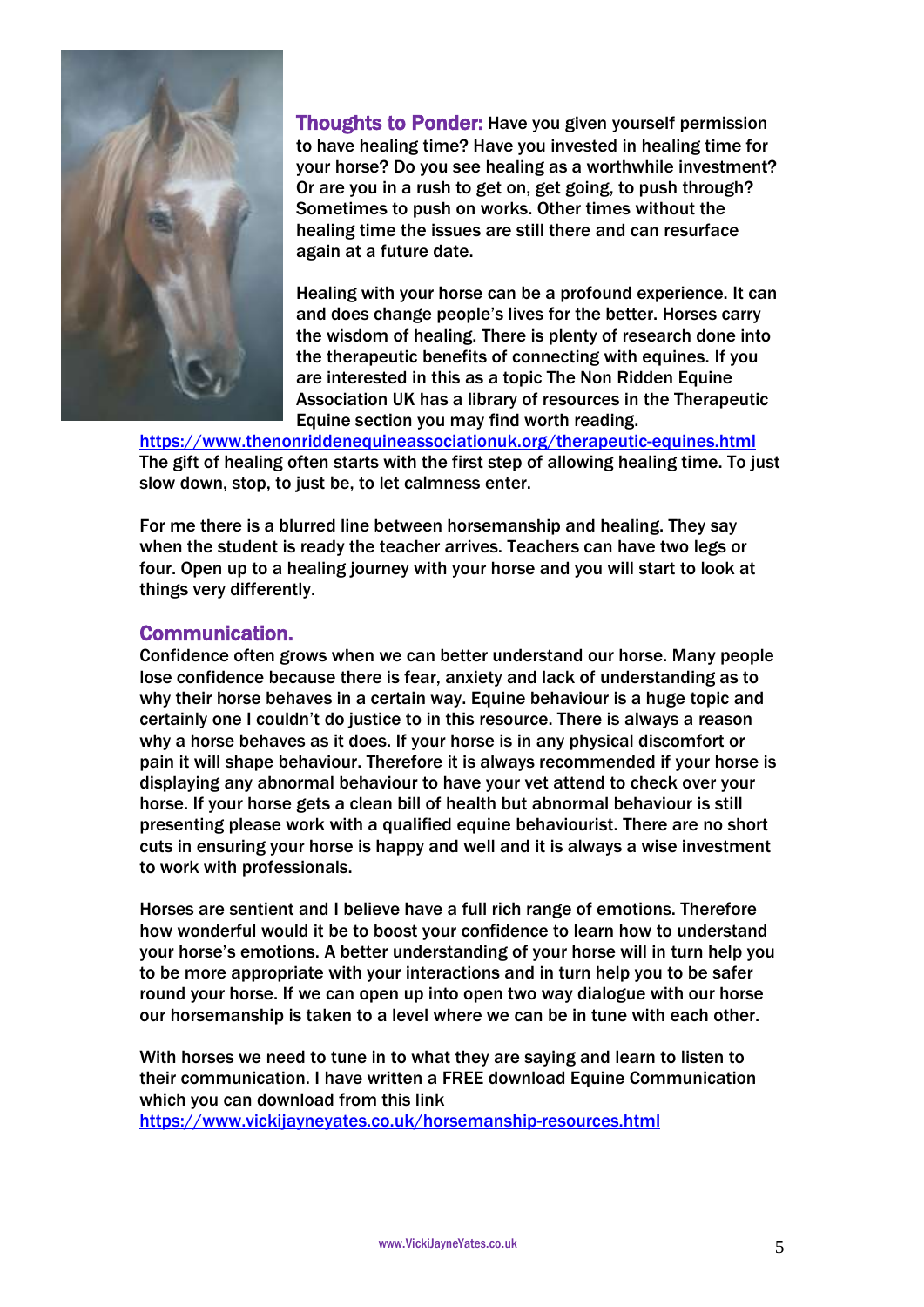Humans and horses live in different realities. The way we see and interact with the world is very different to that of our horse. It is a question of understanding, respecting and honouring these differences. By understanding his reality you will know when he is in his comfort zone and see his fears, pains and frustrations. This in turn greatly helps you to help your horse and help you.

Thoughts to Ponder. What is your horse trying to communicate with you? Do you listen to understand? Does your horse have a say in matters? Would you like to invest in better understanding your horse? Answers to these questions are likely to shape what gets factored into your road map for building confidence.



### Patience is a Virtue.

With horses patience goes a very long way in helping you achieve goals. How often do you practice patience? In our fast moving world it is easy to be dragged along in it's frantic pace, feeling stressed, rushed and at it's worst that the world is conspiring against you achieving your goals in life. How many times have you arrived at the yard feeling in this or in a similar mind set? What effect has it on your horse? Your horse's world is very different and this is why developing equine compassion and becoming more patient go hand in hand. Your goal should be to always be patient with your horse.

Without patience training a horse is very frustrating for the human and confusing for the horse. You can become more patient through practice. You can learn to become more patient, it is a skill. Why just practice patience with your horse? Have you ever thought about all the daily opportunities to practice patience? Here are a few examples I am sure you can write your own list of events and situations that test your patience. Examples: Traffic jams, dealing with people you can't stand, being late, being put on hold on the telephone, work pressures, demanding children etc…How do these make you feel?

It is easy to be dragged into a mental snowball of frustration and tension and loose your patience. By practicing being more patient will help you to remain more relaxed, calm and in control. To become more patient you need to deliberately set out with the objective to practice your patience. Just think how many opportunities each day you can choose to practice being more patient?

# How can you practice being more patient?

Step one - Gear your mind to being patient. Make a conscious effort and remind yourself when you start to feel frustrated or tense that you are going to see the situation as an opportunity to practice being patient.

Step two - Try to see the innocence in a situation or in other people's behaviour. Mostly people and situations do not set out to deliberately upset / frustrate you. Try to practice compassion for the other person and see the innocence in their frustration. There will be times you will have to look deeply for the innocence.

Thought to Ponder. When will you actively practice being patient?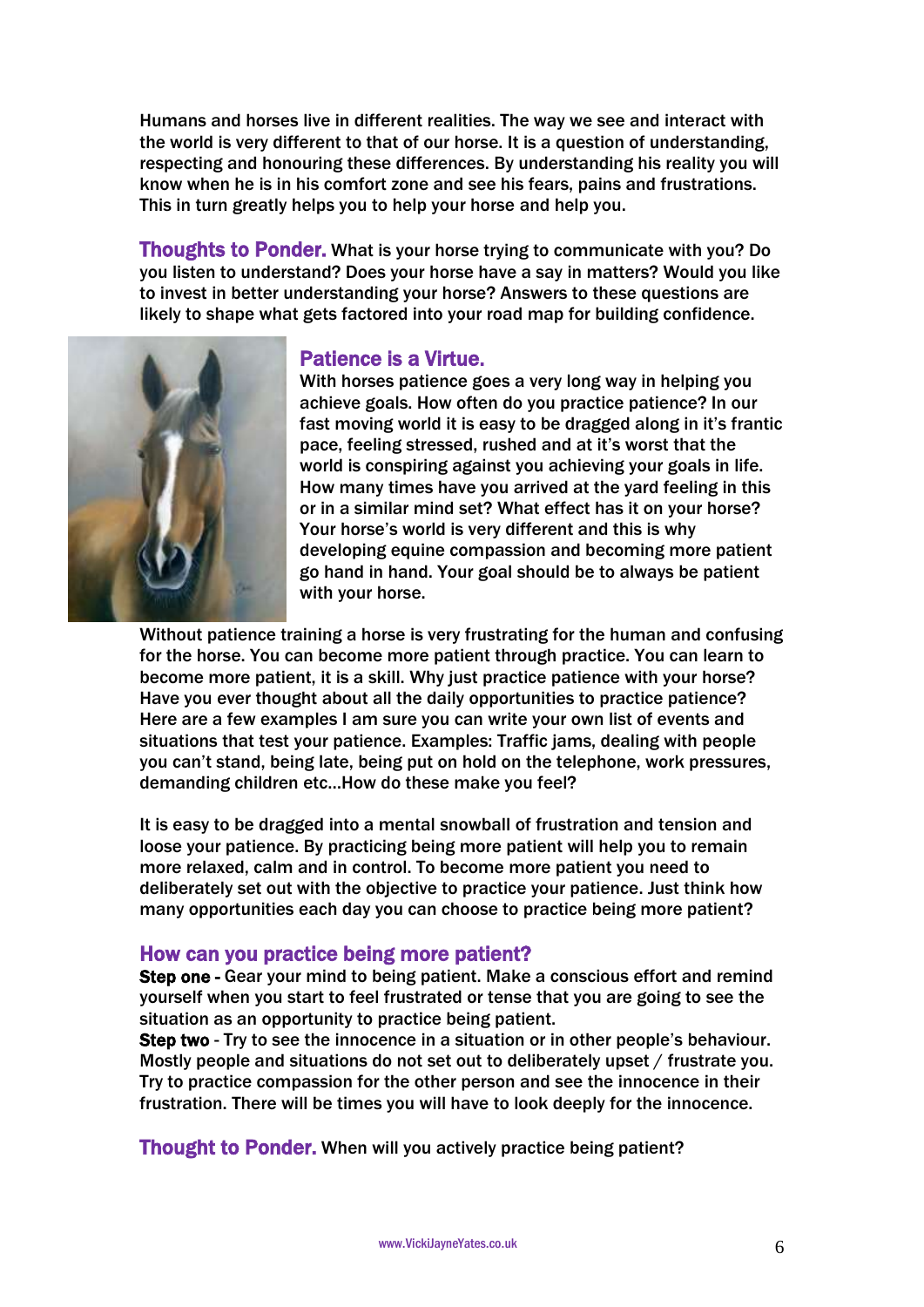Practicing patience has many benefits, it helps you to keep perspective, deal with life's difficult situations more calmly and it rubs off on those around you too. You will replace old feelings of emergency, frustration, anger, and stress with a calmer patient outlook. The more patient you are the more accepting you will become. As with all skills there are layers, when you have mastered being more patient you can take this to another level and practice being the "eye of a storm". This skill of becoming the eye in a storm is a very useful technique to develop when working with horses. Horses respond very well to a calming influence. Again you can practice this skill anywhere. Think of situations that you are faced with in everyday life that are chaotic and use them to practice staying calm and peaceful. Practice is the key to success as whatever you practice most is what you will achieve. And patience is required in building confidence.



# Energy and Emotion

Being aware of your energy and emotional state when working with horses is another guiding principle of how I work. Horses see our energy state and our emotions. Extremes of emotion can cause confusion for horses. Energy is something horses pick up on very quickly, they evolved to read this within the herd to run from predators and when it is safe to relax. Therefore being aware of your energy and emotional state of mind and using appropriate energy and emotion can make a big difference. Masking how you truly feel when with horses is not recommended, the incongruence rattles them. Being authentic is what matters and many people struggle with being in touch with their true self.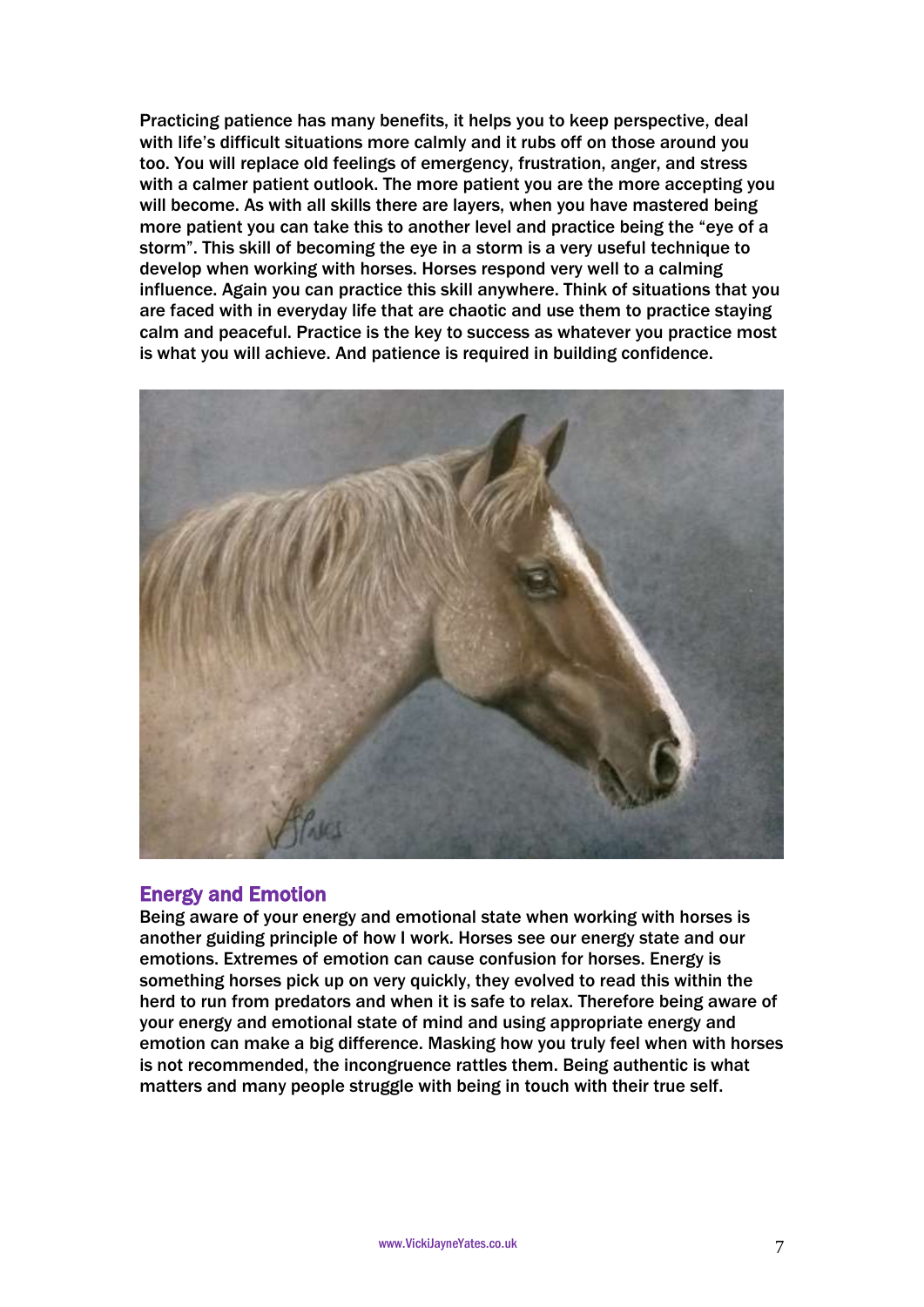

**Thoughts to Ponder.** With energy, have you ever noticed how excitement is infectious with horses? Have you ever noticed how some people have a calming influence on horses? Have you ever thought about your own energy levels and how they impact upon your horse? I like to think of energy as a scale, for example from 1 to 10, with 1 being very low energy and 10 an explosion. Have you ever noticed how your horse's energy levels fluctuate? And how do you react to this? How do you feel? Is your energy calm and balanced? Can you work on this?

An Example: If you are riding your horse and he gets excited and his level goes up to 8 how do you react? If you match his 8 then there are two of you in an excited

state feeding off each other's energy. Before you know it you are both in an excited state. There are several things that could happen which I am sure you may have experienced, including one or both of you loosing your mind. What happens if one of you drops the energy? Chances are the other one feels this and reads there is nothing to be worried about and the energy drops.

So in short when working with horses I read their energy and try to use an energy level that best helps the horse. So with a horse with energy of 8 in danger of loosing his mind, I drop my energy to a 2 and help the horse to read my body language and energy so he understands there is nothing to be so excited about.

**Something to Try - Learn by watching horses and how they react. Observe** their energy levels and their body language. When you can read energy within horses you are half way to being able to use it in training. The other half of the picture is learning about your own energy levels and how to use body language that horses understand. So be mindful of your energy and how you use it with horses.

# Simple Consistency and Practice

Being consistent has so many benefits for our horses, they learn quicker, life with humans is easier for them to understand and it takes all the guess work out of what is expected. The trick is to make what we do consistently simple. An approach to training that uses the horse's nature to advantage, that is correct, simple and consistent will give you the best results.

Sounds so simple, well for many of us humans consistency is something we are not great at. Before thinking about how consistent we are it is easier to understand in-consistency and the effects it has if we think about how we may have experienced it in our own lives. Have you ever experienced dealing with a person who is in-consistent? Here two examples to get you thinking: You are working for a boss who keeps moving the goal posts. You are on a livery yard and you try to keep to rules laid down but they keep changing them without notice so you get told off. How does dealing with in-consistency make you feel? What effect does it have on your relationship with the other person?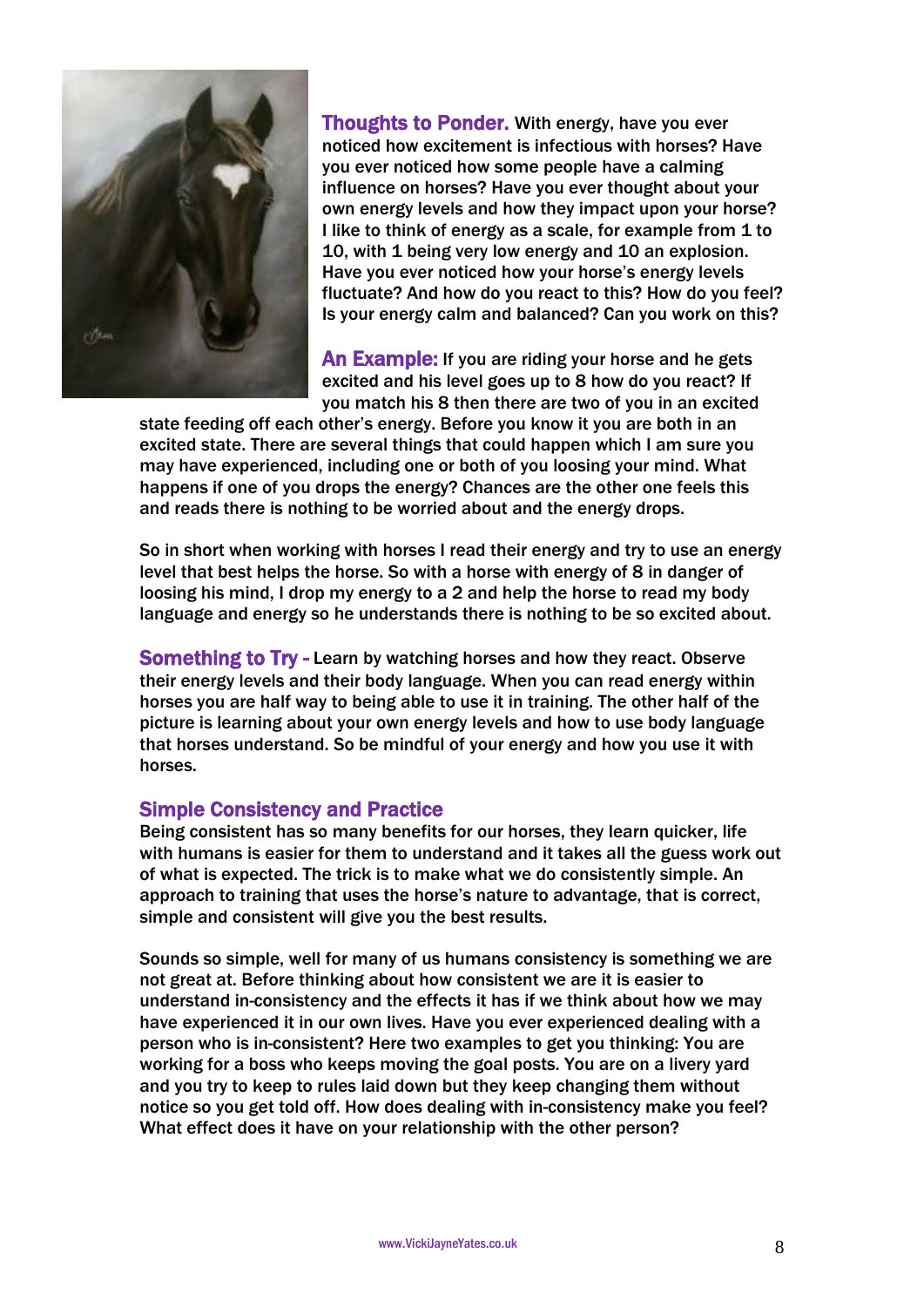

Thoughts to Ponder. How consistent are you? Being consistent is a skill we can learn and practice. Have you ever stopped to think about how consistent are you with your horse? Is what you do with your horse consistently in line with horse nature, correct and put to your horse simply so he can easily understand? Are you in-consistent with your horse? What effect it is having on your horse? If we practice in-consistency it is not helpful for us or our horses. It is like going round and round in circles, you and your horse get dizzy and confused. You are not on a carousel. Be mindful of what you practice, be consistent using horse nature, a correct ethical method put over in a simple way. This can make a huge difference in building confidence in yourself and your horse.

### Layers of Practice.

When we and or our horses learn a new skill we can refine it by practice. At first new learning requires a lot of concentration and effort. By practicing it becomes easier and eventually we master the new skill. There are layers within anything we learn. These are layers of refinement. The trick here is to be aware that when you have learnt a new skill or have established skills to recognise there are layers within these skills to perfect. The layers of practice are very useful in building confidence in horse and human as it helps to refine our communication and reach a better understanding. A great starting point with confidence building is to work within our comfort zones to refine and master skills to form a solid foundation on which to build upon when moving out of our comfort zone. We know that to build a house it must have strong foundations the same is true for building confidence. Time spent in learning and perfecting our horsemanship within our comfort zones is time well spent.

Thoughts to Ponder. Consider how you and your horse could spend time refining your skills? Are you willing to try different approaches? Can you spot the layers of opportunity to learn and refine within what you and your horse already do? Is this a worthwhile activity to focus on for you and your horse?

### The Perfection Stick.

There is great merit in practice to refine our skills, but don't confuse this with chasing perfection. It is fine to aim for the stars and to recognise by doing this you will achieve great heights but targeting perfection can be unrealistic. It can set you up to fail and erode confidence. I meet people who regularly beat themselves with the perfection stick. They feel they are letting their horse down by not being perfect. Remind yourself all any of us can offer is our best, to strive to improve our best and that refining our skills is a journey not a destination. Recognise too that this is all your horse can offer too. Yes you and your horse will make mistakes and at times let each other down. These mistakes are part of the learning journey. Give yourself and your horse permission to make mistakes and you will enrich your learning.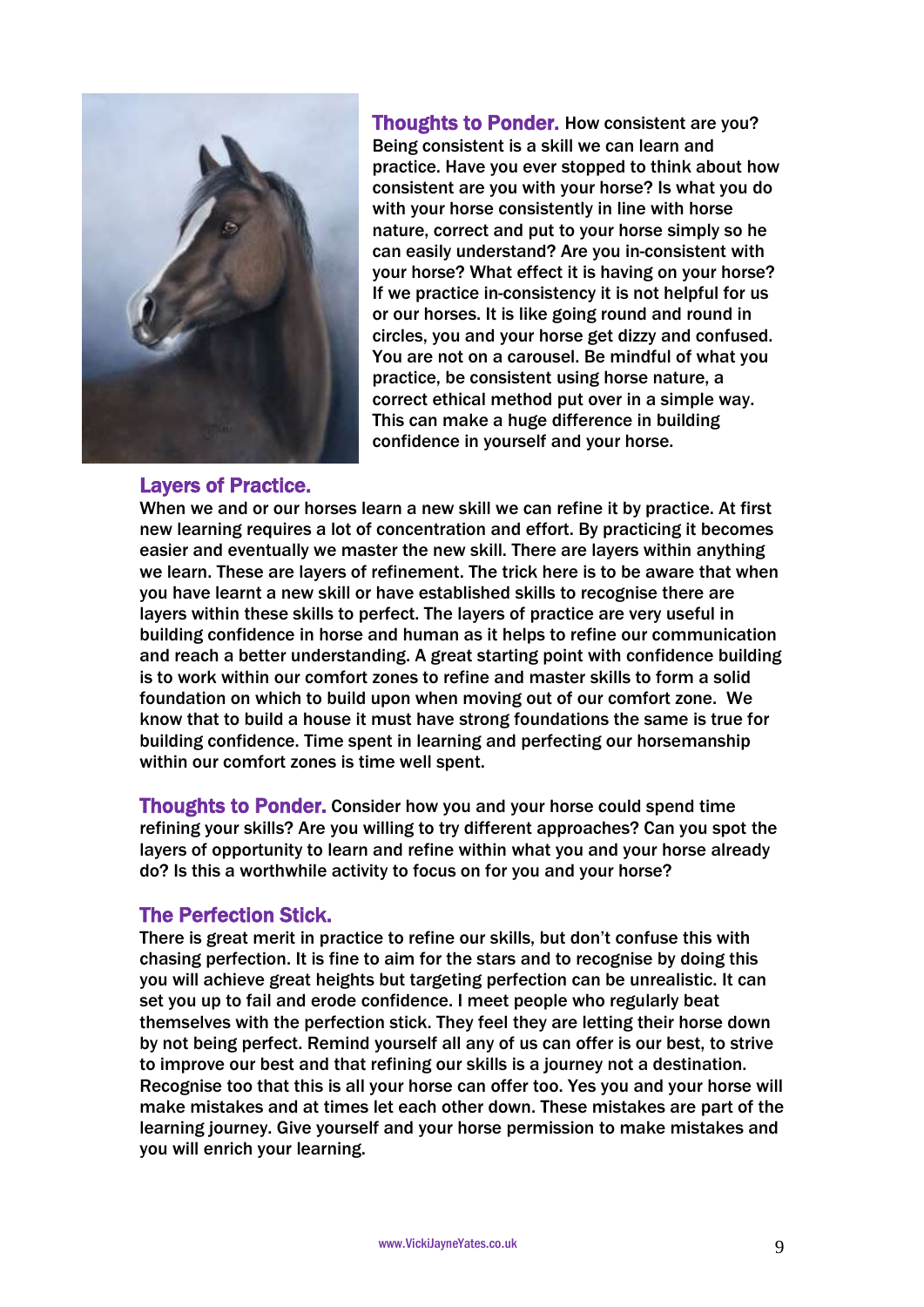

# Chasing Moonbeams and Spiky Profiles

When you learn something new and you feel what you have learnt with your horse really work and things come together it can be like stepping into a pool of enlightenment. It can be fleeting or last some time. It is similar to stepping into a small bright shaft of magical moonlight, you get the feeling, you see things clearly and as they should be. Then it melts away much to your frustration and you are back to your old way of doing things. Have you ever felt this?

If you have felt this you may understand how easy it is to get trapped into chasing moonbeams. The more you try to recreate the end result, the enlightenment the more it seams to be impossible to find. This is because you focus on

the end result and not the journey that enabled you to discover this new understanding / knowledge. Stop chasing the moonbeam and focus on the process that enabled you to arrive to your new learning. Then you will notice those small moonbeams become bigger and what you have newly learnt gets easier and then the normal way to do things.

Next time the frustration of chasing the moonbeam of the newly learnt skill creeps in ask yourself are you chasing the end result? If so stop and focus your energy to refine the process that enabled you to arrive into the light.

Learning for humans and horses very rarely follows a smooth up-ward curve. You will find you and your horse will have good days and bad days. Sometimes you will feel your progress slip away. It can feel like you take two steps forward and one back. This is a spiky profile, and it is very normal. To help you stay positive at times like this it is best to focus on the total distance travelled.

With a spiky profile, the downward dips are an indication that you should focus on your previous learning to consolidate this learning before moving on. Maybe it is the horse and or the human that needs more time to embed this learning. So be prepared to go back and look at the stages that you and your horse have found easy before working on the area that caused the downward dip. By consolidating your learning you will have a stronger base to build further learning / training upon. So it is time very well spent.



A chart of a spiky profile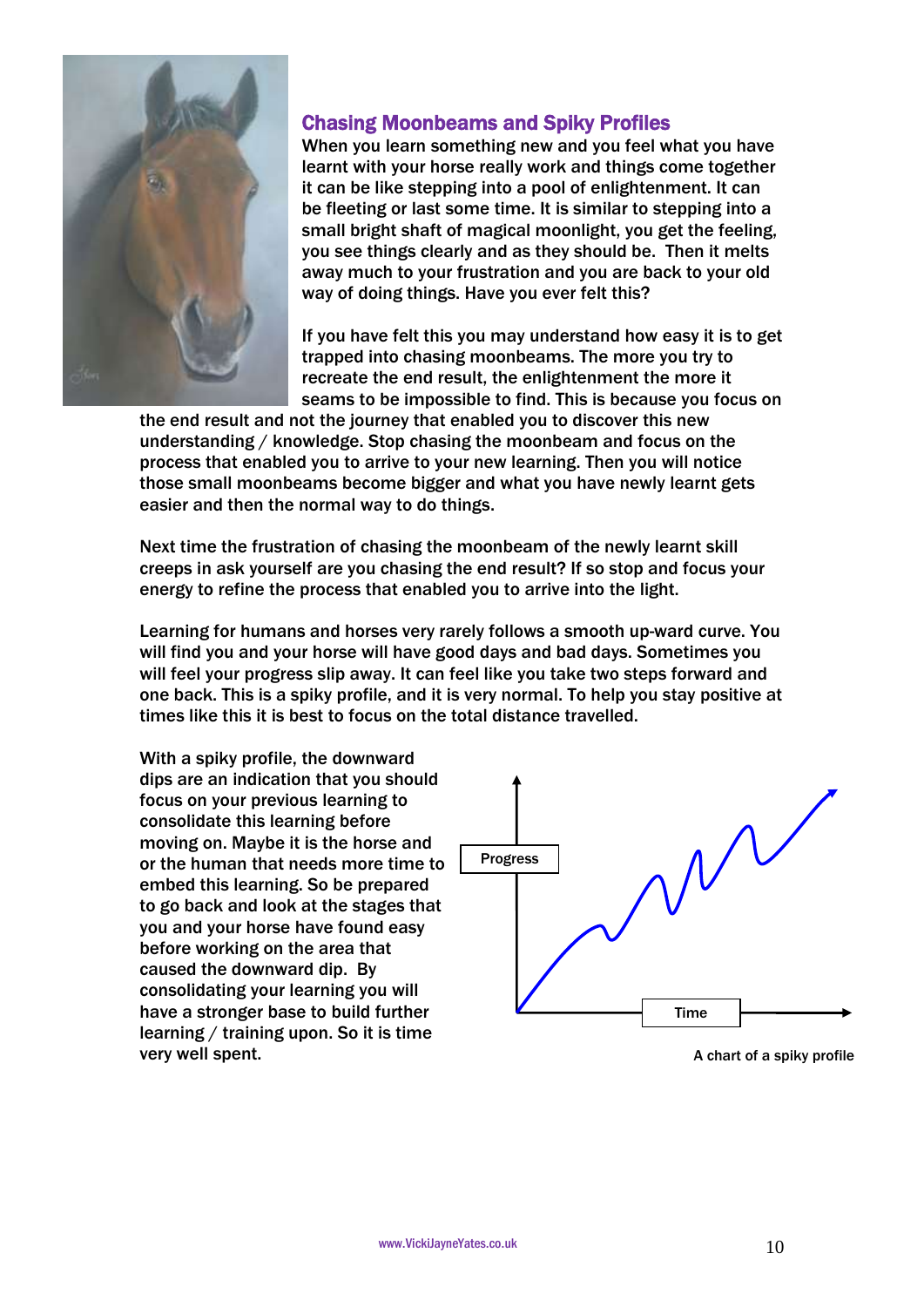

# Healthy Horse & Human

It is our responsibility to ensure our horse is healthy. A horse that is in pain or is unwell can become dangerous, unpredictable unsafe to handle and ride. Our horse can only communicate he has a health problem in the only way he knows how. Many horses hide illness, it is a natural response as in the wild a horse would not want predators single them out as an easy target. Other horses are great at trying to get us to understand they have a problem. However us humans often miss the signals or misinterpret them as bad behaviour.

It is essential you learn how to recognise the indicators of good health in a horse and what is normal for your horse. All horses are individuals therefore it is essential you become familiar with what is their normal behaviour. The vital signs for horses can vary slightly from one horse to another so get to know what is normal for your horse.

You also need to have knowledge of how to keep your horse healthy, how to care for him day to day. Horse management is an in-depth topic, one that is too vast to cover here. I mention this topic in this pack as from my experience I was often called upon to work with a horse and rider partnership that the rider highlights confidence issues only to find the horse's behaviour that has caused the confidence issue is down to a health problem the horse is experiencing.

There is a lot of FREE information on horse health available for example on the internet and in libraries. There is also a range of excellent books written on the subject and courses you can attend at local colleges, pony clubs, riding schools etc. If you own a horse or intend to own a horse it is essential that you gain this knowledge and understanding to help you keep your horse healthy.

It should also be noted that our health is just as important. Again I often meet horse owners who are struggling with health issues and these do have an impact on their riding and the relationship with their horse. Strive to be as healthy as you can be. If you are struggling with a health problem please get professional support / advice. Don't ignore your own health problems.

# Environment

Time and time again I have seen horses and humans struggling up a very steep hill to build confidence in an environment that is not helpful and often adding considerably to their problems. What I am referring to is both the physical and or emotional environment. With the physical environment it is so important when building your and or your horse's confidence that you work on this in a suitable and safe environment. Think about how your physical environment can help or hinder building confidence.

The emotional environment is again best illustrated with an example: Maybe twenty plus years or so ago when I was teaching at a riding school a new client Betty came to our yard, with her confidence in tatters. Her previous riding school instructor had not been sympathetic to her lack of confidence and pushed her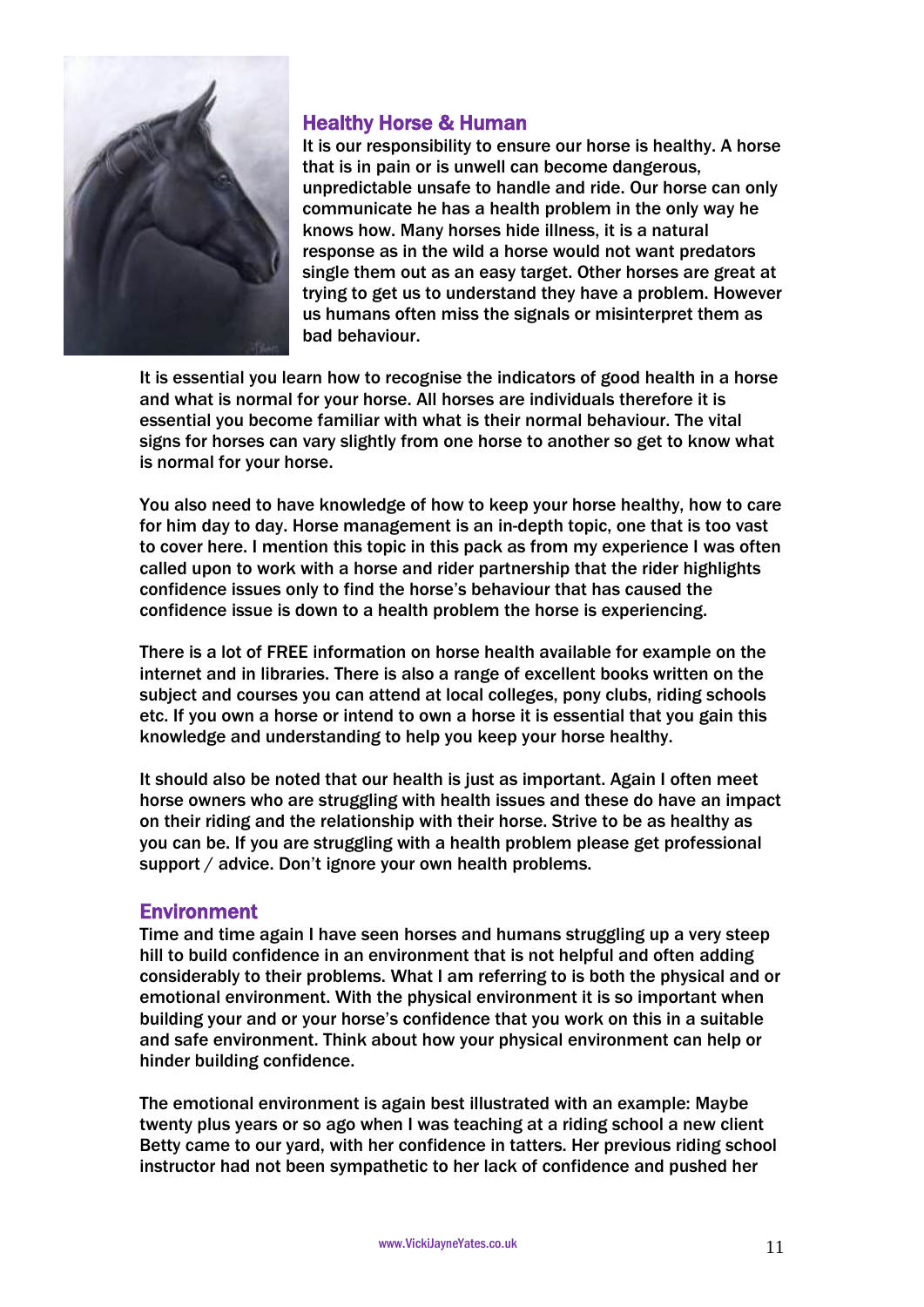beyond her ability which resulted in Betty having a fall and losing more confidence. For her confidence she needed an emotional environment that understood her feelings, fears and anxiety and her previous riding school did not provide this, instead she left there feeling a failure. She arrived with me scared and unsure if she wanted to ride ever again. I ensured she was given both the correct physical environment and an emotional environment that was supporting, compassionate and understanding with fantastic safe horses to ride.



Thought to Ponder. Take a leaf from Betty's book. If where you are does not emotionally supporting you seek out somewhere and someone that can. Picture above is Betty with Alice.

# Deal With The Horse That Turns Up

How often have you had your best laid plans put on hold because your horse has other ideas? It is our responsibility to deal fairly and consistently with the horse that turns up. When a horse lacks confidence, or they are young, or inexperienced, are confused, fearful, anxious, or struggling to understand what is expected from them or he just feels full of cheeky fun and silliness etc…it is hard for that horse to focus on your best laid plans. The behaviour can be fuelled by any number of factors. The trick is to tune in and use equine compassion to understand the behaviour. In most cases your horse trying to communicate he is struggling with what is expected of him, it is useful to remind yourself with the section on chasing moonbeams and spiky profiles. Whatever is fuelling the behaviour needs to be dealt with before you can move forward. It is essential you put to one side your plans and deal appropriately with the horse that has turned up. Live in the moment. With confidence issues this takes as long as it takes.

### **Pressure**

I have included this as a guiding principle as many people get caught in a cycle of using a lot of physical pressure with their horses. I often see people using far too much pressure with their horses as it has become habit. They forget that there are layers within pressure. By becoming mindful of the physical pressure we use and using correct body language, energy and intent we can become more effective in communication with our horse. By learning to refine pressure you will be able to use the lightest of touch to communicate.

I have a saying "You use as much appropriate pressure with timing a release in training a horse to get a job done with the aim of using less in the future" The key is to remind yourself to offer the horse less and to look for the understanding of the request in the form of a try.

# Emotional Pressure

Then there is emotional pressure. Sadly I have seen this so often. It is easy to get caught up with goals we set ourselves and our horses. Then people compare themselves and their horse with other people and other horses. Comments from other people can fuel this too. Plus there is pressure to conform. If something doesn't feel right the chances are it isn't right for you and your horse. Yet how many times have you felt pressure to do something that didn't sit right?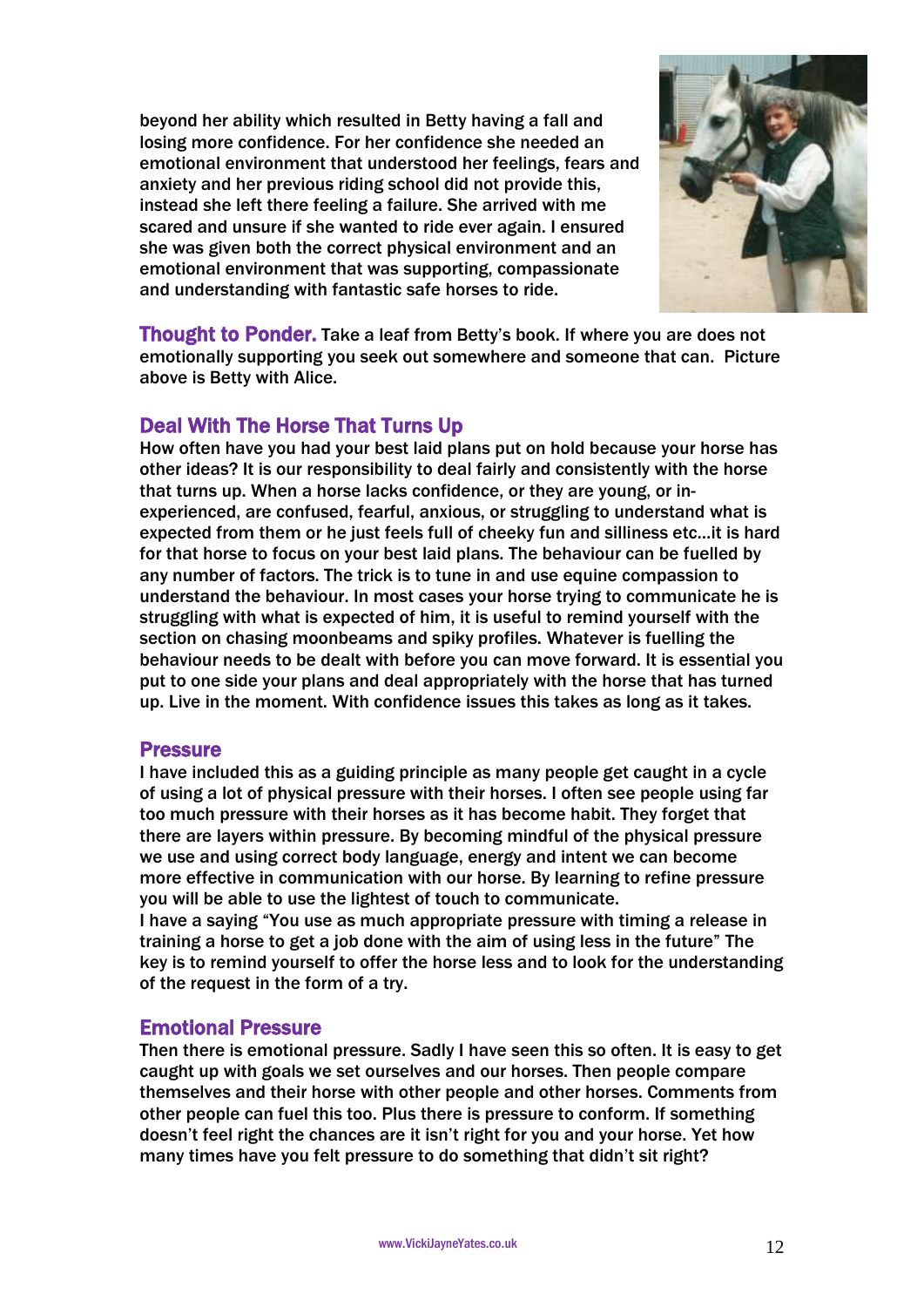

# What you have to remind yourself is:-

- There is no quick fix.
- It is a journey not a destination.
- Learning will only take place at the pace you and your horse can cope with.
- It is about seeing the bigger picture and how what you are focusing your efforts on at the moment fits in.
- You can't fix all that needs to be fixed in one go.
- Accept it will take as long as it will take because you and your horse are individuals who can only ever learn effectively at a pace you are both comfortable with.
- Your intuition is your moral and ethical compass. Tune into what feels right for you

and your horse. There is a FREE to read article on Intuition on my website <https://www.vickijayneyates.co.uk/horsemanship-resources.html>

Thoughts to Ponder. - What emotional pressures are you applying to yourself? Are these pressures fair to you or your horse? What pressures are you feeling from those around you? Are they adding to your lack of confidence?

# The Sands of Experience

Experiences in life shape us and our horses. To help you understand how past experiences impact positively or negatively I will give you some ideas to ponder. Have you seen a picture made of different layers of coloured sand or a seaside keepsake in a glass jar with layers of coloured sand? Well our past experiences are a bit like this. They are put down in layers. You and your horse will have layers of sands of experience, some good, some ok, some bad and some mixed. Have you thought about how a recent thin layer of sand that is a bad experience can cover the good layers below? This can cloud or alter your thinking. It can smother all previous good experiences.

The sands of experience can also be put on old fashioned balance scales. We ideally want the scales to be weighted with lots of positive sands of experience on the one side and very little in the negative side. So the good outweighs the bad. What if you or your horse has more bad / negative sands of experience on the scales? The answer is to focus filling the other side of the scales with positive experiences and slowly you will tip the balance in your favour.

Thoughts to Ponder. Think about your experiences. How many are good layers, and how many are bad layers of experience? How often do you reflect on the very numerous positive experiences you and your horse have in your sand pictures? How often do you focus on adding more positive sands? Do you let narrow layers of negative sands discolour your thinking?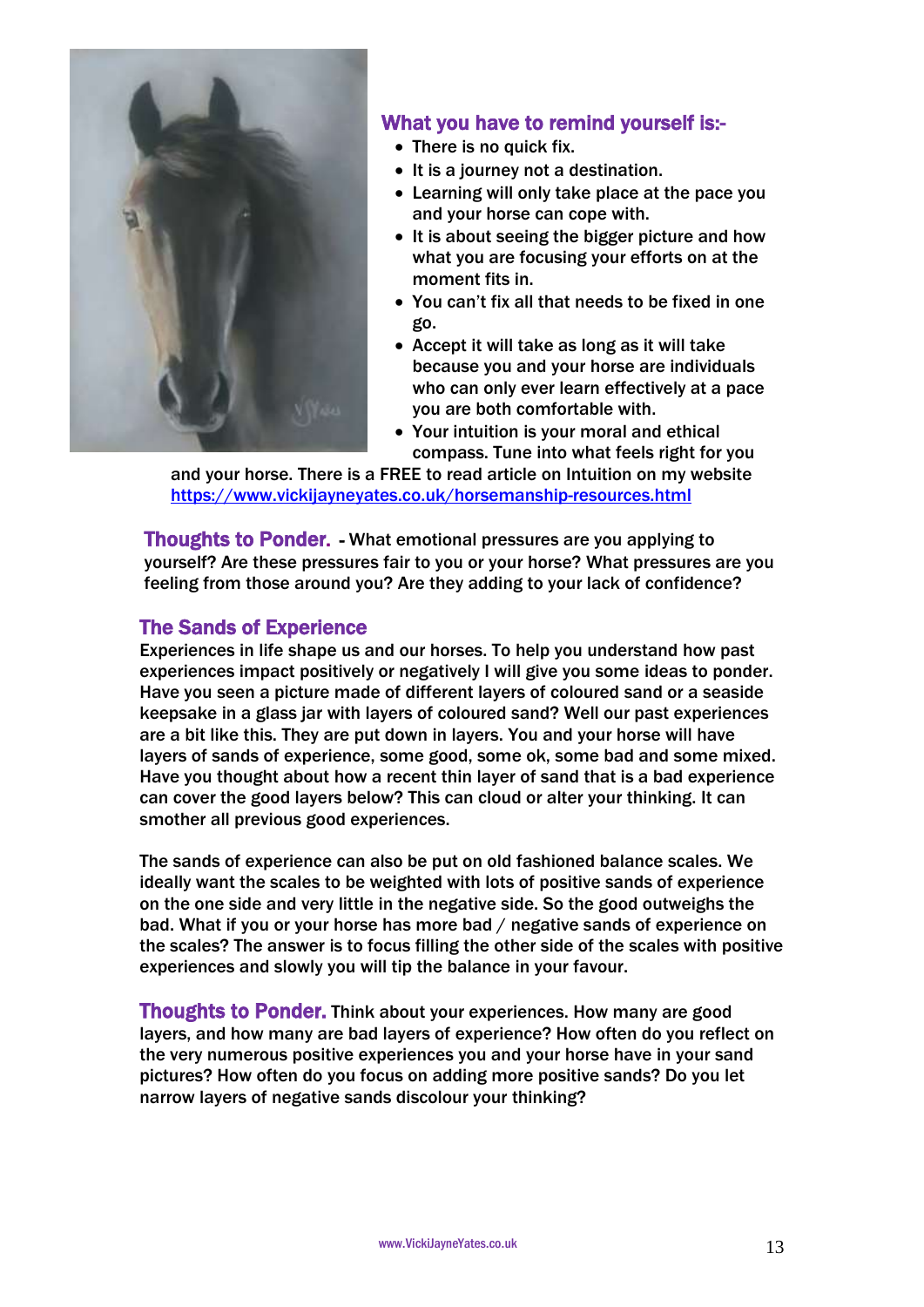

# Those Who Make a Difference

I am very lucky to have numerous people and horses in my life that make a big difference to me not only as a horsewoman but as a person. To help you understand my philosophy on this I have given you some questions to ponder.

1) Name five Grand National winners.

2) Name four past Olympic British event riders.

3) Name three past winners of the National Dressage Championships.

4) Name two riders who won the BBC Sports Personality of the Year.

5) Name eight previous Hickstead Derby winners.

The above questions are based on headlines from yesterday. They are based on winners, the best in their field of expertise. But the applause will fade, the trophies tarnish and the achievements will be forgotten.

Now look at the following questions, again ponder upon them for a while.

- 1) Name an inspirational teacher who has helped you.
- 2) Name friends who have stood by you when the chips are down.
- 3) Name people / horses that have taught you something valuable.
- 4) Name people who make you feel good / appreciated / special.
- 5) Name people / horses that you look forward to spending time with.

Did you find the second set of questions easier to answer? Well I hope so as the people who make the biggest difference in your life are not usually the people with the most credentials, the most awards or at the top of their field. The people who make the most difference are the ones who care.

For confidence building you need to develop a network of people / horses that make a difference to you. Seek out an inspirational teacher and surround yourself with good friends. Open up to learning from different approaches and from horses. Avoid people who make you feel bad, who are quick to put you down, or take pleasure from others misfortunes, or enjoy offering negative criticism. Spend time with people who make you feel good, valued, appreciated and special. Spend your time in the company of people / horses you enjoy. Your support network is a very valuable asset in your journey to building confidence.

# One at a Time - You Can't Fix it all at Once

I used to come across this very frequently in relation to confidence building. I understand how frustrating it is losing confidence as all the things that seamed easy now are tricky, scary or out of reach. You feel like you should be able to fix your or your horse's confidence and everything will slide effortlessly back into place. The reality is that confidence building takes time and you have to be prepared to take things one step at a time at a pace that is suitable for you and your horse and above all commit yourself to the process. To put it simply you can't fix it all in one go and there is no quick fix.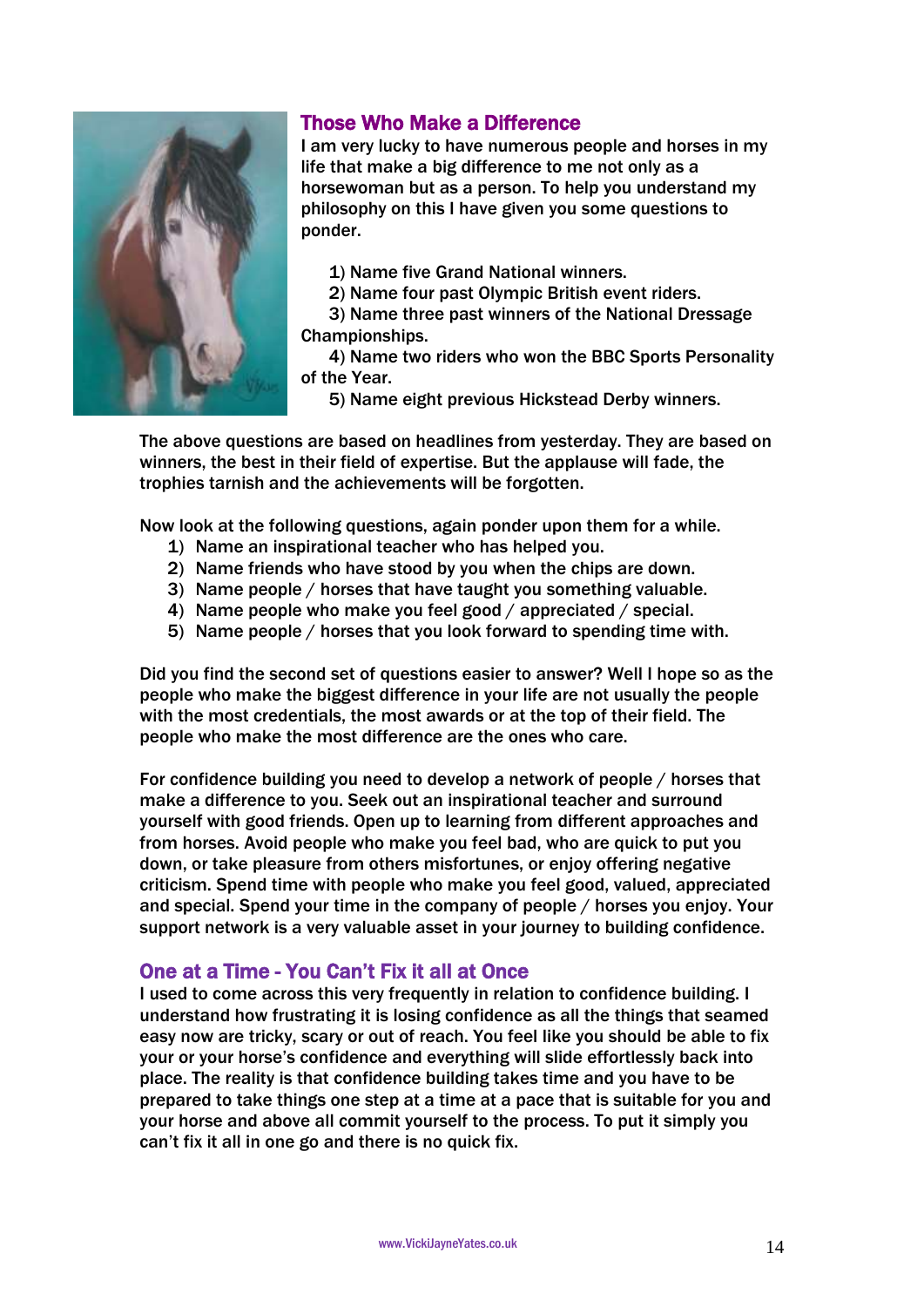

# **Safety**

Horse riding and handling horses can be risky. Therefore safety should be a major consideration to all who have anything to do with horses. There are many ways you can reduce your risk of injury to yourself, others and your horse. Earlier we briefly covered how the environment can have an impact on confidence issues. It also is a major factor in safety with horses. Yes you will pay more at a well run yard, however it is a false economy to keep your horse at a yard that has safety issues as you and or your horse could be seriously injured.

Everyone who owns a horse or is thinking of owning a horse needs to have a good understanding of the day to day management of their horses needs. Horses and ponies rely on us for their care and it is important that we make educated choices to ensure our horses are kept safe and their needs are met. Even if you have a horse on full livery you still need to have the knowledge that your horse is being looked after properly. Your horse cannot speak for himself and if his needs are not being met, he will suffer. This suffering can result in behavioural problems, compound confidence issues and at worst make the horse dangerous to handle or ride. So in short you owe it to your horse. You need to know and recognise what is good practice in managing the environment your horse lives in: his stable, the yard and the paddock. You also need to know that the area set aside for their exercise is safe and well maintained.

Equipment you use for riding and handling horses should also meet current safety standards, be well maintained and replaced if necessary. In an accident your life could depend on your equipment. There is fantastic range of horse riding clothing available to suit a range of budgets. It is essential that you are properly equipped for riding and that you wear equipment that meets recognised safety standards. If you compete on your horse each discipline has a governing body that may insist on particular safety standards of equipment, therefore it is best to check with these governing bodies before making a purchase. Safety standards ensure a product is tested for safety and construction quality.

### Riding Hats

Riding hats and skulls are available in a wide range of designs. It is an essential piece of kit and should be professionally fitted to make sure you are wearing the correct size. Never purchase second hand as the hat could be damaged inside and you wouldn't be able to tell. You need to look after your riding hat e.g. Take care not to drop your hat or leave in a hot car. If you have a fall and your hat takes an impact your hat will need replacing. Ensure your hat has the latest safety standards for riding hats.

### Body Protectors

There has been a lot of design and innovation in body protectors. They are available in different styles and designs. They should fit snugly and be professionally fitted. Wear a body protector they are designed to help reduce injury in the event of a fall.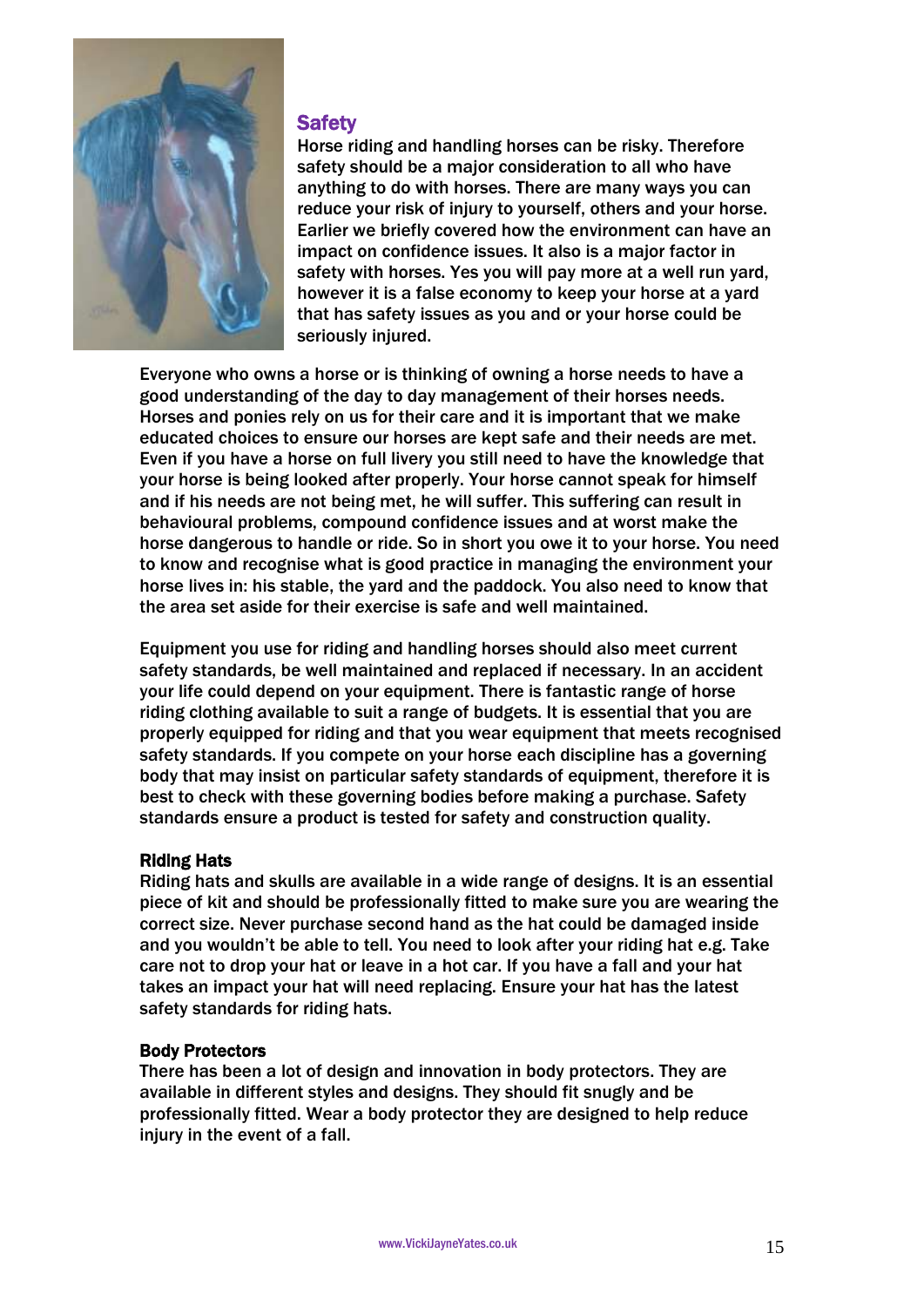

### Footwear

For riding it is best to wear footwear designed for riding. If you want to protect your feet you may want to consider footwear that has built in toe protection.

# High Visibility

If you ride on the roads you and your horse need to wear high visibility clothing. Research has shown that wearing high visibility clothing can make a big difference to your safety on the road. It could save your life!

Equipment for your horse is also another safety issue. All tack used for riding should be good quality, well maintained and checked each time you use it. The most expensive item of tack will be the saddle. It is essential that the saddle fits the horse, as an ill fitting saddle will cause the horse discomfort or pain. It is unfair and dangerous to ride a horse in ill fitting saddle. A horse with back pain can become very dangerous to ride and handle. Safety is the most important thing to consider when choosing a saddle and therefore it is essential that the saddle fits the horse. There are so many saddles available to choose from, there are: treeless saddles, synthetic saddles, traditional leather saddles, saddles for different disciplines in a wide range of styles and prices. You can purchase "off the peg" and you can have made to measure saddles. It can be very confusing. There are many things to consider when making your selection these include:-

- The type and the amount of work the horse will be doing.
- The horse's age e.g. if he is young he will change shape very quickly.
- The horse's breeding, conformation, shape and size.
- Your budget.
- Finding a qualified local Master Saddler to fit the saddle.

Your guarantee of a satisfactory saddle fitting service is to find a qualified and registered Master Saddler. The Society of Master Saddlers (UK) Ltd aims to safeguard the quality of work, services, training and qualifications of all those who work in the saddlery trade. On their website [www.mastersaddlers.co.uk](http://www.mastersaddlers.co.uk/) There is lots of very useful and practical information on saddle fitting and links to finding a qualified master saddler in your area. When you have purchased a saddle for your horse it is important to maintain it in good condition, with regular tack cleaning. Once you have a saddle for your horse it is essential to have regular checks that the saddle is still the correct fit for the horse, as horses do change shape and the saddle may need adjusting.

Choosing a bridle that is a good fit, suits your horse and is appropriate for the disciplines you want to compete in is important. You need to understand how different nosebands and bits apply pressure to the horse and which combinations are not advised. Do not select a bridle on the basis of fashion trends. All tack should be carefully fitted to ensure it is a correct fit, appropriate for the horse. All tack has the potential to cause discomfort to the horse. A horse that is in pain or suffering even mild discomfort can become unsafe.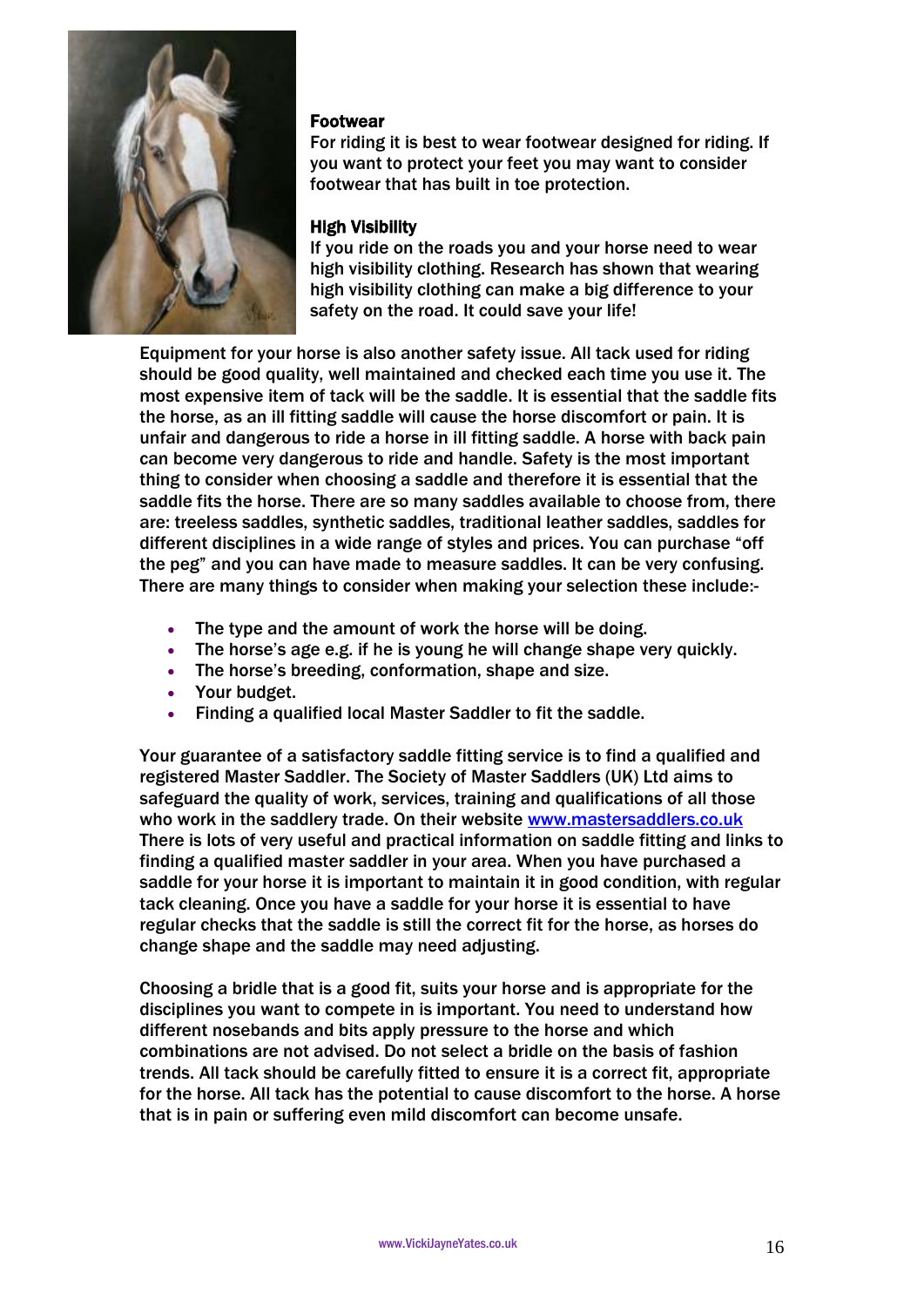

In regard to safety your horse's health and wellbeing are also important. We all have a duty of care to our horses and therefore it is essential that we are well informed. Learning about how to best care for your horse is a good investment, you will have a safer, healthier, happier horse and it will save you time and money. Preventative care for horses is essential. Make sure your horse has his routine vaccinations, is on a worming programme, receives regular hoof care from a professional and has dental check ups from a vet or qualified equine dentist. Accidents and illness in horses can and do happen. Some require the vet immediately and less serious conditions may still need treatment from a vet.

The topic of horse health is too big for this resource. For your own safety you need to be knowledgeable so you can ensure that your horse is healthy, free from discomfort and pain. The more you know the safer you can make your time spent with your horse.

# Confidence and Ability

There is often a gap between confidence and ability, one often outweighs the other. Confidence and ability comes in three flavours.

1 – Ability not utilized due to lack of confidence. There are people and horses with bags of ability, clearly they are competent and skilled what stops them using their ability is a lack of confidence.

2 – Lack of confidence due to lack of ability. People and horses lack confidence because they have not the ability to deal with the situation they are in. 3 – A balance of confidence and ability. This is what we aim for that our ability matches our confidence. So as we develop new skills the two can grow side by side and feed each other.

1 – Ability not utilized due to lack of confidence. For these people and horses it is not a question of teaching techniques as a priority as it is essential that the support is focused on identifying what is causing the lack of confidence and putting in place a structured step by step confidence building training plan. It is important to get to the bottom of the lack of confidence. The person needs to understand the history and contributing factors to the loss of confidence and what is fuelling the lack of confidence. Along side following a step by step plan to build confidence time should be spent in the comfort zones of horse and rider looking at refining and improving their ability. This is very helpful because if they have suffered a lack of confidence for some time they can doubt their ability. 2 – Lack of confidence due to lack of ability. The lack of ability can cause the lack of confidence and hold horse or human back from achieving their dreams. Here the focus is about teaching techniques to bridge the gap which will enable confidence to grow. It is essential to check the existing knowledge is correct with both the horse and the person as to build robust confidence there must be a good solid foundation of knowledge. It is about going back to basics and checking things are as they should be, to refine and develop existing skills before moving onto learning new skills. This must be done before moving onto new skills to address the confidence issues or you could set yourself up to fail.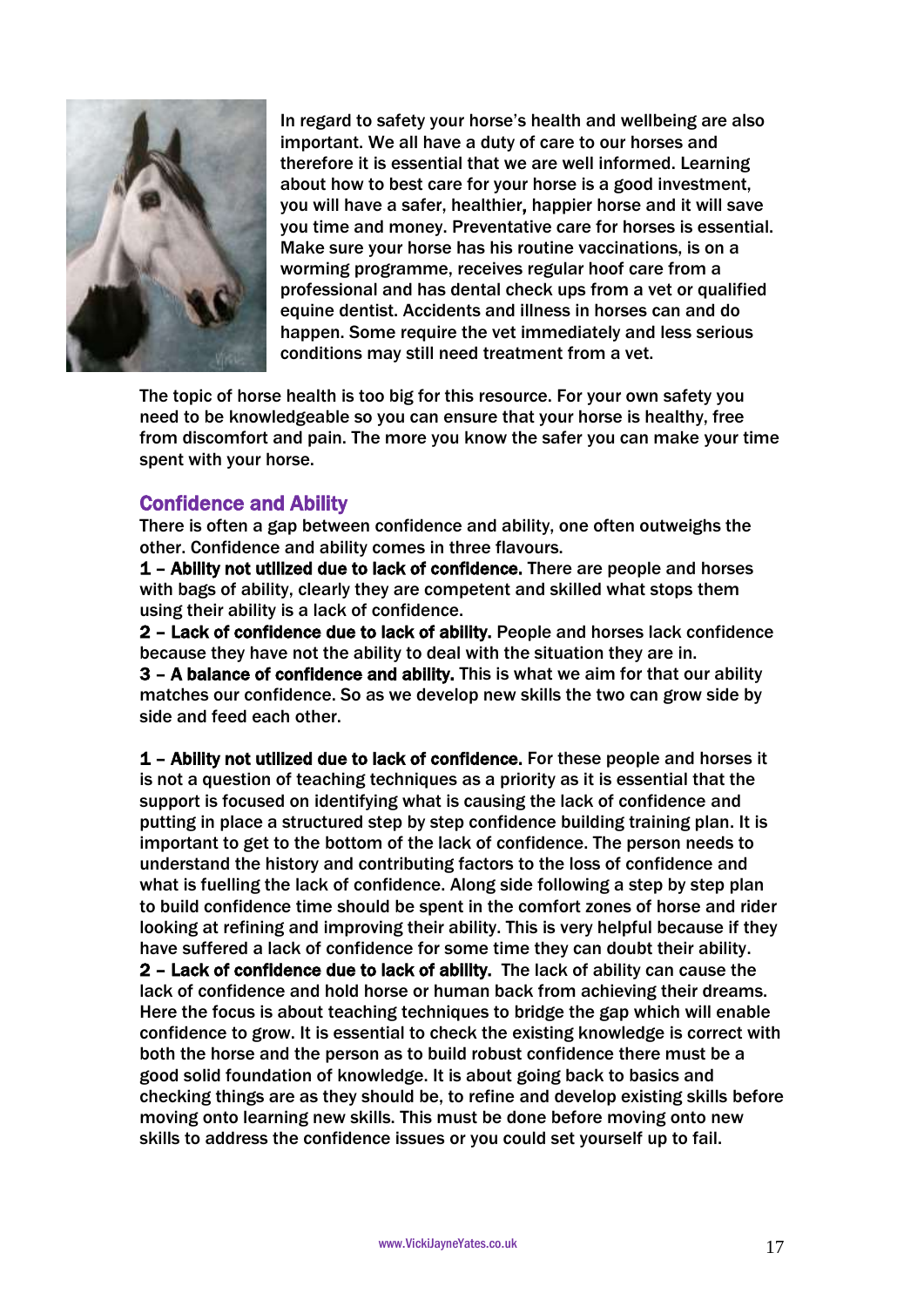3 – A balance of confidence and ability. This is the state that we would all like to ideally be in. Here our abilities can grow along side our confidence. They can feed each other. It is a great feeling when you have learnt a new skill and you feel your confidence grow which in turn motivates you to want to improve your abilities even more. This is a very positive cycle we can tap into.



### Avoidance and Evasion

Avoidance and evasion are part of the cycle in a lack of confidence within horse or human. If we lack confidence we often try to avoid or evade situations that make us feel confused or anxious or fearful or stressed, it is a natural response. The same is true for horses. Sadly for horses this behaviour is often labelled as naughty.

As a lack of confidence in horse and human can be fuelled by low self-esteem, stress, fear, anxiety etc it is important to understand the nature of lack confidence before you can deal with the individual's avoidance / evasion with the most appropriate method. As an instructor I have seen many horses that are labelled as naughty as the avoidance and evasion have become deep rooted. The behaviour may well have started as a genuine reaction to a situation in which the horse sees his actions as appropriate and logical, to the

rider or handler the reaction is seen as inappropriate. Again it is the issue of we live in different realities and to understand our horse we need to develop and apply equine compassion. Without this understanding the horse becomes labelled as naughty. Traditionally naughty behaviour was dealt with by applying punishment.

With horses the more punishment and pressure applied the more resistant the horse can become. When this happens over a period of time the horse may well have a distant memory of the trigger of the behaviour and it will have now been replaced with an ongoing battle with the human. So the next time your horse avoids or evades a request with behaviour you could call naughty, ask yourself why is your horse behaving like this? It is our job to help our horse comply by using appropriate and ethical training methods that are based upon equine compassion, fairness and an understanding of our horse's confidence issues never force or punishment.

# Trust and Belief

Trust and belief underpin confidence. A lack of trust between horse and human or lack belief in abilities erodes confidence. Recognising and deliberately building trust into the equine and human relationship strengthens confidence and has many additional benefits. For both human and horse belief in their abilities is core to building confidence. As an instructor I came across a lack of trust and or a lack of belief in ability as a major barrier in building confidence.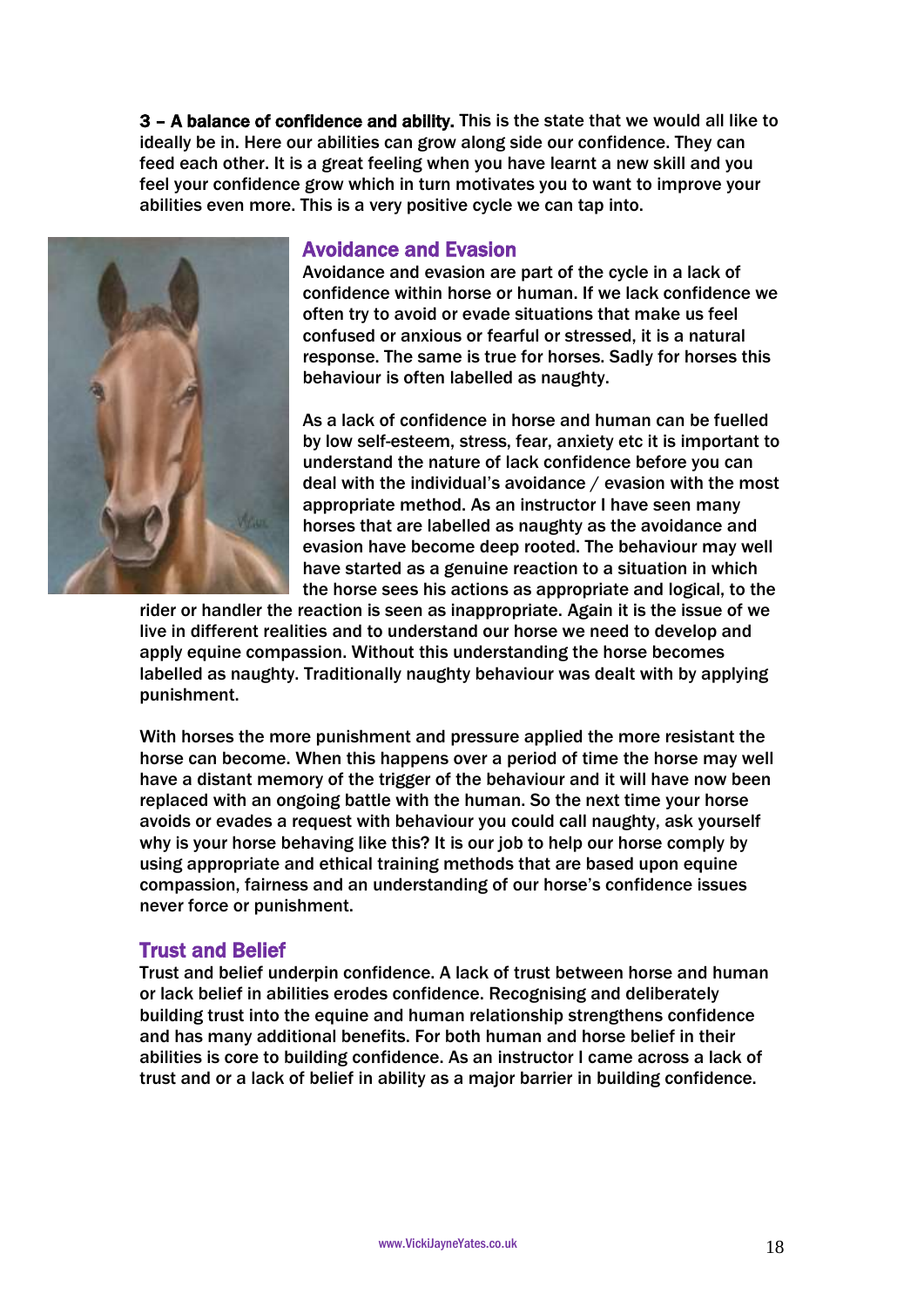

# Thoughts to Ponder

Do you:-

- Trust your horse?
- Trust your judgement?
- Have belief in your ability?
- Have belief in your horse's ability?

Does your horse:-

- Trust his judgement?
- Trust you?
- **Have belief in his ability?** 
	- Have belief in your ability?

If the answer to any of the above questions is no then it has helped you to identify areas you and your horse can work upon in building trust or gaining new skills or working on recognising the skills you already have. This exercise will help you identify the areas you want work on with your instructor to help you build a stronger trust between horse and rider.

# Prepare to Put the Hours In.

If you want to build confidence you must be prepared to put the work in. I never said confidence building would be easy, so be prepared to put in commitment, time and effort. Without this you have already finished. You will have good days and you will feel great. Along with this you will have times when progress may plateau. And you will have not such good days when it is a hard slog. And you will have bad days too. Be prepared to keep going. Keeping a journal is a very useful tool as when you look back you will see from your previous entries the total distance you have travelled. It is that total distance that is important not the three steps forward and two back. Confidence building is a journey not a destination.

# A Heavy Load – Let it go.

Many people I meet within the horse world suffer from carrying a heavy load around with them. Ponder this and see if it helps you to understand:

Have you ever schooled a horse and things didn't go to plan? The session goes from bad to worse. At the end of the session you feel terrible. You leave the stables and for the rest of the day and all evening you keep playing that session over in your mind, and the load on your mind gets heavy and difficult to let go. In the extreme the person focuses only on that negative session and the heavy load becomes difficult to move from their mind. It can cloud their thinking and sense of perspective. Have you ever thought if your horse looses sleep over this? Chances are not. He will find it much easier than you to let it go.

The trick here is to take a leaf from the horse's book and let bad sessions go. Tomorrow is another new day. Remind yourself that when things don't go to plan it is an opportunity to view the situation as a positive, as it offers us a learning opportunity, it is a golden challenge in works clothing.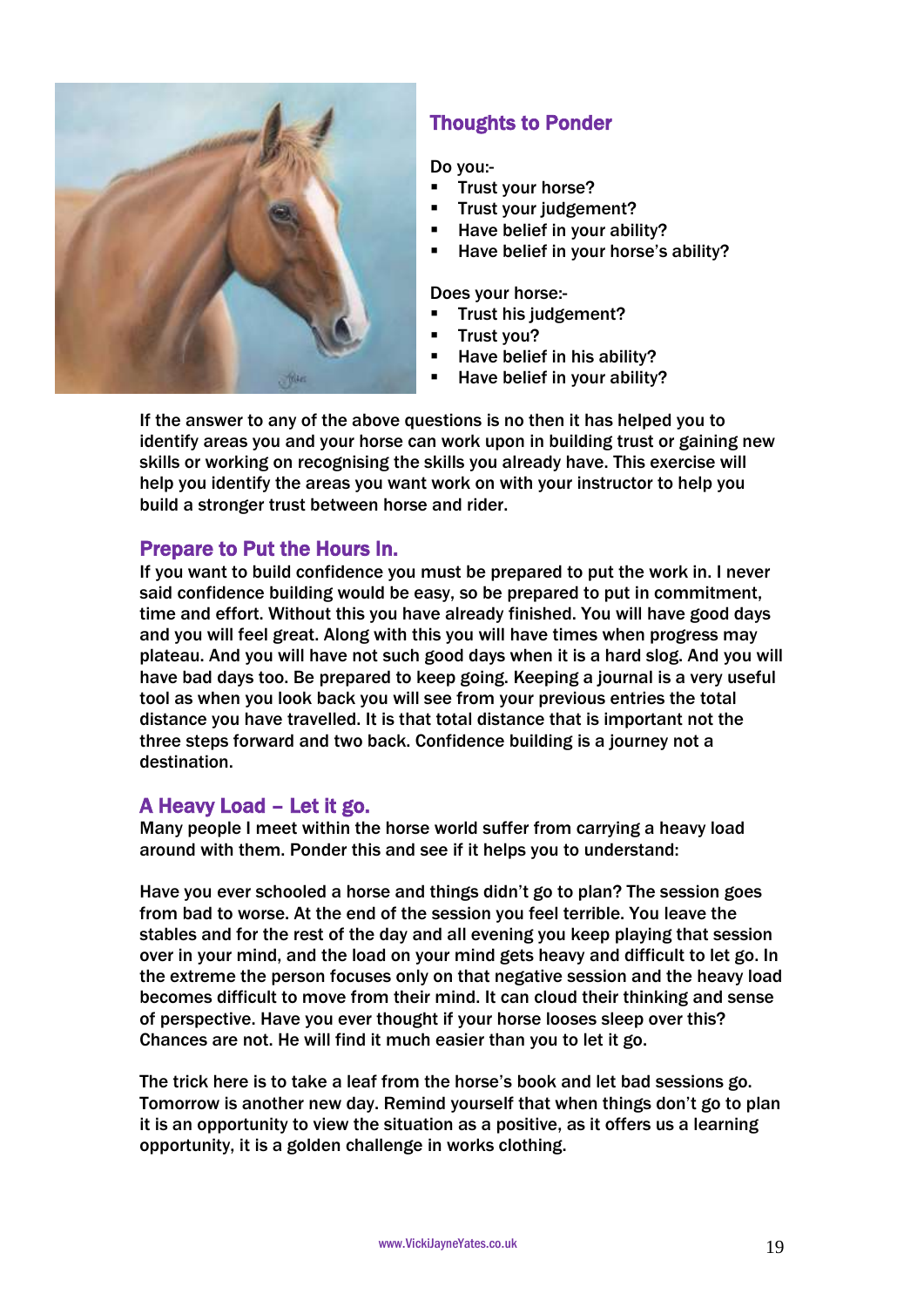

# Relaxation

To maximise building confidence or learning it is important to recognise the impact relaxation has on building confidence. Did you know it is impossible to be anxious and relaxed at the same time? They are polar opposites. Did you know you can learn how to relax and use the techniques to help your horse to relax? The techniques can cross the species divide.

Before you can help your horse to relax you must learn the art of relaxation.

# It is a Myth - Gentle Relaxed People and Horses Can Not Be Super Achievers.

- Culturally we are encouraged to think being hurried, competitive and being able to handle more and more stress is the sign of a super achiever.
- There is a fear that becoming more peaceful, relaxed and calm, achievement of goals will be compromised. Not true.
- People confuse relaxation with being lazy and apathetic. Relaxation is totally different to being lazy and apathetic. They are miles apart.

# Benefits of being relaxed

- It allows you to connect with what really matters in life, inner peace. Inner peace is what is magnetic to horses.
- Centres your energy. Being able to handle more and more stress, uses up a huge amount energy. It drains you.
- Relaxation can enable higher achievement, better communication, open minds and fuel creativity.
- It enables faster, clearer learning plus easier problem solving.
- It takes the drama out of situations.
- Relaxation leads to better understanding, control of emotions, and a balanced state of mind and energy.
- With relaxation you become more aware of everything around you.

### All these turn you become a super achiever.

What our Horse Needs

- Horses are drawn to relaxed, peaceful people. They find safety with them. How do horses react with people who are hurried, stressed, anxious, fearful or frantic?
- If you want to be a super achiever with your horse you must firstly learn how to relax, to centre your energy.
- Your horse will look to you for guidance in times when it feels stressed, fearful, anxious, tense, etc. You have to be the calm relaxed eye in the storm.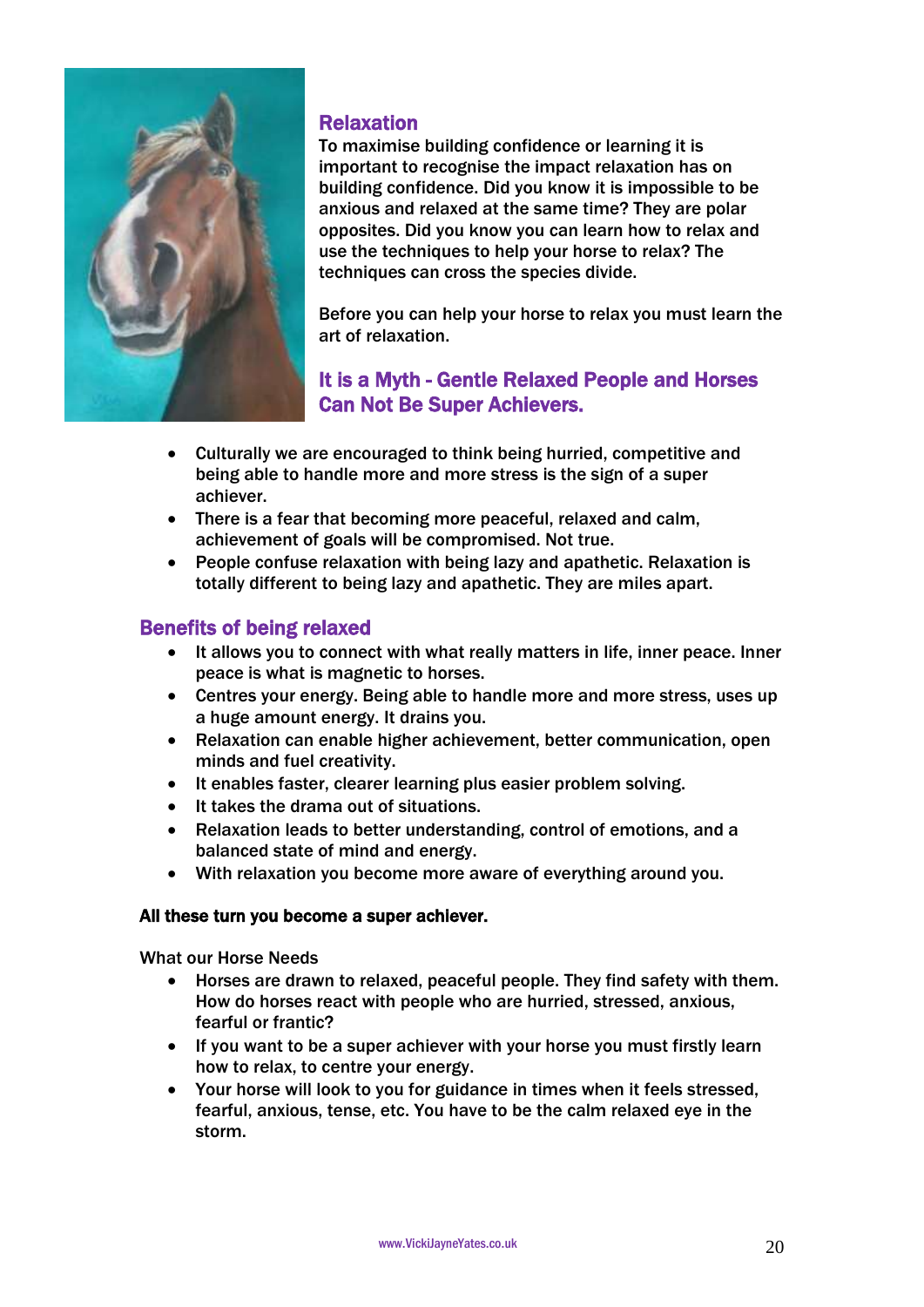

How can you teach your horse to relax if you struggle to relax? You can't. You have to learn first, develop your skills and then you can teach your horse the art of relaxation. Your horse already knows how to relax. They practice it every day naturally in the herd. Think about how our interactions have the potential to move our horse out of relaxation?

### What stops you relaxing?

Each of us has some personal inner struggle which prevents us from relaxing. These blocks are what we bring unwittingly to our horsemanship and we see the effects in the partnership with our horse. The horse is like a mirror, reflecting right back at us. Here are a few reasons…of what stops people relaxing.

- Switching off from lives packed with fast paced stimuli, heavy responsibilities, never ending to do list, etc.
- High levels of anxiety, stress, depression from non-equine matters affecting their state of mind and energy, in turn it becomes highly damaging to their equine relationship.
- Lack of confidence or self-esteem.
- Lack of skills. Over horsed. Fear of failure. Perfection paralysis. Fear of lack of control. Peer pressure. Social expectations. Media pressure. Poor relationship with your horse. Health issues etc.

### Some of my observations

People feel the strong urge to always be doing. We are human beings not human doings….when was the last time you were content with just being with your horse? Do nothing except just be? I see in their horsemanship they are unaware of the impact their busy energy has on their horse. As horse will often reflect right back at you what is going on in your life. Many of us have lost touch with simply being, slowing down, doing nothing, relaxing being calm and finding inner peace.

Identifying your inner struggle and what prevents you from relaxing. Here is some simple homework to practice away from your horse: Being bored. I am not talking about being lazy. To sit still until boredom helps you notice your own thoughts, feelings, breathing pattern, inner struggles and your energy. The beauty of this it teaches you to recognize your personal blocks. You can then take personalised targeted action to address these.

People and horses can actively practice relaxation to get in touch with their mind and balanced energy. It is not easy, it takes time, dedication and seeing it as a priority in life.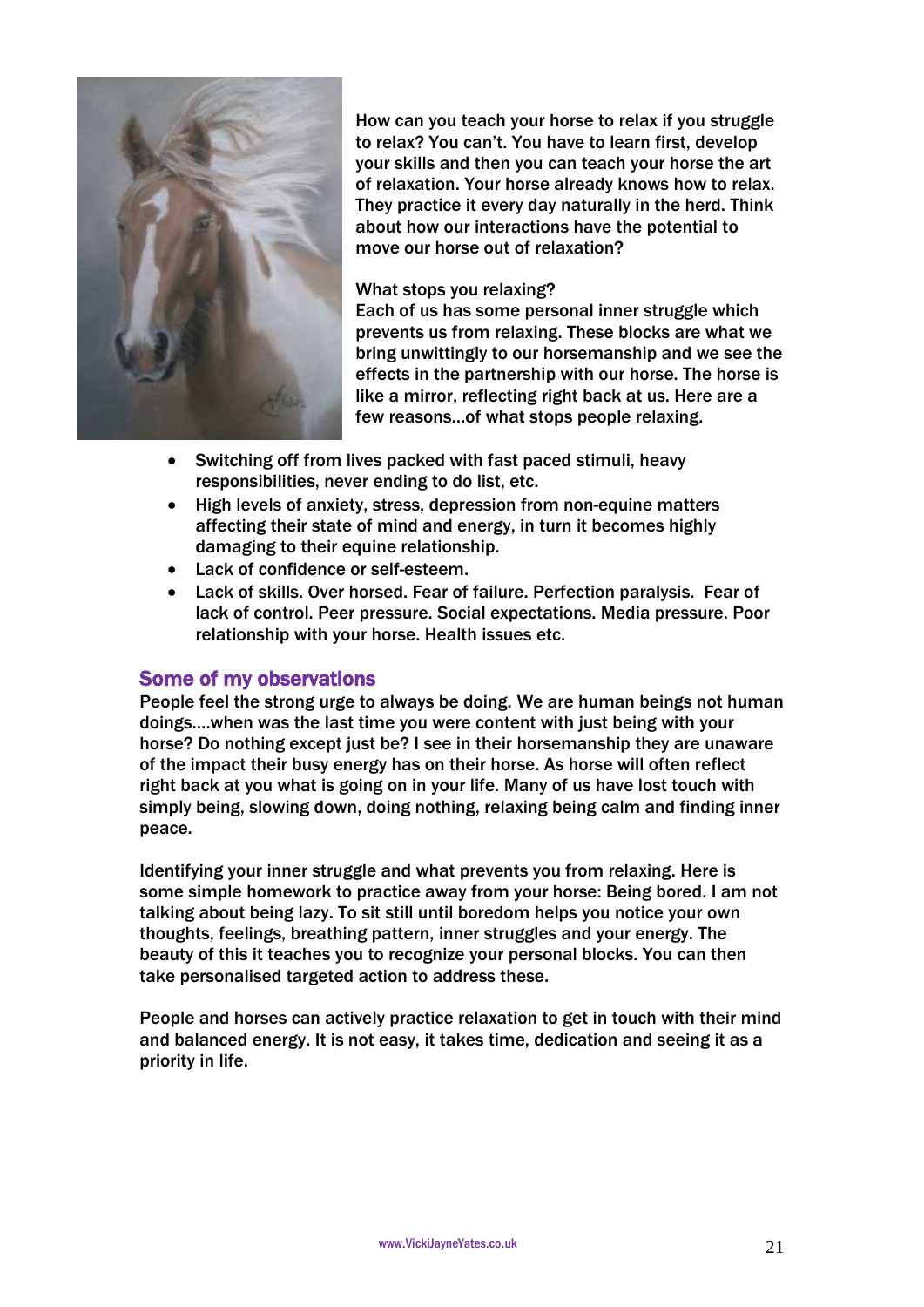

# Relaxation is a technique you can learn and master.

- There are many techniques you can try.
- You should try a few so as to find one that suits you.
- Don't worry if you find it difficult to relax at first.
- It's a skill that needs to be learned and it will come with practice.
- All relaxation methods help a person to relax, to increase calmness, reduce anxiety, stress, etc.
- Learning to relax has many health benefits including decrease muscle tension, lower the blood pressure and slow heart and breathing rates etc.

### Here are a few tips to get you started:-

- Live in the moment. Let go of past and future concerns. When not checked they can lead to energy blocks such as anxiety, stress and frustration.
- Practice being patient. Think of all the daily opportunities.
- Use cognitive behavioural techniques to re-shape your thinking and quiet your mind. Your thoughts are a powerful tool, learn to use them positively.
- Let go of the need to prove yourself to others.
- Stop focusing on the imperfections, flaws, or what needs fixing.
- Stop blaming yourself, others, or your horse and cut yourself some slack.
- Lighten up and learn to have fun.
- Redefine your equine meaningful accomplishments. Remind yourself it is only your horse's opinion that matters.
- Each day give yourself a quiet and peaceful time. Actively relax, there are lots of methods to try, meditation, breathing techniques, visualisation, yoga, exercise, etc.

Once you can tap into relaxation you can then teach your horse to relax. Here are some suggestions to get you started. It showcases a few techniques that have meaning in the language of the herd. Once you are more relaxed with a base line of calm relaxation you will be better able feel what is happening with your horse. Then you can teach your horse how to relax. You have to tap into breathing patterns, rhythm, energy, muscle tension and emotional balance.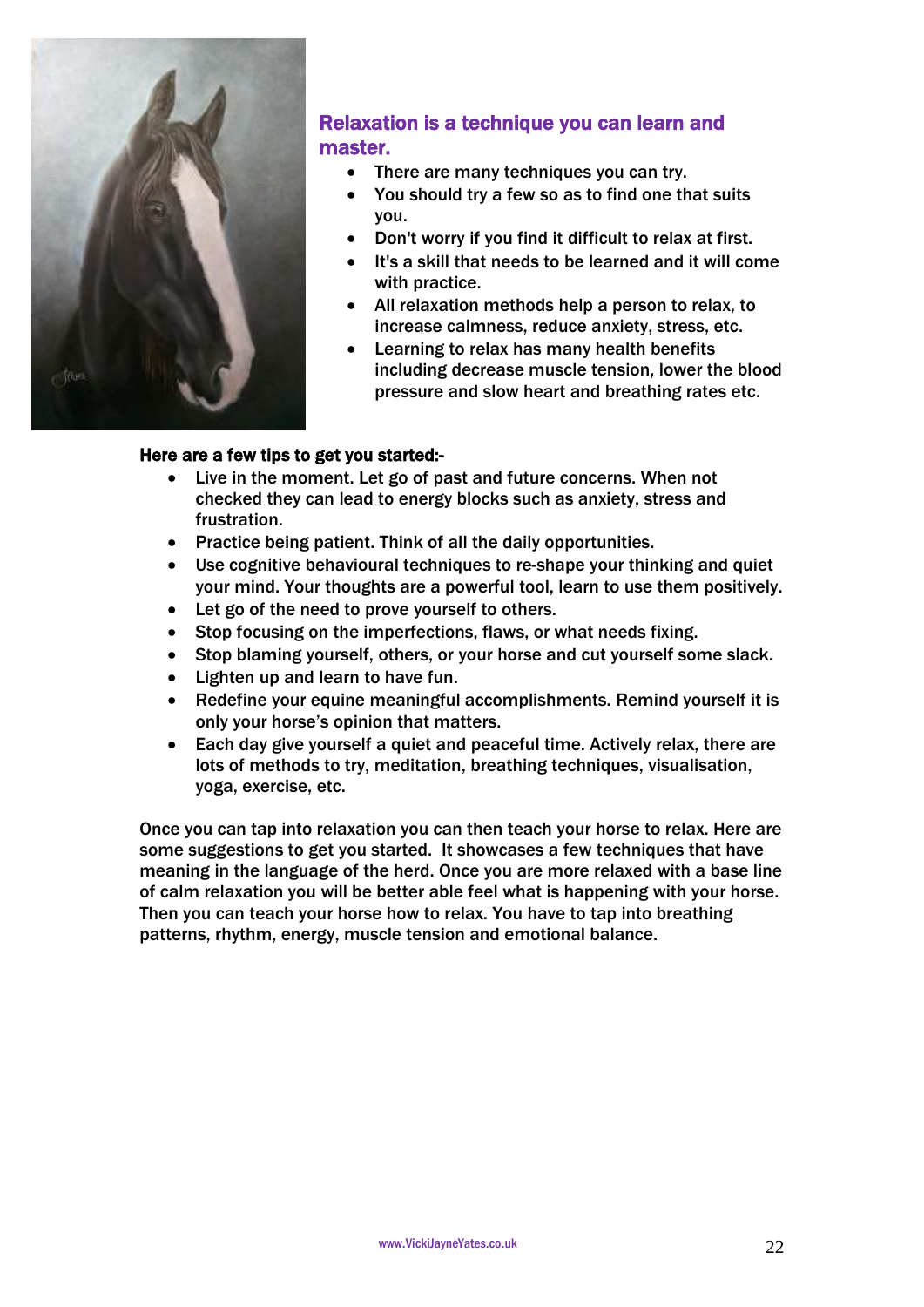

# Relaxation Breathing Technique

Why this is good for horsemanship: Horses read each other's and our breathing patterns. They are very finely tuned to pick up a change in breathing. As a prey animal it is part of their language for communicating when it is safe to relax and when to get ready to run. It's a very early warning system that something is wrong. Breathing is an involuntary response. You are not aware most of the time of how you breathe. It's the most natural thing to do. Relaxed people and horses breathe softly and slowly. When we are tense, anxious or fearful our breathing pattern will reflect this. If you do become aware how you breathe and that your horse reads it you can use it to both

relax and to enrich your communication with your horse. Refinement of horsemanship involves using core breathing. To be able to do this you need to first develop a neutral breathing pattern and energy.

The relaxation breathing technique is simple and powerful. It's easy to learn, can be practiced almost anywhere, and provides a quick way to get your stress levels in check. Deep breathing is the cornerstone of many other relaxation practices, too, and can be combined with other relaxing techniques. The key to deep breathing is to breathe gently and deeply from the abdomen (your core), getting as much fresh air as possible in your lungs. When you take deep breaths from the abdomen, rather than shallow breaths from your upper chest, you inhale more oxygen. The more oxygen you get, the less tense, short of breath, and anxious you feel.

- Practise deep breathing at a regular time and in a quiet place where you won't be disturbed.
- Make yourself feel completely comfortable. Sit in a comfy chair which supports your head or lie on the floor or bed.
- To find your lower part of your lungs. Place both hands on the lower part of your chest just at the top of your stomach fingers tips gently touching. When you breathe deeply into this part of your lungs your fingers will be moved slightly apart.
- Once you know which part of your lungs you are going to fill place your arms comfortably on the chair arms, or flat on the floor or bed, a little bit away from the side of your body with the palms up. Get comfortable. If you're lying down, stretch out your legs, keeping them hip-width apart or slightly wider. If you're sitting in a chair, don't cross your legs.
- Fill up the whole of your lungs with air, without forcing. Imagine you're filling up a bottle, so that your lungs fill from the bottom.
- Breathe in through your nose and out through your mouth.
- Breathe in slowly and regularly counting from one to five (don't worry if you can't reach five at first). Your stomach should rise.
- Then let the breath escape slowly, counting from one to five. Your stomach should move in as you exhale.
- Keep doing this until you feel calm. Breathe without pausing or holding your breath.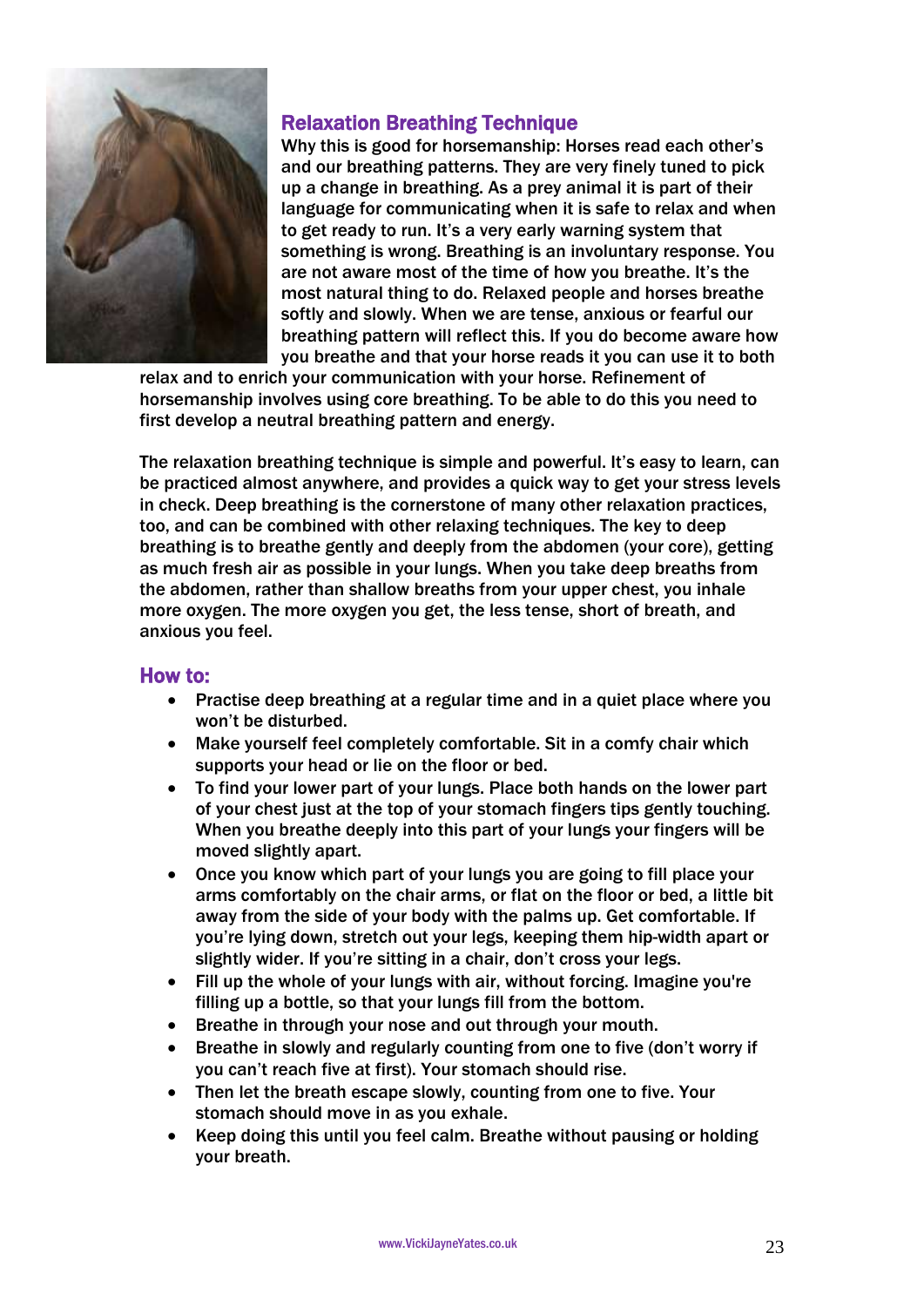If you find it difficult breathing from your abdomen while sitting up, try lying on the floor. Put a small book on your stomach, and try to breathe so that the book rises as you inhale and falls as you exhale.

Practise this relaxed breathing for three to five minutes, two to three times a day (or whenever you feel stressed). Once you have mastered this at home you can do this while with your horse. I get people to quietly walk with their horse using the counting their breathing technique. What they notice as they relax using their breathing exercise so does their horse. Breathing is invisible unless it's a really cold day. So a huge benefit as you can practice it and nobody will know what you are doing. It is a great technique to help centre and calm yourself, and your horse. A reminder that it is impossible to be stressed, anxious and tense at the same time as being relaxed. So maybe you are starting to see how this fits into building confidence for yourself and your horse. As a calm relaxed you and a calm relaxed horse is a wonderful place to be.



### Progressive Deep Muscle Relaxation Technique

Before practicing Progressive Muscle Relaxation, consult with your doctor if you have a history of muscle spasms, back problems, or other serious injuries that may be aggravated by tensing muscles.

Progressive muscle relaxation involves a two-step process in which you systematically tense and relax different muscle groups in the body. With regular practice, progressive muscle relaxation gives you an intimate familiarity with what tension—as well as complete relaxation—feels like in different parts of the

body. This awareness helps you spot and counteract the first signs of the muscular tension that accompanies stress. And as your body relaxes, so will your mind. You can combine deep breathing with progressive muscle relaxation for an additional level of stress relief.

Why this is good for horsemanship: We can easily spot a relaxed horse, muscles soft, eyes soft…etc. It's just as easy to spot a tense horse too. Muscle tension is part of their silent language of the herd to read body tension in their own species and others. The muscle tension or relaxation is alongside body language gestures. Their very survival was dependant on getting this right. Some are so subtle it is easy to miss. Horsemanship is about learning to read and understand this communication. For example a tense horse often has a tense jaw. So do people. For people a tense jaw here is an exercise to try: simply press on the roof of your mouth, behind your front teeth with your tongue then relax. A horse with a tense jaw is telling you he's not happy, he could be anxious, fearful, tense etc. The ethical response is to ask why and try to help your horse. Whole body tension is another you will see in horses that struggling, even very subtle tension if missed and you carry on can lead to an undesirable behaviour. Soft relaxed muscles in horse and rider = harmony and fluidity.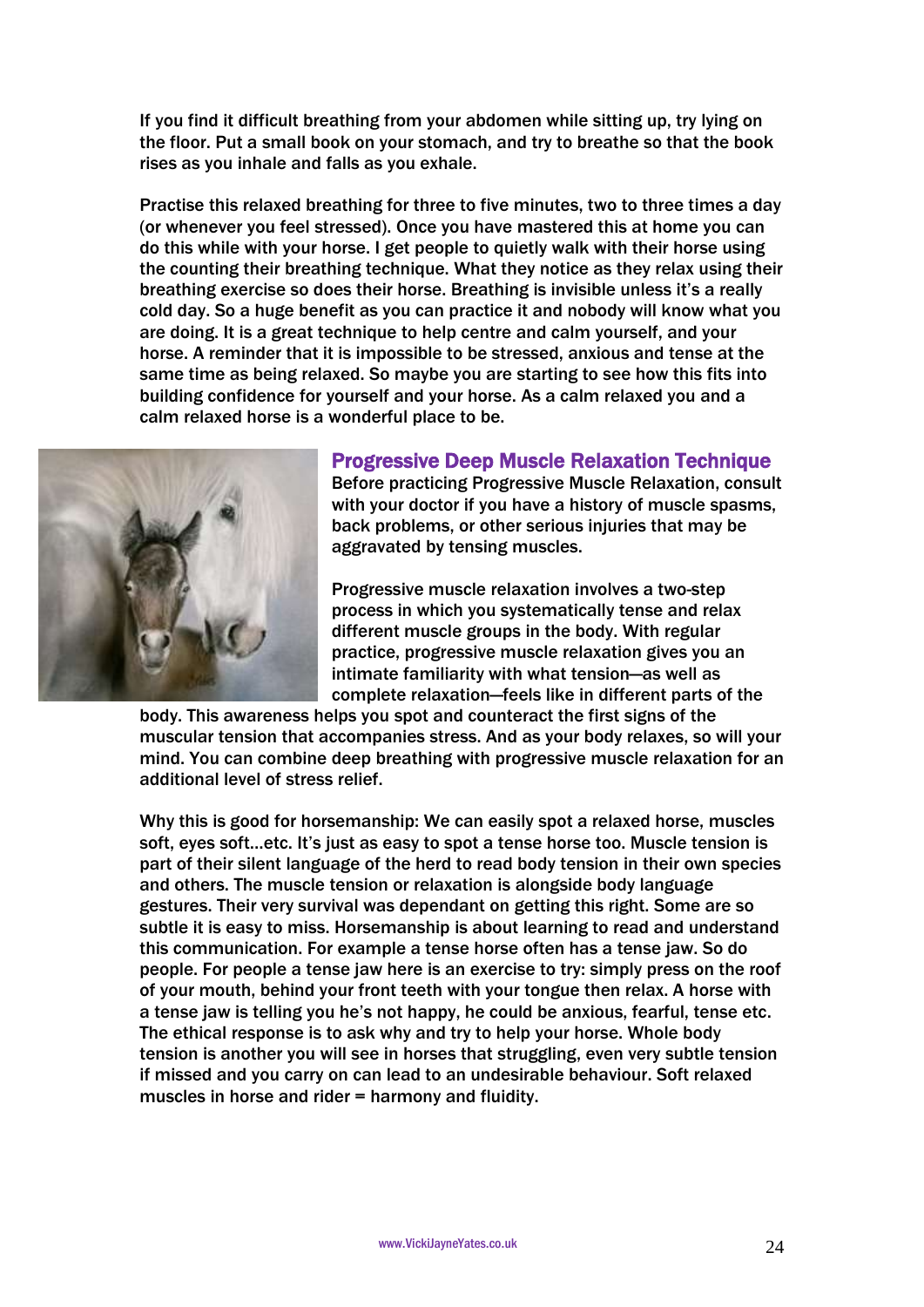How about our own muscle relaxation? How aware are you of tension in your body? Did you know that your own body tension is strongly linked to our state of mind? The Deep Muscle Relaxation technique takes around 20 minutes. It works different muscles in turn and then relaxes them, to release tension from the body and relax your mind.

### How to:

Find a warm, quiet place with no distractions. Get completely comfortable, either sitting or lying down. Close your eyes and begin by focusing on your breathing; breathing slowly and deeply, as described above. If you have pain in certain muscles, or if there are muscles that you find it difficult to focus on, spend more time on relaxing other parts. You may want to play some soothing music to help relaxation. As with all relaxation techniques, deep muscle relaxation will require a bit of practice before you start feeling its benefits. For each exercise, hold the stretch for a few seconds, then relax. Repeat it a couple of times. It's useful to keep to the same order as you work through the muscle groups. Again if you can master this technique at home you can then take it with you when you are with your horse. I find it very useful when helping clients to find a soft, relaxed body and mind. It also helps people locate any areas of tension which in turn will disturb harmony in the saddle.

You can start from the top or from the toes. Here is from the toes up:

- Get comfortable. Take a few minutes to relax with your breathing technique.
- Pay attention to your right foot. Take a moment to focus on the way it feels. Slowly tense the muscles in your right foot, squeezing as tightly as you can. Hold for a count of 10. Relax your right foot. Focus on the tension flowing away and the way your foot feels as it becomes limp and loose. Stay in this relaxed state for a moment, breathing deeply and slowly.
- Pay attention to your left foot. Follow the same sequence of muscle tension and release.
- Move slowly up through each part your body, contracting and relaxing the muscle groups as you go.
- So next is the Right calf
- Then Left calf
- Followed by Right thigh
- Then Left thigh
- Next Hips and buttocks
- Move onto the Stomach
- Then the Chest
- Move to the Back
- Then Right hand
- Followed by Left hand
- Next Right arm
- Move onto Left arm
- Followed by the Neck and shoulders
- And finally the Face.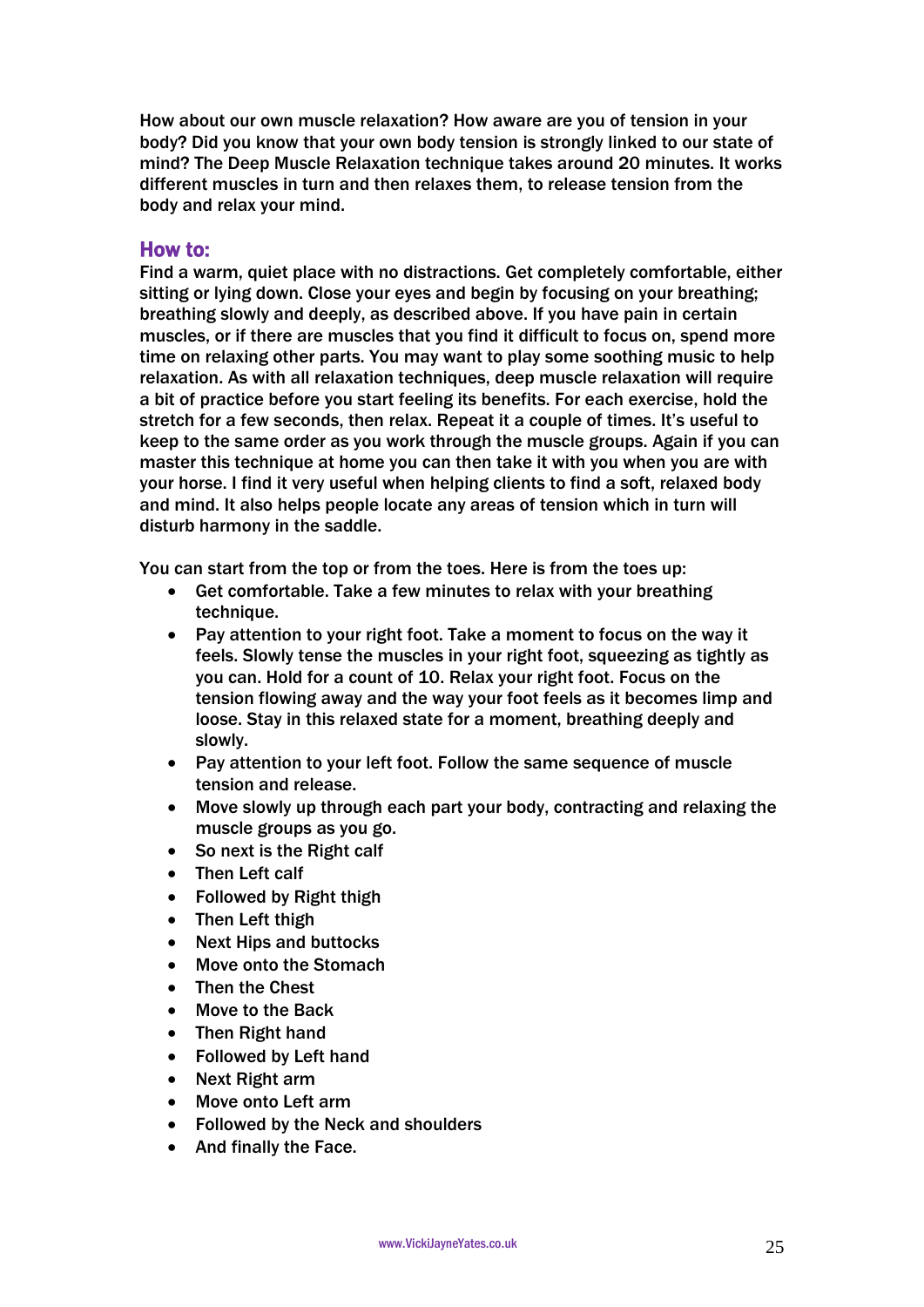

It may take some practice at first, but try not to tense muscles other than those intended.

\* If you are left-handed you may want to begin with your left foot instead.

# Body Scan Technique

A body scan is similar to progressive muscle relaxation except, instead of tensing and relaxing muscles, you simply focus on the sensations in each part of your body.

Why this is good for horsemanship: Any area we carry tension will affect our horsemanship both on the ground and ridden. Our horse can read our body tension. In the saddle it can block our communication and our horse will feel we are not fluid so it can cause our horse to brace, fix and resist.

- Get comfortable.
- Focus on your breathing.
- Turn your focus to the toes of your right foot. Notice any sensations you feel while continuing to also focus on your breathing. Imagine each deep breath flowing to your toes. Remain focused on this area for one to two minutes.
- Move your focus to the sole of your right foot. Tune in to any sensations you feel in that part of your body and imagine each breath flowing from the sole of your foot.
- After one or two minutes, move your focus to your right ankle and repeat. Move to your calf, knee, thigh, hip, and then repeat the sequence for your left leg.
- From there, move up the torso, through the lower back and abdomen, the upper back and chest, and the shoulders.
- Pay close attention to any area of the body that causes you pain or discomfort.
- Move your focus to the fingers on your right hand and then move up to the wrist, forearm, elbow, upper arm, and shoulder.
- Repeat for your left arm.
- Then move through the neck and throat.
- Finally all the regions of your face, the back of the head, and the top of the head. Pay close attention to your jaw, chin, lips, tongue, nose, cheeks, eyes, forehead, temples and scalp. When you reach the very top of your head, let your breath reach out beyond your body and imagine yourself hovering above yourself.
- After completing the body scan, relax for a while in silence and stillness, noting how your body feels. Then open your eyes slowly. Take a moment to stretch, if necessary.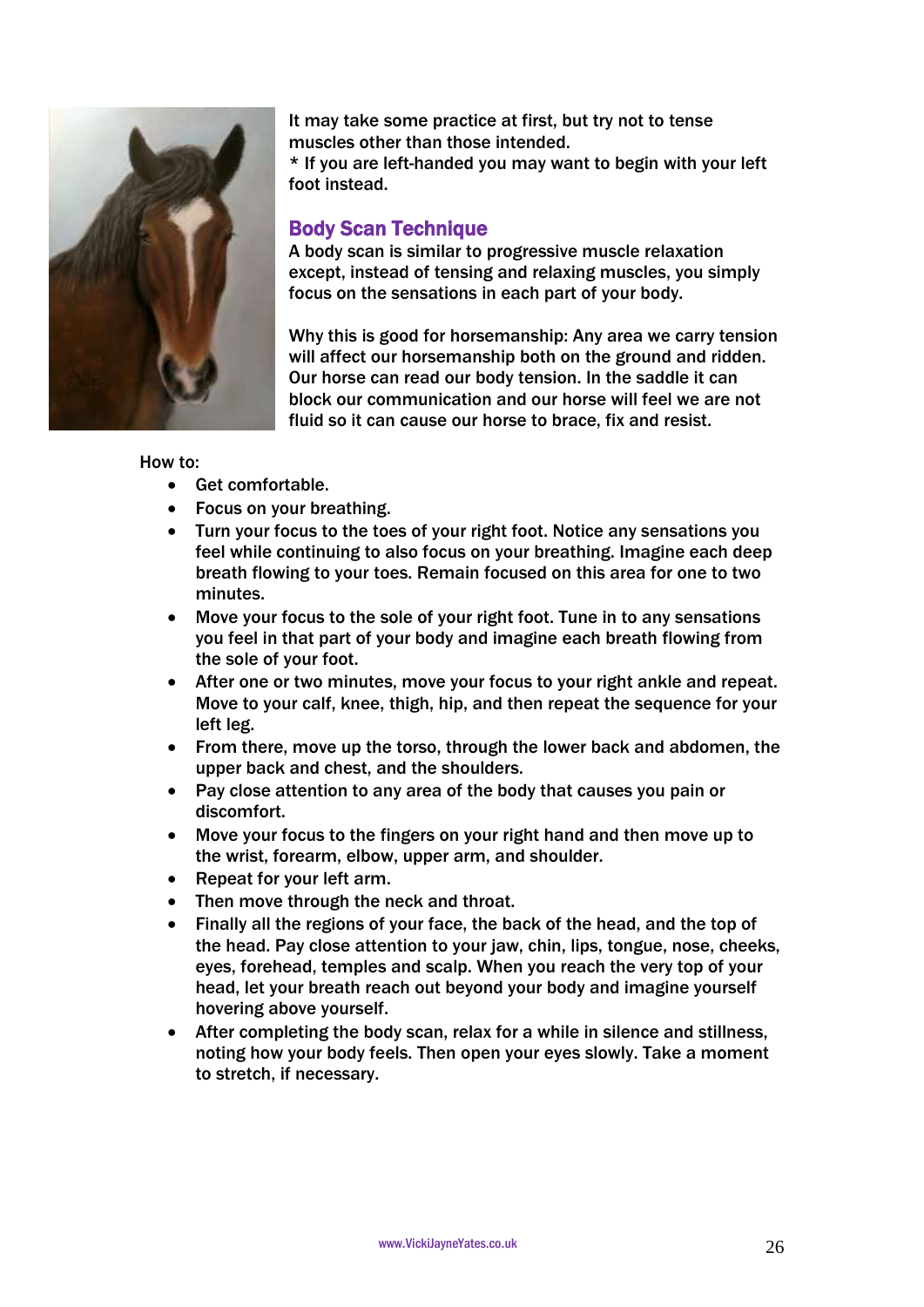

# Visualization Technique

Visualization, or guided imagery, is a variation on traditional meditation that requires you to employ not only your visual sense, but also your sense of taste, touch, smell, and sound. When used as a relaxation technique, visualization involves imagining a scene in which you feel at peace, free to let go of all tension and anxiety. You can choose whatever setting is most calming to you, whether it's a tropical beach, a favourite childhood spot, or a quiet wooded glen. You can do this visualization exercise on your own in silence, while listening to soothing music, or with a therapist, or an audio recording of a therapist guiding you through the imagery. To help you employ your sense of hearing you can use a sound machine or download sounds that match your chosen setting—the sound of ocean waves if you've chosen a beach, for example.

Why this is good for horsemanship: Once you can master visualization you can use it in horsemanship. Here is an example: you could worry about any number of outside influences affecting your riding. Left unchecked your imagination can create all sorts of scenarios and nightmares of what may happen. Result is you become tense, anxious, fearful, etc. You can use the power of your imagination positively too. For sure you should be aware of your environment for safety sake but no more. Here is a visualization I use: Imagine you and your horse are in a beautiful peaceful clear bubble, you can see through it and all your senses are not affected. Things on the outside of this bubble can only come in if you let them. And you're not going to let them in. Practice being calm and relaxed in your bubble and enjoy being in there with your horse. It's just you and your horse and beautiful relaxing things in with you. The rest of the world is outside. Live in the moment (there is a technique for living in the moment covered later) so if trouble comes towards your bubble, only then do you have to deal with it. When you are calm and relaxed in your bubble you will be able to calmly and confidently deal with whatever approaches you. The benefit is you will not mentally leave your horse, you will stay more connected, be more in control and be happier.

- Find a quiet, relaxed place.
- Close your eyes and let your worries drift away. Imagine your restful place. Picture it as vividly as you can—everything you can see, hear, smell, and feel. Visualization works best if you incorporate as many sensory details as possible, using at least three of your senses. When visualizing, choose imagery that appeals to you; don't select images because someone else suggests them, or because you think they should be appealing. Let your own images come up and work for you.
- If you are thinking about a dock on a quiet lake, for example: Walk slowly around the dock and notice the colours and textures around you. Spend some time exploring each of your senses. See the sun setting over the water. Hear the birds singing. Smell the pine trees. Feel the cool water on your bare feet. Taste the fresh, clean air.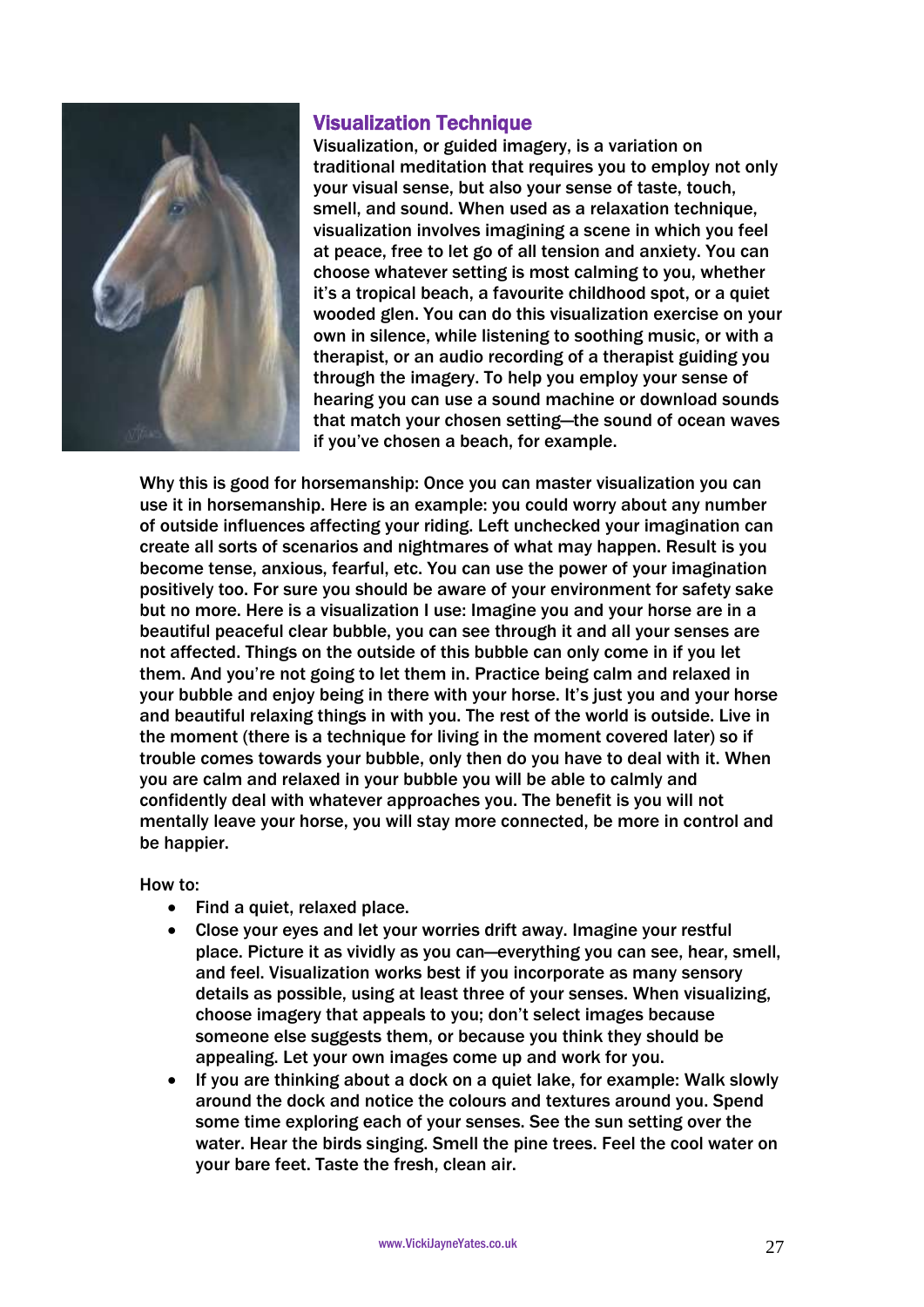Enjoy the feeling of deep relaxation that envelopes you as you slowly explore your restful place. When you are ready, gently open your eyes and come back to the present. Don't worry if you sometimes zone out or lose track of where you are during a guided imagery session. This is normal. You may also experience feelings of stiffness or heaviness in your limbs, minor, involuntary musclemovements, or even cough or yawn. Again, these are normal responses.

### Mindfulness Technique



Mindfulness is the ability to remain aware of how you're feeling right now, your "moment-to-moment" experience—both internal and external. It is about living in the here and now. Thinking about the past blaming and judging yourself—or worrying about the future can often lead to a degree of stress that is overwhelming. But by staying calm and focused in the present moment, you can bring your nervous system back into balance. Mindfulness can be applied to day to day activities such as walking, exercising, eating, etc.

Why this is good for horsemanship: Horses live much more than we do in the here and now. Yes they carry memories positive and negative which the negative experiences can cause them stress when exposed to similar situations. However the difference is they tend not to dwell on it and it tends to surface much more in reaction to what is happening to them in a here and now. Our job is to help our horse to be emotionally balanced and to be able to cope with those issues.

- Choose a secluded place with no distractions or interruptions.
- Get comfortable.
- Select a point of focus. This point can be internal a feeling or imaginary scene – or something external - a flame, a beautiful stone, or meaningful word or phrase that you repeat it throughout your session.
- You can do this with eyes open or closed.
- An observant, noncritical attitude. Don't worry about distracting thoughts that go through your mind or about how well you're doing. If thoughts intrude during your relaxation session, don't fight them. Instead, gently turn your attention back to your point of focus.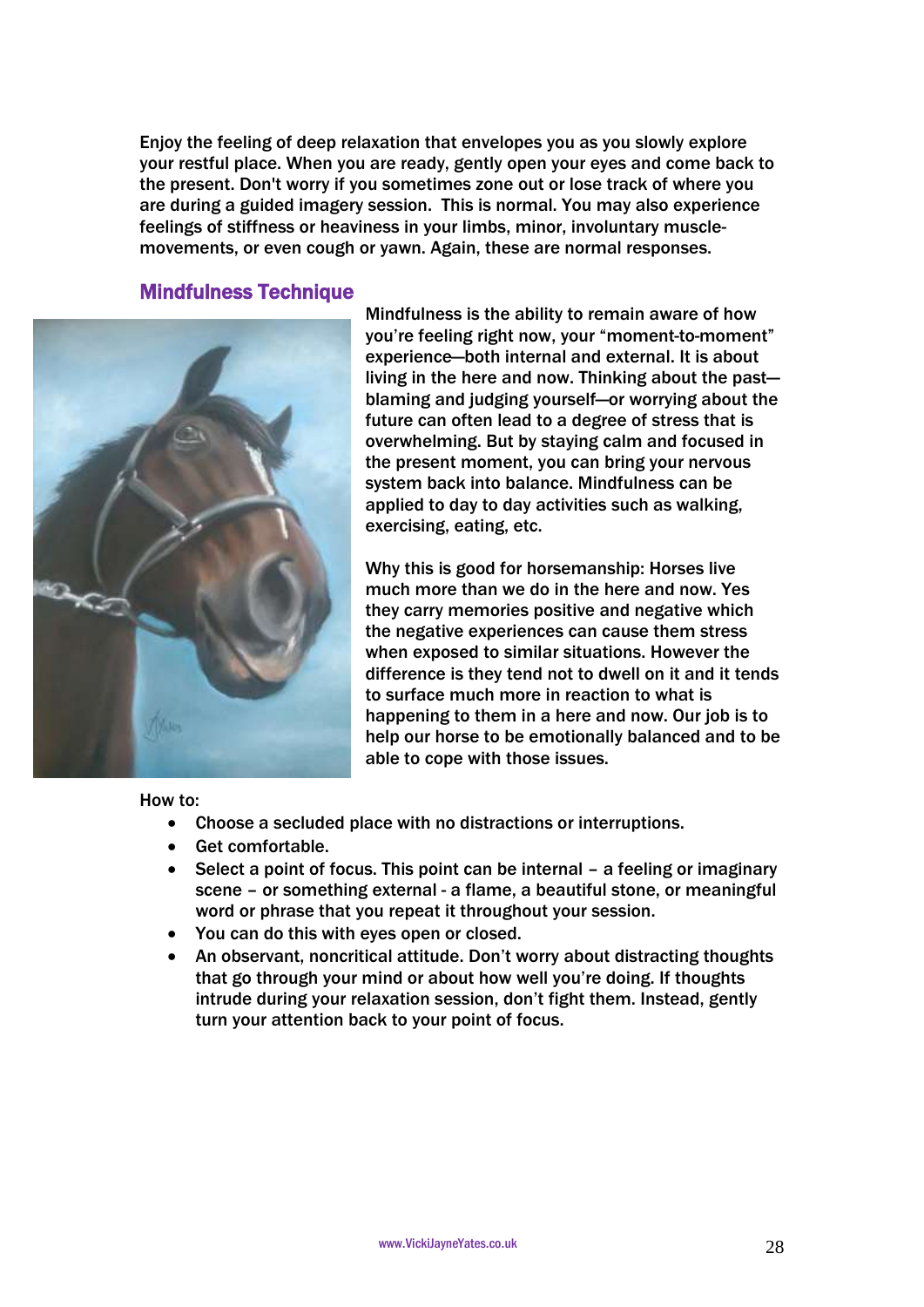

# Rhythmic Exercise Technique

Running, horse riding, walking, cycling etc… can relieve stress when performed with relaxation in mind. You must be fully engaged in the present moment, focusing your mind on how your body feels right now. As you exercise, focus on the physicality of your body's movement and how your breathing complements that movement. If your mind wanders to other thoughts, gently return to focusing on your breathing and movement.

Why this is good for horsemanship: A great one to do in the saddle it unlocks levels of refinement in horsemanship. As you can connect with your horse, how its body moves, its foot fall, its energy, and emotional state of mind. You can learn to move as one. With groundwork your horse will tap into rhythm, you can influence your horse's rhythm with your own. Horses are hard wired to read rhythm and will love to take direction from very subtle rhythmic changes. Learning to use rhythm in relaxing with your horse adds a whole new dimension to your horsemanship.

#### How to:

- Let's pick walking. You can do this easily and once mastered have a go with your horse in hand.
- Start with your breathing exercise.
- Then focus on each step.
- The physical sensations of your feet touching the ground and how your body moves.
- Notice the rhythm of your breathing while moving.
- Relaxed people walked relaxed. Practice walking relaxed. Mosey along.
- Get into a relaxed rhythm. The pace you move at has a direct relationship with the way you feel. Slow down your movements and you will feel more relaxed.
- Enjoy the feeling of the wind against your face, if you're lucky the sun on your back.
- Notice the beautiful sounds of birds, wind in the trees etc.

The trick is to make relaxation techniques a part of your life and valuing relaxation. The best way to start and maintain a relaxation practice is to incorporate it into your daily routine. Between work, family, school, and other commitments, though, it can be tough for many people to find the time. Fortunately, many of the techniques can be practiced while you're doing other things. I haven't covered every technique so there are lots more you can try.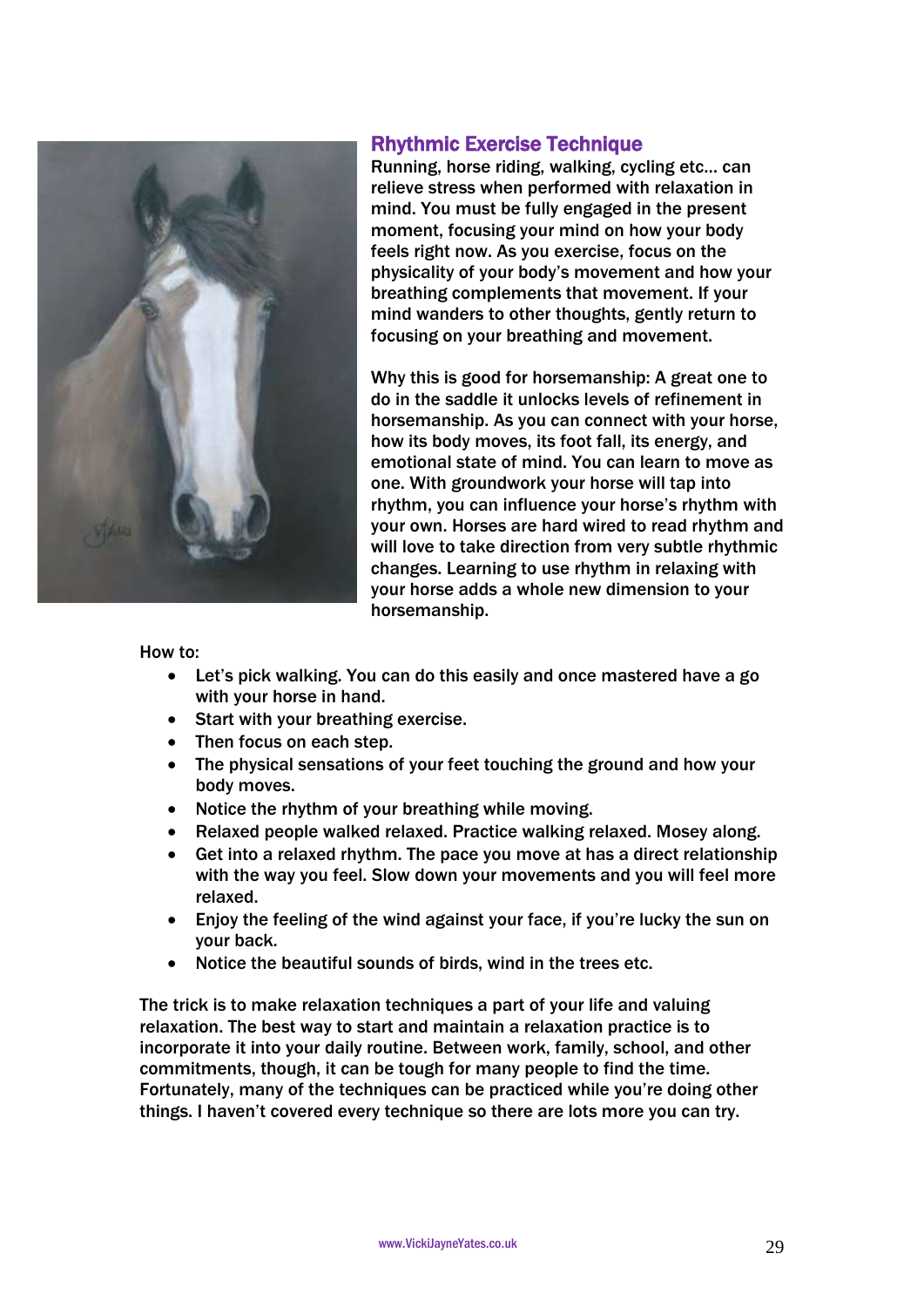# Thoughts to Ponder

- Worry when the time comes. Most worries are about future concerns that may or may not happen. Concentrate on the here and now.
- Prune or banish pressure phrases. Phrases like 'I have to' 'I must' 'I should' fuel pressure and stress. Listen to your words and thoughts and replace them with more relaxed phrases 'I may' 'I choose to' 'I will make time to' etc…
- Watch out for tense people. Time spent with tense anxious people can be infectious.
- Know when to stop. If stress levels are rising, stop, take a break, do something else.
- Make peace with imperfection. It's ok for things to not be perfect. The perfection stick is one we beat ourselves with and it is highly damaging.
- Be aware of your thinking and use it positively.
- Be more patient.
- Surrender to the fact life isn't fair.
- Allow yourself to be bored.
- Lower your tolerance to stress. You were not put on this earth to live under stress, learn to say no.
- Most things are not an emergency.
- Look beyond your horse's behaviour and ask why.
- Seek to understand.
- Do one thing at a time.
- Practice being calm and relaxed being the eye in the storm.
- Be flexible with your plans.
- Think as problems as golden opportunities in works clothing.
- Cut yourself and your horse some slack.
- Ask yourself what is a meaningful accomplishment from my horse's view point.
- Listen to your gut instinct and your feelings. If something doesn't feel right the chances are it isn't.
- If someone throws you a ball you don't have to catch it.
- It takes time. Things will only happen at a pace you and your horse are comfortable with.
- Lighten up and have fun. Smile. A smile is relaxing and helps you to feel good.

These relaxation resources are not a replacement for professional support. They are designed to be used alongside regular lessons from a professional horsemanship practitioner. Horses that struggle to relax, that are tense, anxious, fearful, stressed, etc can be unpredictable and dangerous.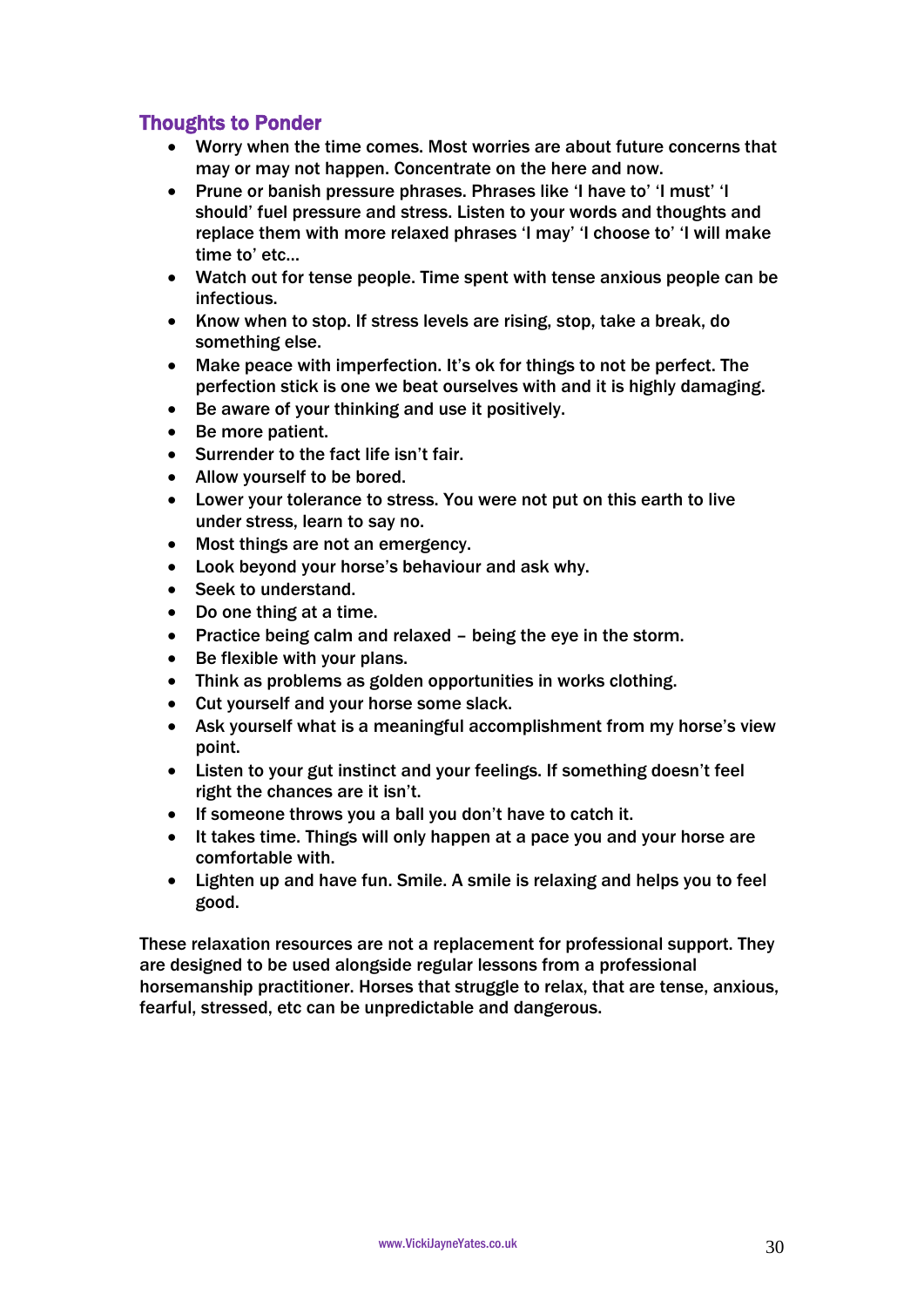

# Make it Fun

Owning a horse should be fun for both you and the horse. Often it is far from being fun when you or your horse suffers from a lack of confidence. It is important for both horse and human to look forward to being in each other's company and to enjoy the activities they do together. Often we get hung up on being serious around horses, and forget how to have fun.

Place first on your list just enjoying each other's company. Often we place so much emphasis on getting chores done, grooming, riding etc that we forget that there are so many ways we can enjoy being with our

horses. Have you ever spent time just being with your horse doing nothing much in-particular? E.g. just hanging around and watching him in his herd? Sit in the corner of his stable while he happily munches on his hay? Gone for a walk in hand so he can pick on sweet grass? Given your horse a relaxing massage? Etc…. If you are looking for ideas for fun activities that are not about riding check out the library of resources on the Non Ridden Equine Association UK website: <https://www.thenonriddenequineassociationuk.org/resource-library.html> Some quality time out of the saddle can really boost confidence and build a stronger partnership which can have huge benefits for riding too. Putting your relationship with your horse first is another great way of you learning about your horse and him learning about you. A great deal of fun can be had on the ground playing games with your horse. From this you will learn what your horse enjoys and finds rewarding.

Having fun with our horses relies on both horse and human doing the things we enjoy, we find easy, working in our comfort areas and being creative about extending these activities. Your comfort zone exercises will help you greatly identify activities you both enjoy. The trick is to then get creative and extend what and how you do these activities.

# Cognitive Behavioural Techniques

Cognitive behavioural techniques help you to change how you think (cognitive) and what and how you do things (behaviour). By using cognitive behavioural techniques will help you to understand how the way you think affects you physically and emotionally. How you think about situations / difficulties / problems will in turn dictate how you feel, what you do and the outcome.

#### Why is cognitive behaviour useful in building a good relationship with a horse?

When working with horses we need to understand what it means to be a horse, therefore natural horsemanship and human cognitive behaviour need to be interwoven and balanced. When you are building your confidence or supporting a horse with confidence issues understanding and applying cognitive behavioural techniques will help you to become aware of reasoning and allows you to take control in a direct and targeted way. It helps you to identify your personal goals, to then develop an action plan with strategies. As with all good plans you need to monitor and evaluate progress, and be willing to adjust goals and time limits.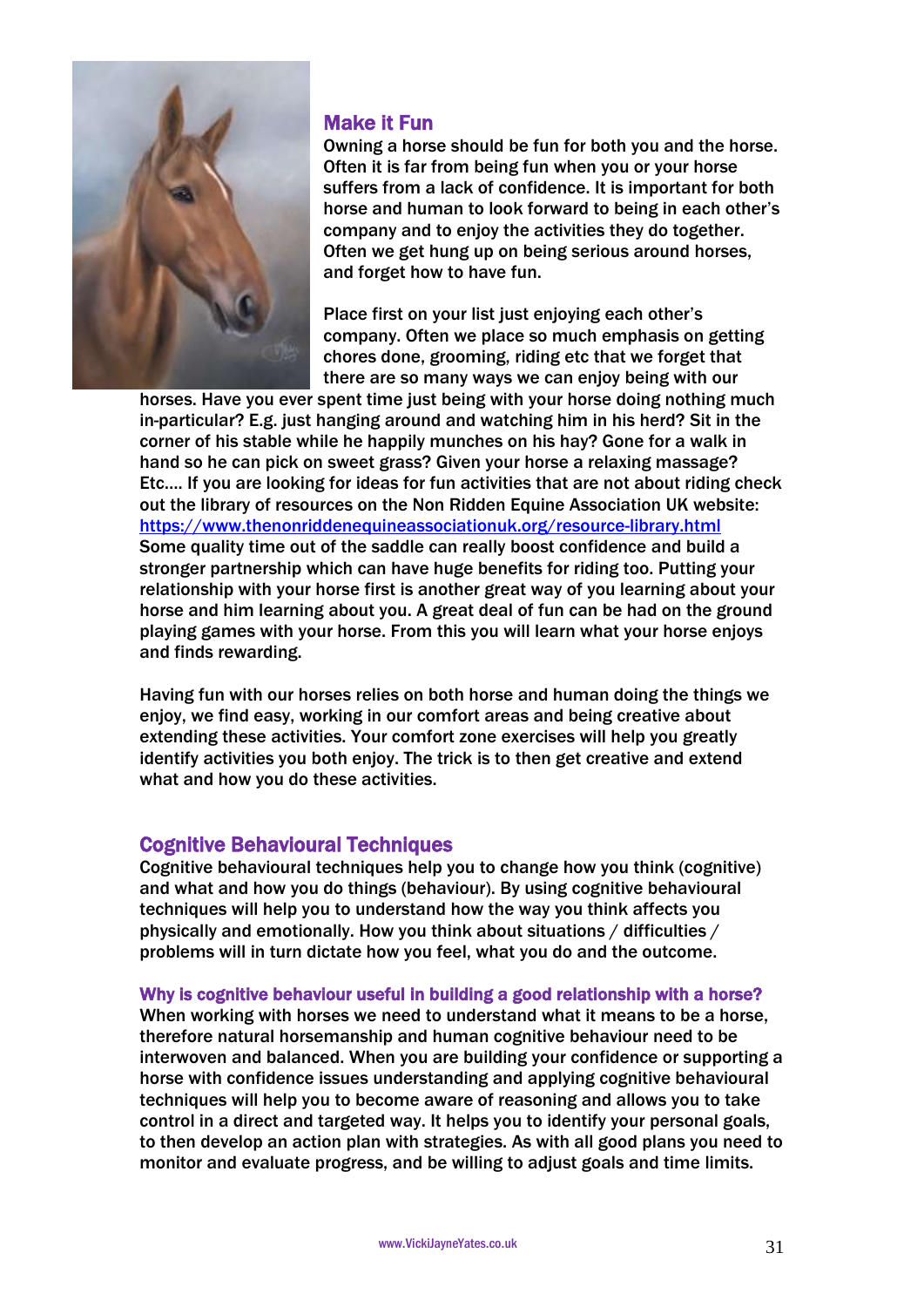The skill of learning and applying cognitive behavioural techniques to your horsemanship has far wider benefits as it enables you to tackle many life problems by harnessing your own inner resources.



# What are the benefits of using cognitive behavioural techniques?

- It can help you to make sense of overwhelming problems
- You can challenge negative thinking
- Help you understand biological responses in relation to stress, anxiety and fear
- Challenge common thinking distortions
- Consider more useful ways of dealing with difficulties
- Plan for success, with realistic aims that are in line with your values
- Be aware of your strengths, skills and talents
- Become more purposeful
- Skills learnt you can apply in a number of settings not just with horses
- Builds confidence and self esteem
- It helps you regain perspective and control

# An Unfair Label for Your Horse?

As an instructor I was called upon to help people with horses with behaviour problems of one sort or another. The one thing most of these situations have in common is the horse has been labelled and this has a very narrowing effect on how people approach situations with the horse and the relationship between horse and human becomes restricted. Often I see the owner trying very hard to work within an increasingly smaller comfort zone. Or the owner feels out their depth and is fast losing confidence too. Many horse and rider partnerships reach a crisis point and help is looked for as a last resort.

Maybe you know someone who owns or you own a horse with a label. I certainly was one of those who owned a labelled "problem and dangerous" horse. I purchased Merlot to get him out of a bad place where he was being very badly treated. The years of abuse had turned him into an aggressive, bad tempered and dangerous horse. It was clear to me that he was not a "problem and dangerous" horse but a horse with broken trust in humans and his confidence in tatters. In the early days other people around our yard saw a "problem dangerous" horse on the edge. They gave him the label for good reason as he scared many of them. The work I have done with Merlot has helped him to overcome his lack of trust in humans, he looks forward to his human arriving. This along with building his confidence has resulted in a happy horse with a strong positive relationship with me. I would love to share with you Merlot's journey in more detail, however this could be a book on its own. Maybe one day I will write this to share the many useful insights and his confidence journey.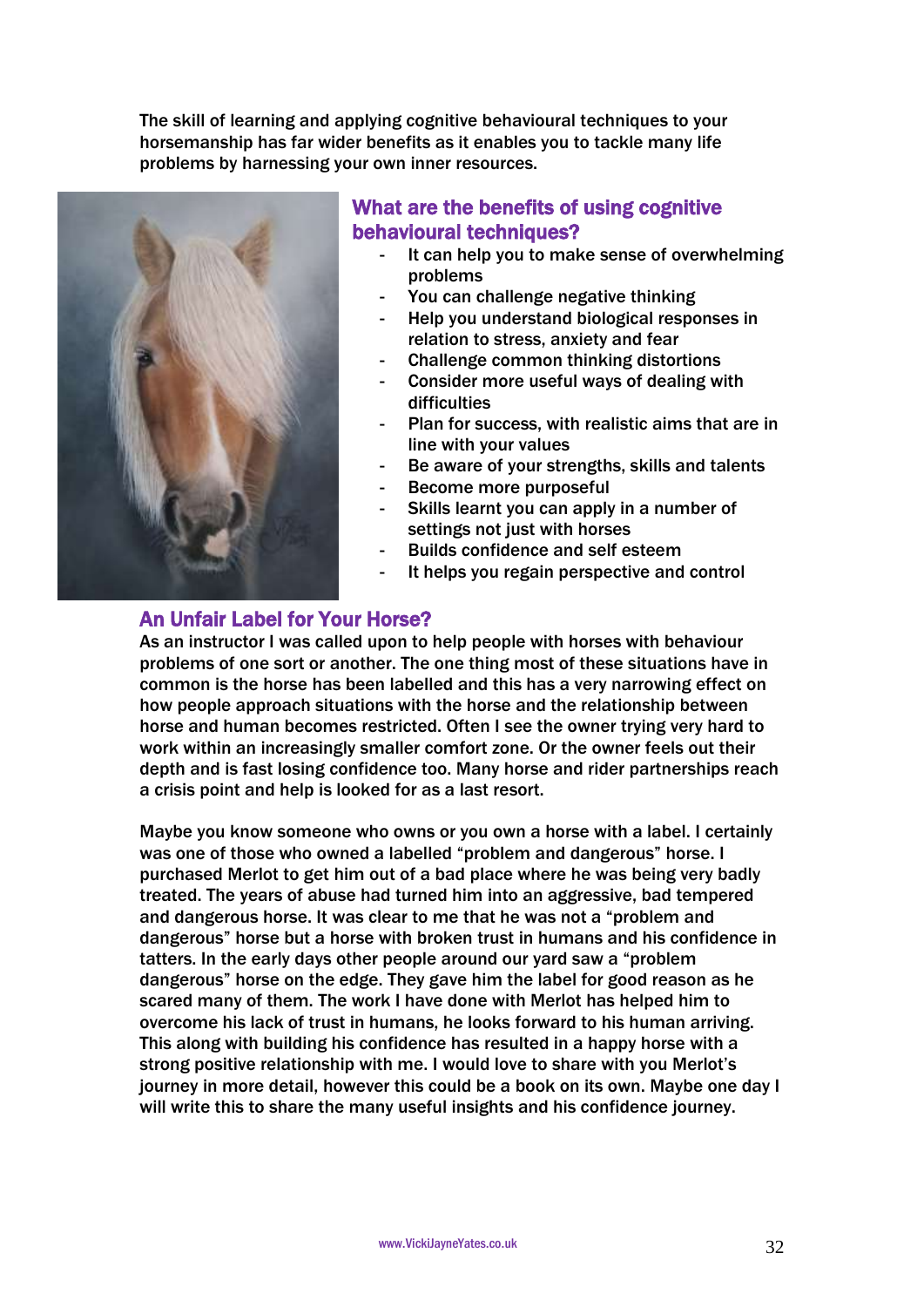I ask you to challenge your thinking about labelled horses. What are these horses trying to communicate? What help do they need? Some are in physical pain, others are in emotional pain, many lack confidence, some are in fear etc. In my experience they are communicating clearly they need help of some sort. However their behaviour can scare their human, and lead to the owner to losing confidence. With professional support, equine compassion, time and patience these horses can be turned around. To resolve confidence issues with a horse should never be taken on lightly. In in-experienced hands it can lead to disaster. Therefore the owner needs to be dedicated, have a strong motivation to learn new skills from a professional, be open minded, and allow as much time as the horse needs.

What labels have you given your horse? Or have others given your horse?



# An Unfair Label for You?

We have considered horses with labels, now consider the labels or statements we attach to ourselves. As with the horses I go out to help I have riders with their development restricted with a label they have placed on themselves. Or other people have labelled them and if people allow themselves to take on the label they wear it. These labels may also have foundations in a previous a bad experience, which then leads to a lack of confidence, anxiety and fear. Here are a few examples of rider restricting labels or statements "I am not good enough for my horse" "I can't do that" "It is beyond my reach to do dressage" "I can't ride on my own" "I can't cope" "I am not great at learning new things" "I feel stupid, why can't I just get on and do it" "I am never going to be any good" etc…

What labels have you given yourself? Or have other people given you a label?

Labelling or self-defeating statements are part of negative inner dialogue.

# Negative Inner Dialogue

Self-defeating statements and negative inner dialogue erode confidence and in turn make our dreams seam out of reach. Many people will look to prove and argue their self-created label is true. Then their head is filled with limitations that frighten them and prevent them from trying to resolve the problem. To the person these feelings are real and very restricting. Negative inner dialogue eats away at a person's self-esteem and confidence. At the heart of the negative inner dialogue are central beliefs about yourself and the kind of person you are. These are more than likely opinions about your-self rather than based on facts.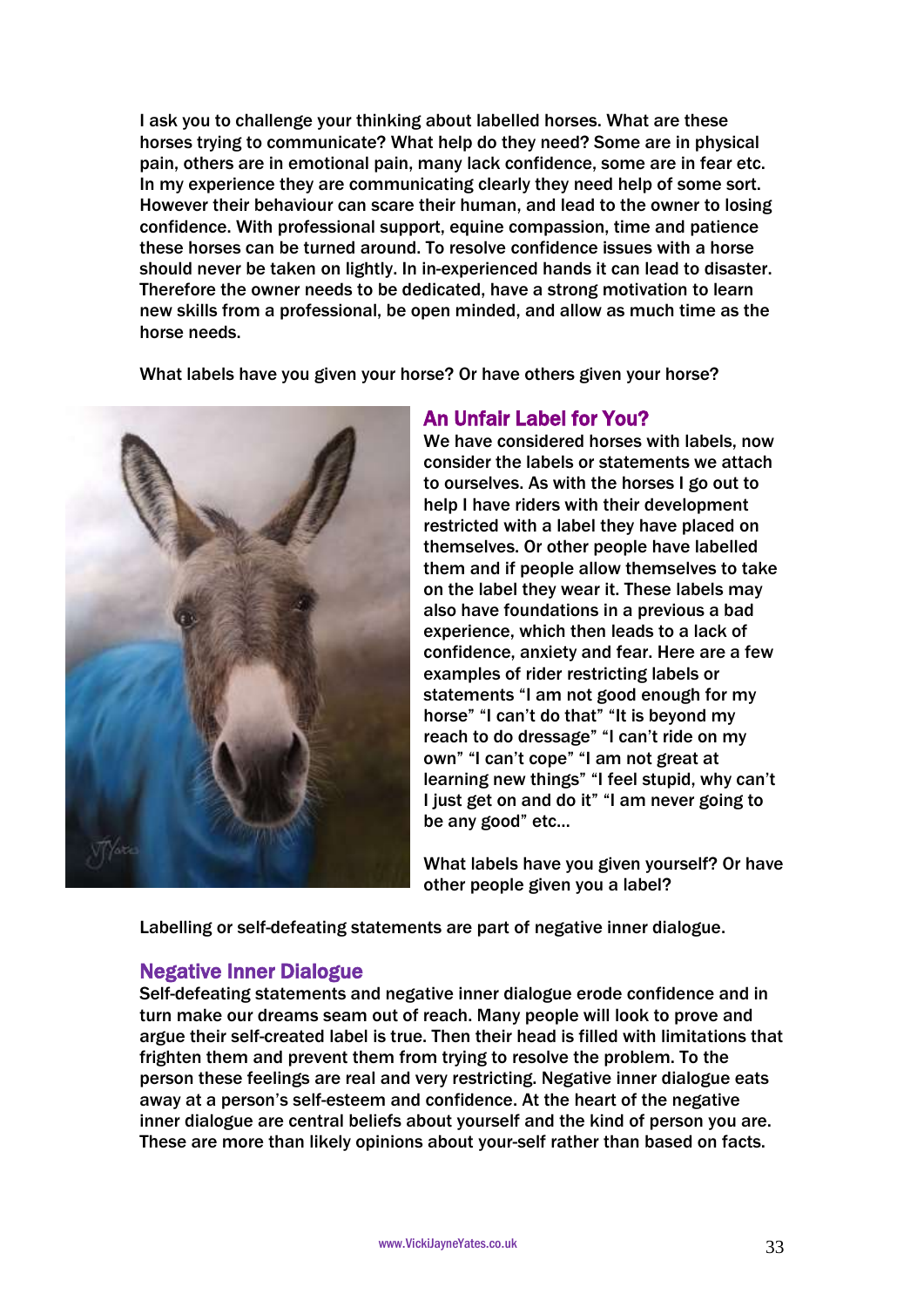These negative opinions about yourself are often based on negative experiences you have had during your life.

### What are the barriers to challenging these negative opinions?

- Low self-esteem
- Embarrassment
- Guilt
- Feeling in-effective
- Lack of confidence
- Fear of failure
- Errors in thinking
- Irrational beliefs
- Fear of criticism
- Other people's expectations etc.

### How to challenge your negative inner dialogue

- Be open about your negative inner dialogue and fears.
- Become a detective. What concrete evidence do you have to support your thinking? What evidence do you have against this thinking?
- Stand outside the situation. What alternative views are there? How would your friends view this situation? How would you have viewed this in the past? How would your professional instructor view the situation?
- What effect does your negative thinking have on what you want to achieve? Does it help you, or hinder? And how?
- Do you have errors in your thinking?
- a) Are you catastrophizing? Are you overestimating the chances for a negative outcome or disaster?
- b) Are you focusing on the negatives? Are you looking at just the bad side of things? Have you ignored your strengths and what you are good at? Have you forgotten all the things that have gone well?
- c) Are you jumping to conclusions? Are you trying to predict the future? How can you be 100% sure it will be the same in the future?
- d) Are you seeing the world in terms of fixed or in-flexible rules? Are you worried about how things should be? Do you find yourself using words like should, must and can't?
- e) Are you thinking in black and white or all or nothing terms? Have you ignored the shades of grey and the middle ground?
- f) Are you personalizing? Are you blaming yourself for something that is not your fault?
- What action can you take to challenge your negative inner dialogue? Are you overlooking solutions to the problem assuming they will not work? If you do the same you will get the same. Is there a different way around your problem? Are you open to trying a new or different approach? Have you asked for help?
- What is the worst that can happen? Talk to your instructor about these fears with the aim to put in place a structured plan.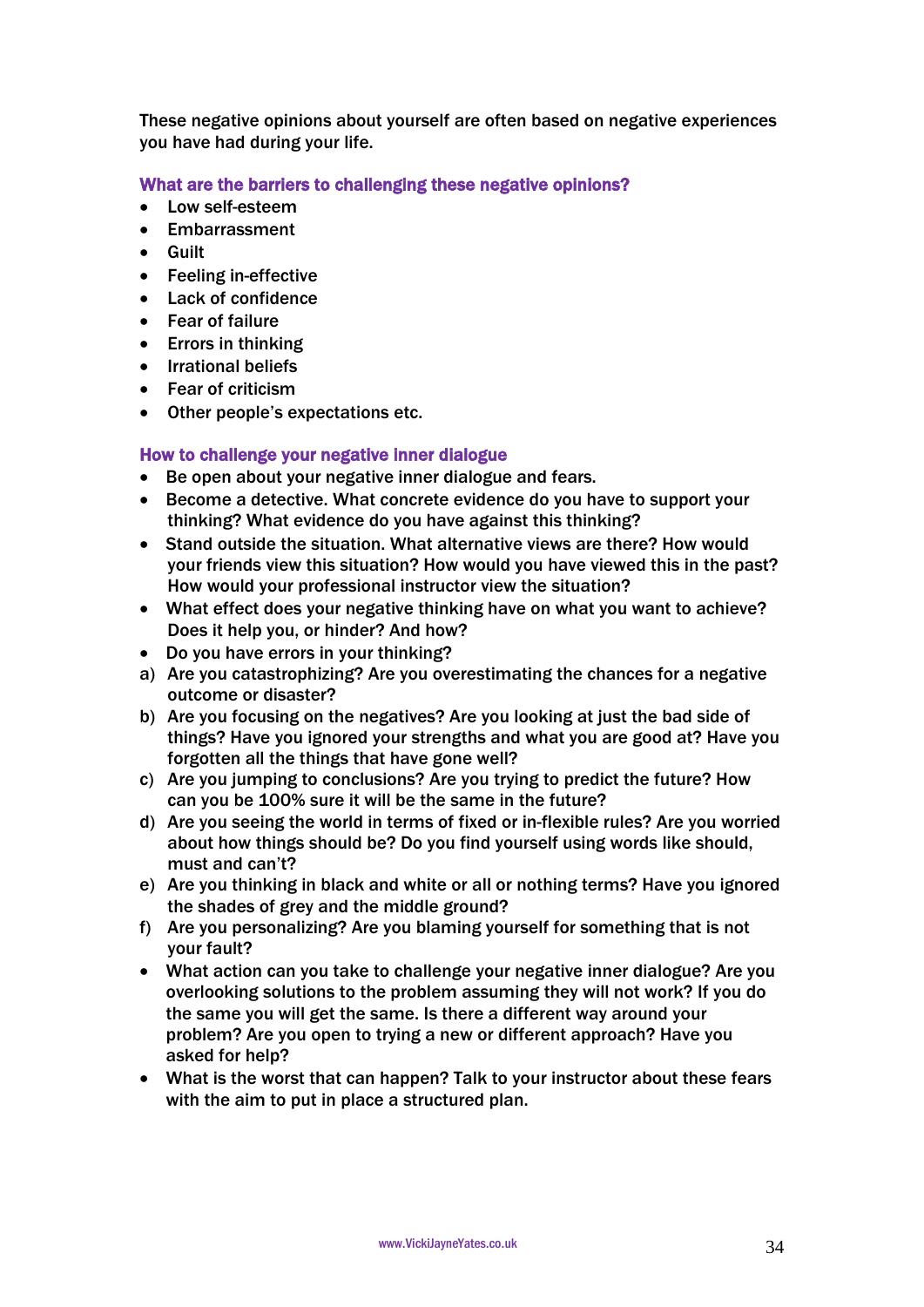# An Exercise to Challenge Negative Thoughts and Your Labels

Write down your negative thoughts or the labels you have given yourself or your horse and then write in the column next to it how you can challenge these thoughts. I have listed just a few examples to help get you started.

| <b>Negative Thought</b>   | <b>Challenge</b>                                        |
|---------------------------|---------------------------------------------------------|
| I am not good enough.     | None of us are perfect. I am good at certain things and |
|                           | other areas I am not so good. I can work on these to    |
|                           | learn new skills and to improve.                        |
| Everyone else on my       | Do you know this for a fact? Just because they appear   |
| yard finds it easy, has a | busy and getting on with things doesn't mean they are   |
| better time than me       | happier or more satisfied. They may be experiencing     |
| and they are happy        | problems but just not say anything. Or in the past they |
| with their horse.         | may have experienced problems.                          |
| I feel out of my depth, I | Totally condemning my-self is not productive. Take one  |
| am hopeless. My horse     | step at a time and one day at a time. I can overcome    |
| doesn't even listen to    | my problems and difficulties with my horse by learning  |
| me.                       | new skills and by practicing what I have learnt.        |
| What if I make a          | Part of learning is about making mistakes. Everyone     |
| mistake? Would it ruin    | makes mistakes. It is ok to make mistakes. The key is   |
| everything?               | to learn by them and to move forward.                   |
| My horse is naughty       | My horse may have challenging behaviour at the          |
| and dangerous.            | moment. I can learn how best to help him do the right   |
|                           | thing and become a willing partner.                     |
|                           |                                                         |
|                           |                                                         |
|                           |                                                         |
|                           |                                                         |
|                           |                                                         |
|                           |                                                         |
|                           |                                                         |
|                           |                                                         |
|                           |                                                         |
|                           |                                                         |
|                           |                                                         |
|                           |                                                         |
|                           |                                                         |
|                           |                                                         |
|                           |                                                         |

Are the original labels you gave yourself and your horse fair? Did allowing negative inner dialogue in cloud your judgement? Start today to challenge the negative inner dialogue and the labels we attach to ourselves and our horses.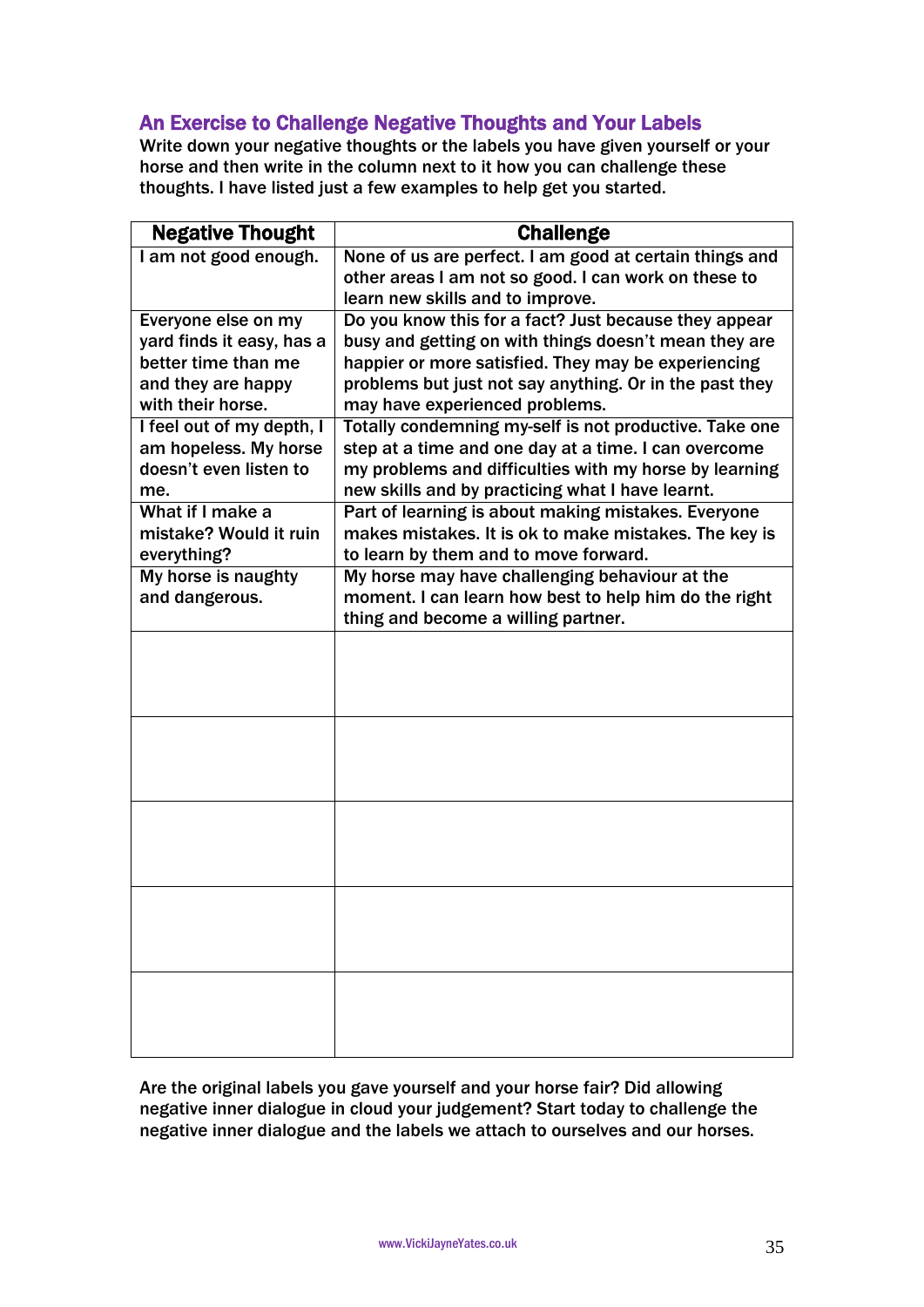# What is Confidence?

Confident people are:-

- $\checkmark$  In control of their own life.
- $\checkmark$  Comfortable with being who they are.
- $\checkmark$  Able to put across information so they can be understood.
- $\checkmark$  Able to say what they feel.
- $\checkmark$  Comfortable in saving no.
- $\checkmark$  Honest with themselves and others.
- $\checkmark$  Courageous in trying new things.
- $\checkmark$  Able to accept responsibility for their actions.
- $\checkmark$  Balanced in their outlook.

Confident people:-

- $\checkmark$  Have belief in them-selves.
- $\checkmark$  Learn from mistakes.
- $\checkmark$  Plan for success.
- $\checkmark$  Learn new skills.
- $\checkmark$  See problems as challenges

# How can you become more confident?

- Focus on what you and your horse are good at. The exercise of using the comfort zone lists is very useful in building confidence. Look at what you and your horse have achieved and the things you have done that you are proud of. Use this as a spring board for future improvements.
- Cut yourself some slack and stop being hard on yourself. It is ok to make mistakes, it is normal, everyone makes mistakes.
- Recognize what areas you want to improve upon and take positive steps towards learning new techniques, gaining skills and practice. This helps you to overcome your weaknesses.
- If you feel you or your horse have failed, try to evaluate what happened in an objective and positive way. Often it is helpful to get professional advice at this stage. This then gives you the opportunity to see this in a positive light and as a learning opportunity for you and your horse.
- When you are given compliments / praise, accept them. When we lack confidence we tend to dismiss compliments / praise and not see from another person's perspective something that is good.
- Criticism is hard to take when you lack confidence. Valid constructive criticism can be very helpful to help you open the door for change. Try to take on board constructive criticism, ask questions to gain clarification if needed.
- $\bullet$  It is ok to say what you think / feel. It is ok to say what you need / want. Open yourself up and express yourself. Your feelings / thoughts / needs are just as important as anyone else's.
- Be realistic about setting your goals. Be well prepared, plan for success. Take your time. Work at your and your horse's pace. Take it one step at a time. And be mindful of chasing moonbeams and spiky profiles.
- Surround yourself with friends / people who are positive and can offer reassurance. Track down an instructor who you and your horse feel comfortable with who can support you and your horse in overcoming your fears, and help you to try out more things.
- Believe in yourself and your horse.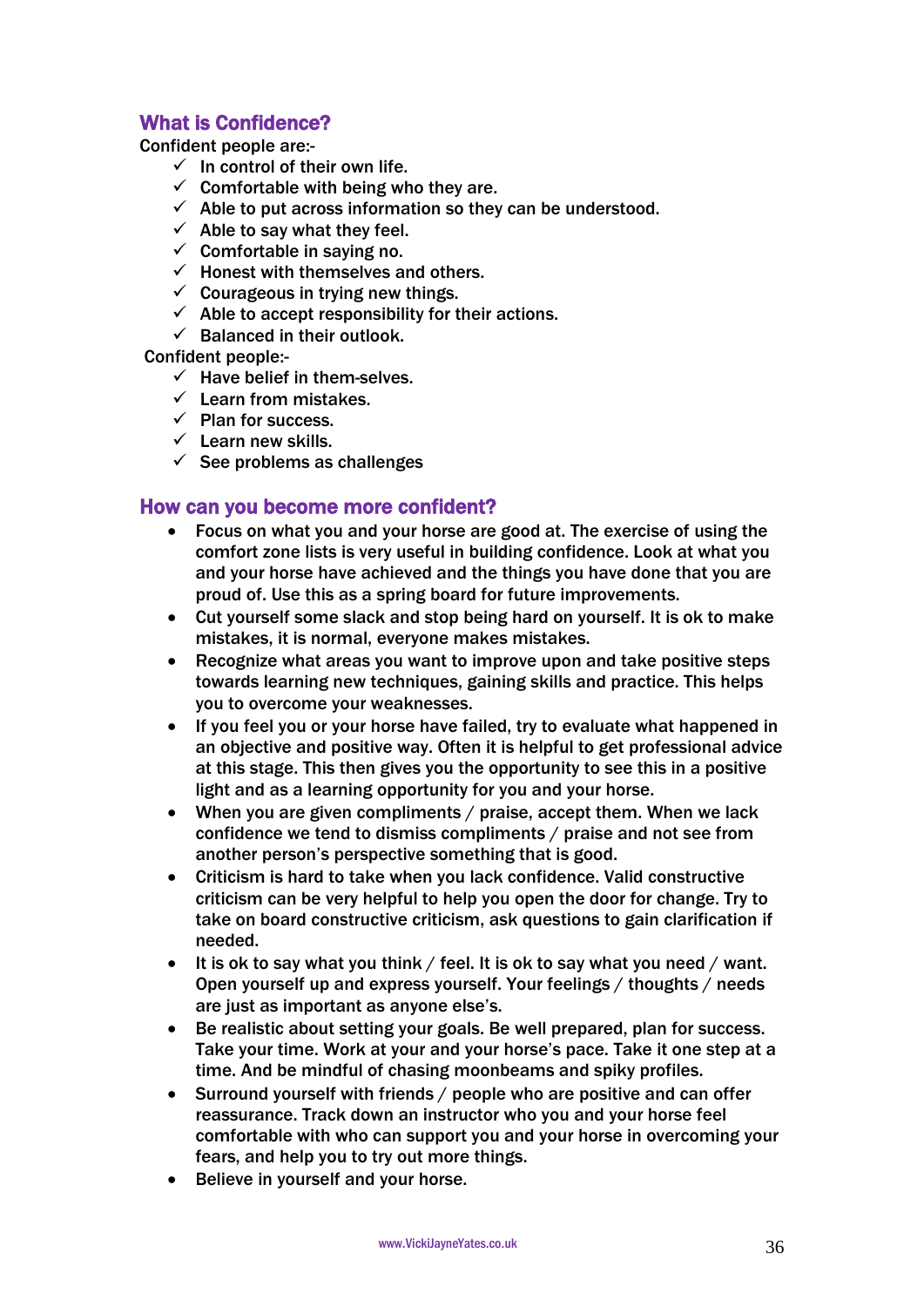# What is Low Self-Esteem?

People who lack confidence often have low self-esteem. As lack of confidence and self-esteem are very closely interlinked. Self-esteem is:-

**The overall opinion we hold of ourselves.** 

- **How we judge ourselves.**
- The value we place on ourselves.
- Core ideas we hold about what type of person we think we are.
- The beliefs we hold about ourselves.
- Our self-worth.

We often think these are facts, statements of truths about ourselves. However they are likely to be only opinions. They are conclusions you have arrived at based upon life experiences. So if you have had a life that on the whole provided you with positive experiences your beliefs about yourself are likely to be positive. If your life experiences have been negative then it is likely your beliefs about yourself will be negative. To break out of the cycle of low self-esteem you firstly need to become aware of the cycle and then you can take steps to break free.



To break free from a cycle of low self-esteem you can start at any point on the cycle. For example you could choose to start with the negative self-evaluation, and focus on the positive things about you. Using your comfort zone box is a very good starting point for examining what you are good at. Look at what you and your horse have achieved and the things you have done that you are proud of. Or you could choose the loss of confidence and evaluate what happened in an objective and positive way. Often it is helpful to get professional advice at this stage. This then gives you the opportunity to see this in a positive light and as a learning opportunity for you and your horse. Or you could open yourself up to new experiences and challenges so tackling self-protection and negative consequences. Or you could examine your negative beliefs and use the tools this pack in the negative inner dialogue section to help you challenge your thinking and replace these negative thoughts with positive statements.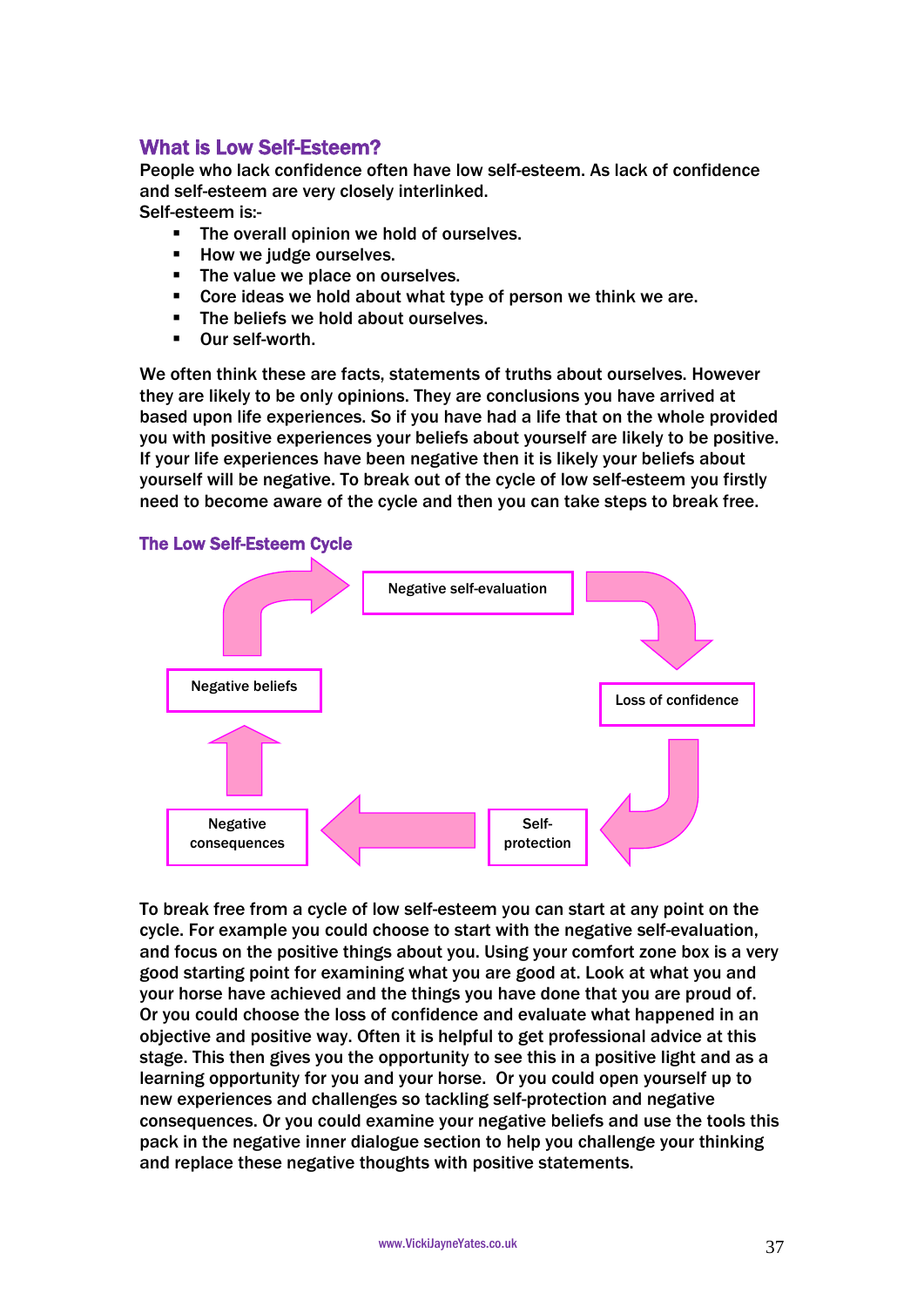# Positive Cycle of Self-Esteem



# What is the Anxiety Response?

### The Cycle of Anxiety and Confidence

We have explored how the impact of negative inner dialogue and low selfesteem erodes confidence. It is essential to explore anxiety as confidence and anxiety are very closely interlinked with often blurred boundaries. Anxiety reduces our confidence levels, making doing tasks we once found easy hard. The cycle of anxiety and loss confidence feed into each other and it becomes a vicious cycle that is hard to break free from.



It is a natural reaction to avoid situations that make us feel anxious / fearful. The natural response when exposed to a fearful situation is flight, fight or freeze, an evolutionary survival reaction. Both horse and human possess this survival reaction and it can be triggered by real threats and perceived threats to our wellbeing.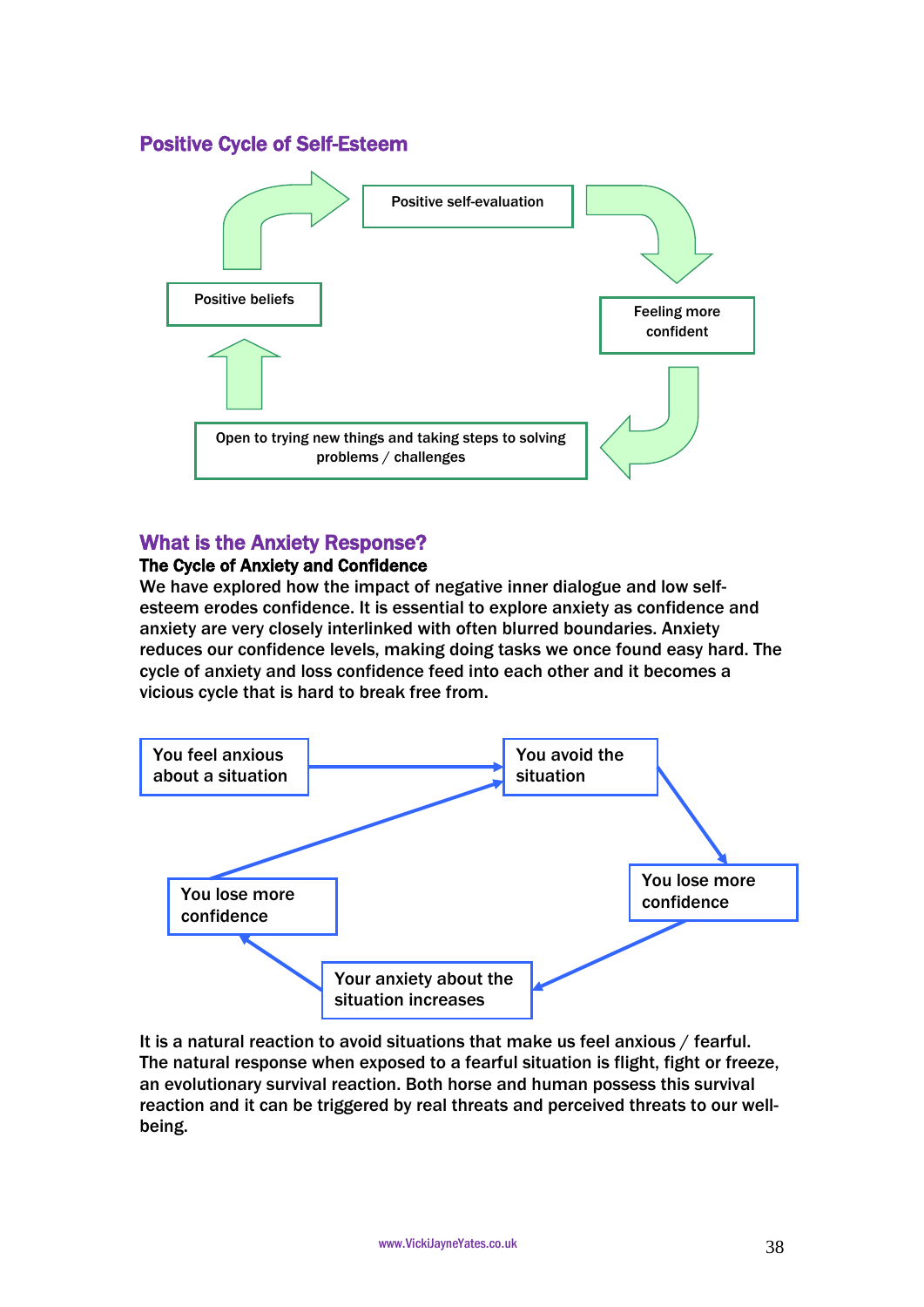Human or horse if forced to stay and face a fearful / anxiety producing situation their anxiety levels will go up high, reach a plateau of panic and then go down again. Horses and humans behaviour to fear / anxiety can be different. Fearful / anxious / horses panic and become un-predictable and very dangerous. Therefore it is essential you get professional help if your horse is prone to anxiety and panics. The first time you or your horse faces a fearful situation the anxiety levels will be very high and will take a longer time to subside. The second time in the same situation the anxiety will be less severe and fall in a shorter time. The diagram below shows how the anxiety gets less and will take a shorter length of time to subside each time.



The best way of overcoming anxiety and or loss of confidence is by tackling your or your horse's fears one step at a time in easy to achieve stages. Not by asking you or your horse to face a situation that would cause a high level of anxiety or a full blown panic attack. By using a graded exposure technique which helps to gradually desensitize you or your horse. The aim is not to push yourself or your horse into a high level of anxiety as this is counter-productive. As facing a fear to an extreme when working with horses is very dangerous and can have very negative outcomes. Never work at a level that pushes you or your horse's anxiety levels beyond comfortable limits. For horses we need to encourage him / her to think rather than react, by using graded exposure and desensitization. By confronting anxiety in small steps, time and time again the anxiety will reduce and confidence will grow. It is essential not to over-face horse or human. It is strongly advised you seek professional support. It is essential to start with the easiest and smallest step first. When building your or your horse's confidence with your instructor you will need a plan of action and you should be open minded as you will learn a range of techniques / tactics / skills.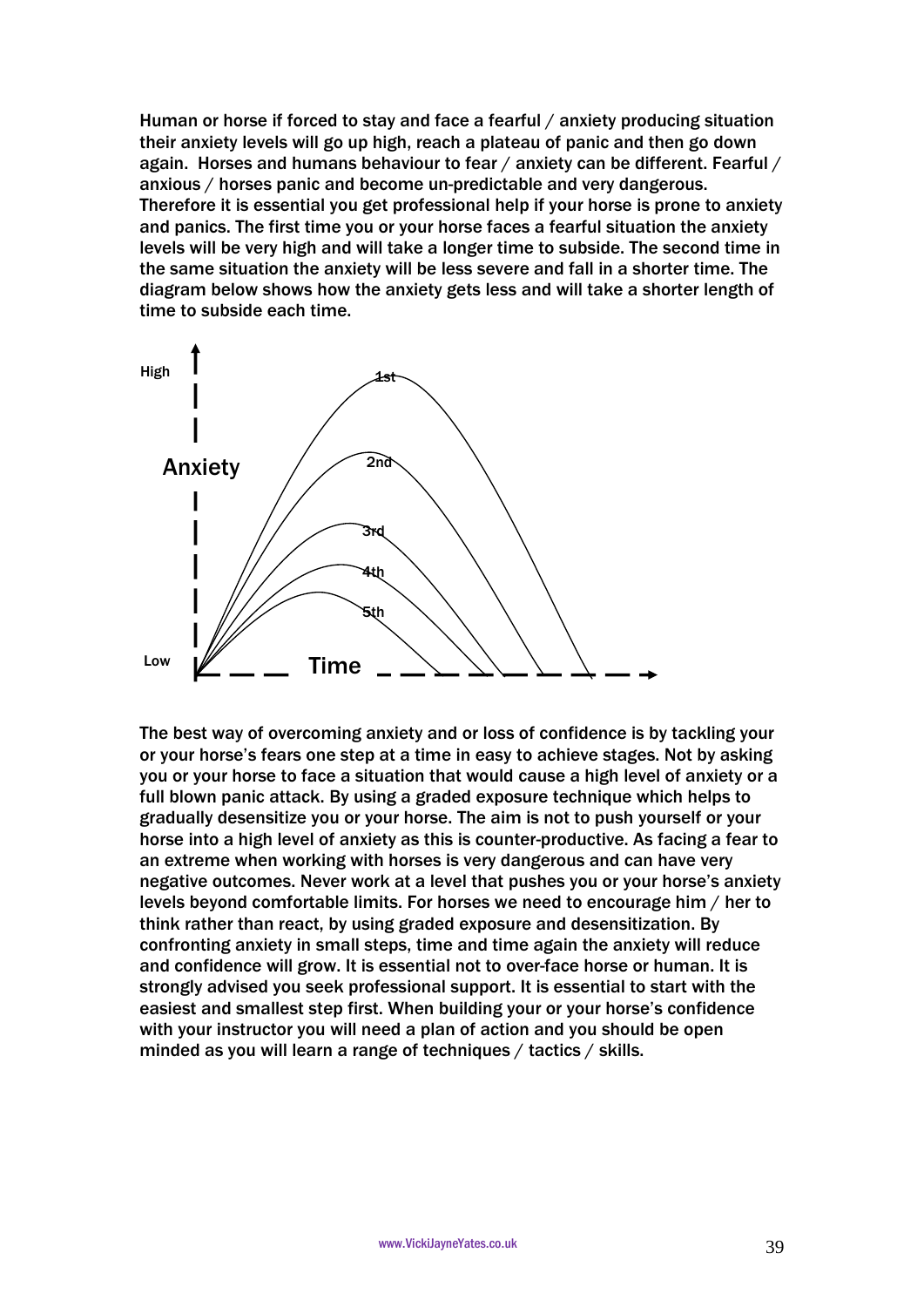

# Bodily Response to Anxiety

When we or our horse become anxious automatic bodily responses kick in to prepare our bodies for action. I am sure you are familiar with the flight or fight or freeze response. This is a deeply embedded survival response. It is the same response in both horse and human. The fight or flight or freeze response is a reaction to a perception of a threat. Today human and horse are very rarely faced with life threatening situations that our evolutionary past has biologically prepared us for. However this biological response is deeply embedded within us all. It can be

triggered by a range of situations, some we may not even be aware of. The bodily response is very similar for all animals, as it prepares the body for a sudden burst of energy for action.

The brain sends messages of the perceived or actual threat to the body and adrenalin is pumped into the blood stream. The heart beats faster and the lungs need to take in more oxygen. The body needs to cool down so sweat is produced and the blood capillaries come to the skin surface. The body will prepare to run by becoming lighter, so going to the toilet is often necessary. These are very natural physical symptoms in relation to flight, fight or freeze. When this reaction happens in an everyday environment at an inappropriate moment because our mind has perceived a situation to be threatening it can be very scary.

There are three parts to the anxiety feeling for both horse and human they are:-

- 1) The physical bodily response: Energy comes up (sometimes very quickly); faster heart rate, irregular breathing, churning stomach / sick feeling, sweating, trembling, and the need to go to the toilet.
- 2) Behaviour: This is about the response to the anxiety. This includes avoiding the situation, horse and human don't allow themselves to experience what causes them to feel anxious or by getting out of the situation as soon possible.
- 3) Thinking: This about the cycle of thinking about what may happen to you in a given situation. Here horse and human base what may happen from previous experiences, ideas and beliefs and create a fear about a situation that is often far worse than the reality.

Anxiety greatly reduces confidence because it makes it very difficult to do things we once found very easy. Both horse and human can be caught up in a cycle of feeling anxious that makes them physically feel terrible. Then they avoid the situations that cause them to feel anxious. Or they try to face their anxiety but then have to get out the situation as soon as possible. Or their thinking creates an image in their mind that things are far worse than the reality. This compounds their lack of confidence that then feeds into them becoming more anxious. You can take back control by breaking this cycle by learning how to cope better with the feelings of anxiety. There are some tips on the following pages for you to consider and test run so you can discover which ones work best for you. It is essential when building confidence that you work to a realistic plan with easy to achieve graded exposure small steps. Each of these graded exposure small challenges will help you and or your horse gain confidence.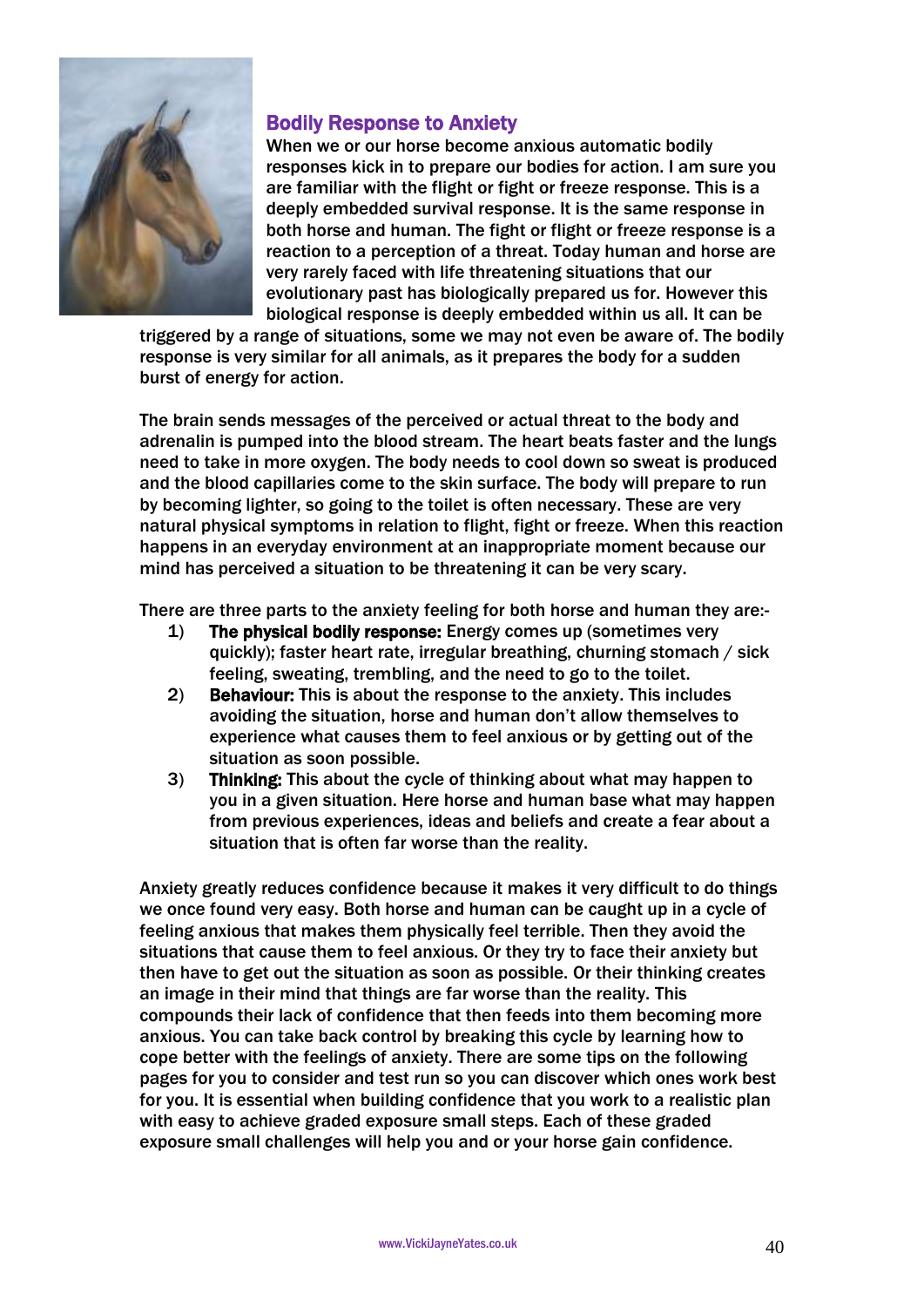# Tips to Help Manage Anxiety

#### Identify What Worries You and Your Horse

When we feel anxious it is sometimes hard to pinpoint exactly what is causing us to worry and become anxious. However to deal with anxiety it is helpful to bring out into the open what is worrying you. It can be a half formed idea or a nagging doubt that keeps running around in your mind becoming a bigger and bigger worry. You can break this cycle by getting out into the open what worries you. It takes away a lot of the pressure and enables you to then take steps in dealing with your worries.

Horses can worry and become anxious; our job is to help our horse overcome the worry and anxiety. Again the first stage is to identify what is worrying your horse. Again by recognising what causes the anxiety we can then take steps to help deal with the anxiety. So pay attention to your horse, watch his body language, energy, reactions and you will soon be able to identify what worries your horse.

#### Look for Evidence

By checking out evidence for the cause of the anxiety we can be sure we are not jumping to assumptions. Jot down evidence for both sides of the argument and review the information you have gathered. Getting an objective professional view point is also very useful at this stage. Now you can rate how much you believe your anxiety / worry to be true. Often this simple exercise alone is enough for you to see some things that were causing anxiety are not as bad as you first thought. It helps you to gain perspective and see a positive way forward.

#### Explore the Outcome

Many of us get caught in our anxious thinking and focus on the worst possible outcome. This thinking can become far from reality and the fantasy is usually far worse than the reality. An example: This is how your imagination may take over. Imagine you and your horse are expected to go into an unknown indoor school at night that is very dim with no lights on. You may feel anxious as you would not be able to see what is in the school, what may spook your horse. You may start to imagine all sorts of things waiting for you in the dark. More often than not our imagination will create a fantasy that is far worse than the reality. This is when we need to be realistic about the worst possible outcome, be aware of how our thinking can distort reality.

#### Other View Points

How would someone else view the situation? What advice would they give? Again this is about checking your thinking as when we are caught in a loop of anxious thinking perspective and realities are easily lost. It is very useful to check out and compare your view point with people you respect and a professional instructor.

#### Ten Years' Time

Ask yourself will this worry / anxiety matter in ten years' time? Looking from a distance can help you see what you think are mountains are molehills.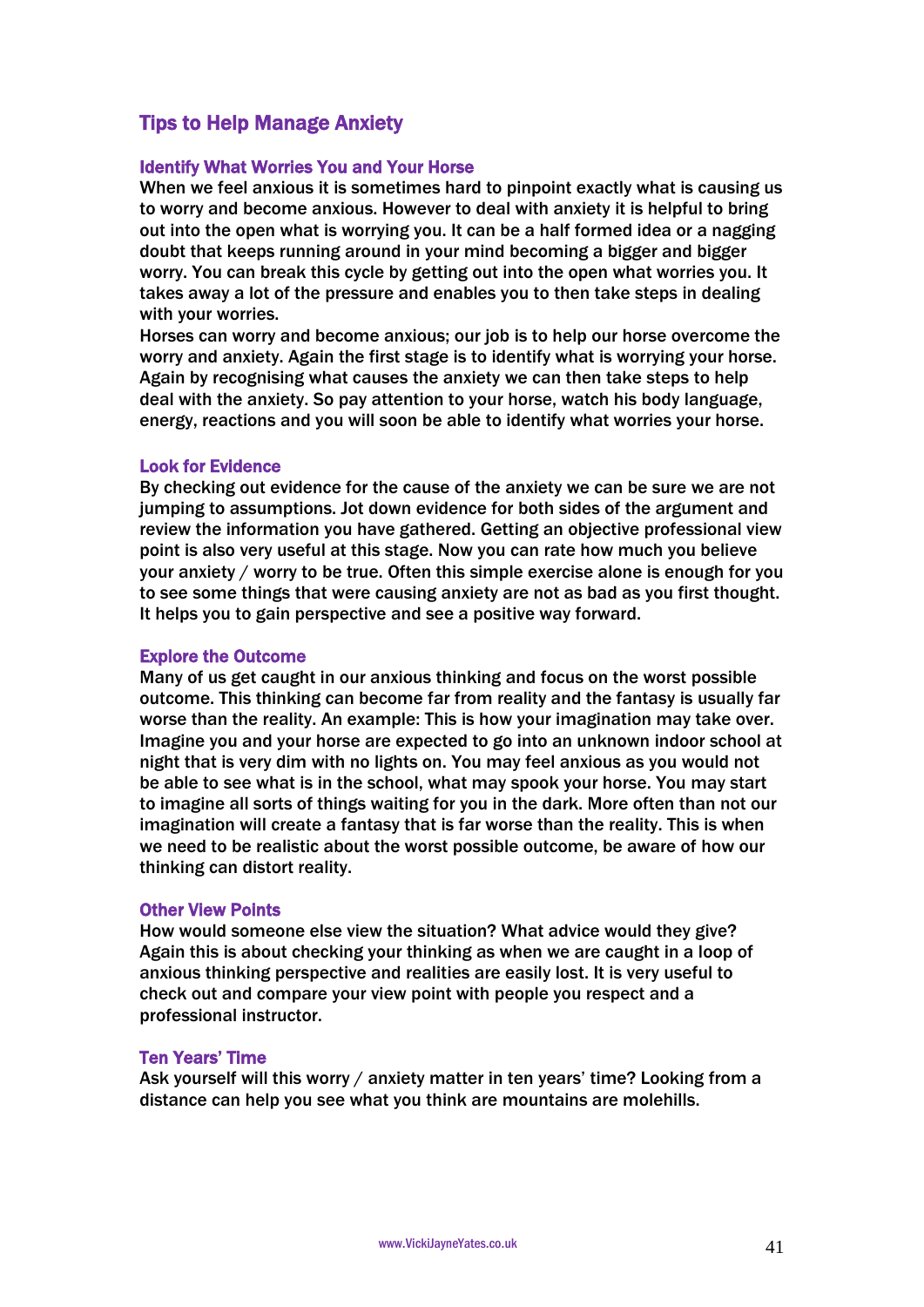

#### Distorted Thinking

Check your thinking about the situation. Example: Are you thinking in all or nothing terms? Do you think in terms of total failure or total success? If you are you will be missing the middle ground. Progress should be measured on a scale say between 0% and 100%. Keeping a perspective can really help you deal with worries and anxiety.

#### Pack up Your Worries

If your anxious thoughts keep going round and round in your head you will find it impossible to even start to solve the problem. So try packing them away and allow yourself a specific set aside time to deal with them one at a time. If you can change your thought process to being one from being worried / anxious about a situation / problem to one of when the time is right I will

tackle each problem one at a time and one step at a time. You can start to see them as challenges rather than worries.

#### Safe Graded Exposure

Once you know what troubles you and or your horse you can work on using a planned safe graded exposure technique. An example of this is below. You need to work within levels that you or your horse are comfortable with and repeat the exercises several times until anxiety begins to subside. Also be prepared to try different approaches as there are always many solutions to solving problems. If the step you are trying to achieve is too big be prepared to break it down into even smaller steps.

### Take Action

One of the best ways to tackle worries and anxiety is to take steps in solving your problems. Worries and anxiety can spur you on a journey of self-discovery and new learning. There are many ways you can change your situation. The first step is to recognise something has to change. If you do the same you will get the same. Are you ready to try a new approach? Are you prepared to work with an instructor?

#### Relaxation Techniques

Using a relaxation technique is very helpful when breaking the anxiety cycle. You cannot be anxious and relaxed at the same time. There are many different techniques you can learn. And it is personal choice as to which you may find the most effective. Here I will give you just a few ideas; there are relaxing breathing techniques, progressive muscular relaxation techniques, mental relaxation techniques, guided imagery techniques etc. Relaxing breaks the cycle of anxiety as it slows the body's systems. And like all new skills the more you practice it the better you will get at being relaxed. So this skill is very useful to learn for everyday life too. Our job is to help our horses to relax.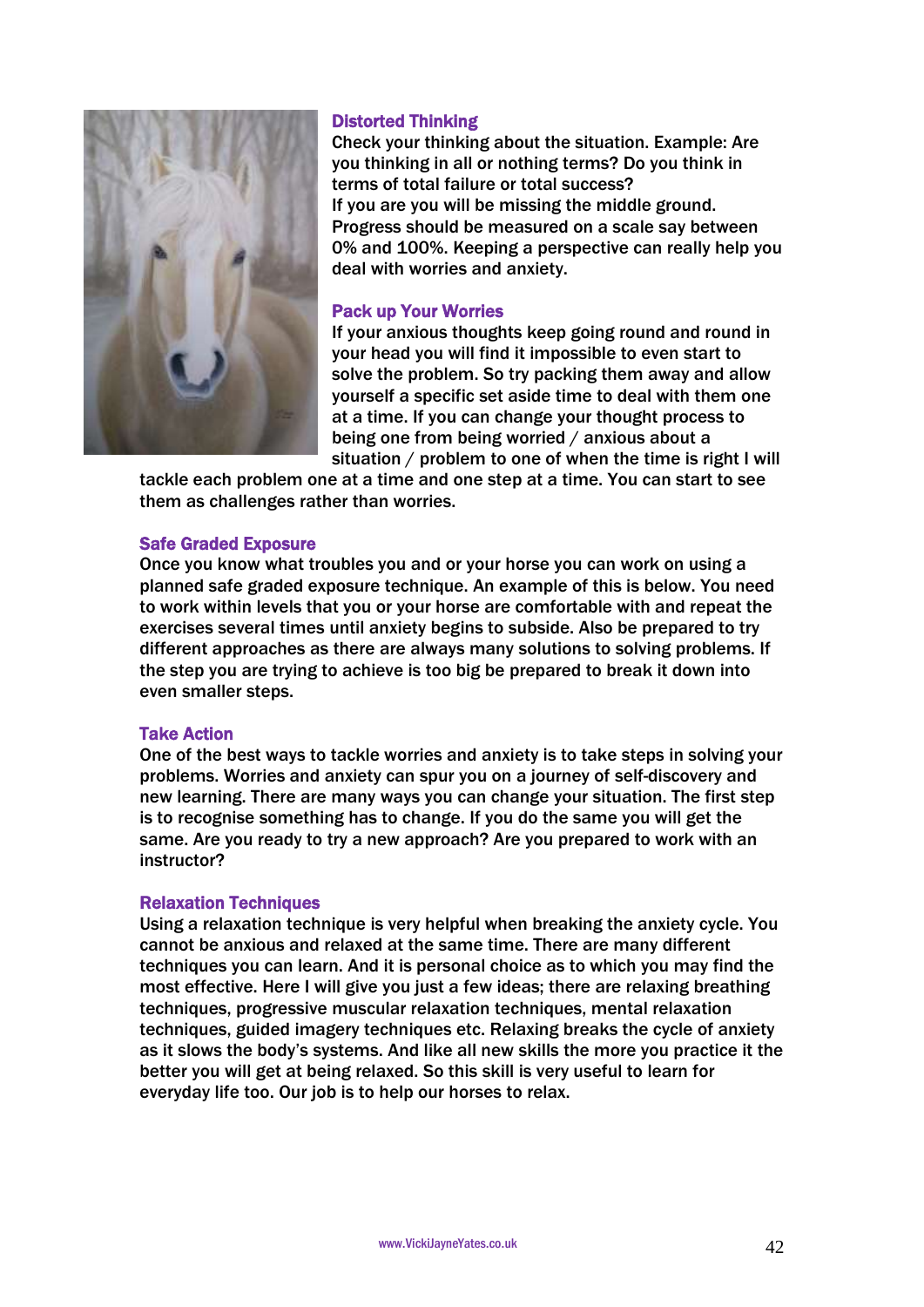# Exercise to Manage Anxiety

| Write the Worry / Anxiety Here: |            |  |
|---------------------------------|------------|--|
|                                 | Your notes |  |
| <b>Identify the Worry</b>       |            |  |
| <b>What is the Evidence</b>     |            |  |
| <b>Explore the Outcome</b>      |            |  |
| <b>Other View Points</b>        |            |  |
| <b>Ten Years' Time</b>          |            |  |
| <b>Distorted Thinking</b>       |            |  |
| <b>Pack up Your Worries</b>     |            |  |
| <b>Safe Graded Exposure</b>     |            |  |
| <b>Take Action</b>              |            |  |
| <b>Relaxation Techniques</b>    |            |  |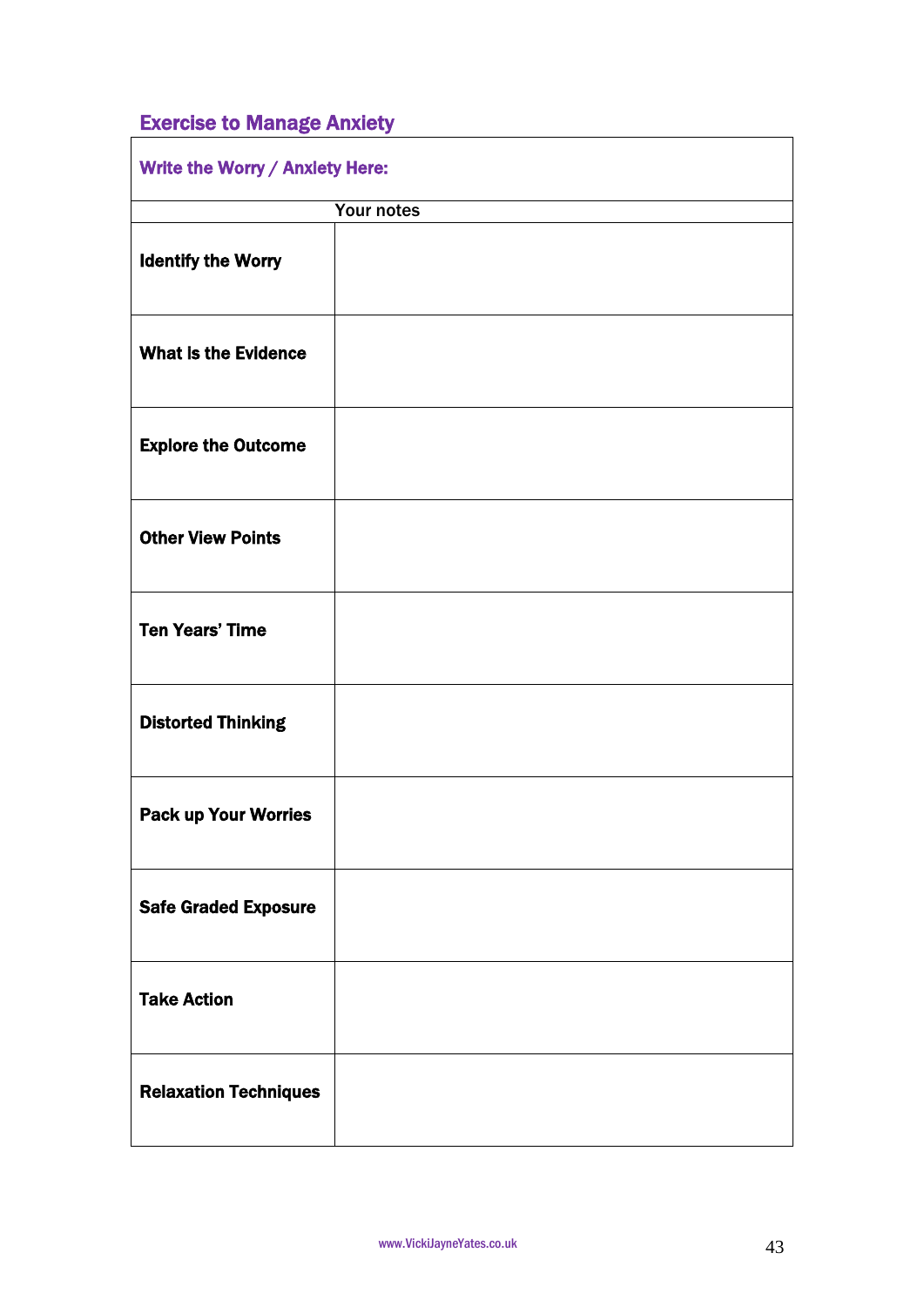#### Case Study of Graded Exposure - Tractors and Farm Machinery

I moved my horses to a working farm. The farmer Mr Palmer loves tractors, so there was lots of big farm machinery about the place. The first stage to help my horses feel comfortable with the farm machinery was to allow them to inspect it while it was parked. Over several consecutive days I worked with my horses keeping my energy low and myself between the horse and the machinery and gradually encouraging my horse closer and closer to the machinery. All the time I read my horse's anxiety through his energy and body language and I was very mindful to never push my horse closer to the machinery than he was happy with. It only took a very short while for my horses to get curious and want to sniff and inspect the machinery. Their fear had been replaced with "what is it?" The next stage was for them to see and hear the machinery working. This was easy as their paddock was right next to the biggest machine on the farm, a huge bright yellow lime spreader. So they could train themselves without needing my support. The first day the lime spreader was started up the horses got worried and went to the far end of their paddock and watched from a safe distance. And this went on for several days. Each day their reaction got less and the distance they felt they needed to be from the lime spreader got less. The day soon came when they stood by the gate watching the lime spreader start up and drive away. It wasn't long after that that they didn't even bother to lift up their heads from the grass when the lime spreader went out.

I have written a FREE download Banish Anxiety – Horsemanship and Beyond which you can download for FREE from my website. <https://www.vickijayneyates.co.uk/horsemanship-resources.html>

### What is Stress?

Sadly our fast paced world puts many of us under a great deal of stress. To afford to own a horse many of us work long hours in stressful jobs and juggle raising a family. This stress often leaks out into other parts of our lives. How many times have you arrived at your horse feeling stressed by the day's events? How does that effect your enjoyment of your time spent with your horse? How does your horse react to your stress? How does stress affect you? Many of us do not recognize how stressed we are until we reach a crisis point.

Stress is an imbalance between the demands upon us and our resources to deal with these demands. Some stress is beneficial for us. It is when we are pushed beyond what we can cope with that problems arise. Negative stress can have many undesirable effects. Emotionally we can become anxious, depressed, tense, nervous, apathetic, moody, prone to over re-acting etc. Mentally we can find it difficult to concentrate or make decisions or turn off. We can mentally become more self-critical, obsessive, sensitive to criticism etc. It can play havoc with our physical health too, many health problems are made worse because of stress some of these include headaches, skin rashes / eczema, stomach ulcers, heart conditions, high blood pressure etc. Behaviourally we can have difficulty sleeping, suffer emotional outbursts, feel irritated or angry, avoid situations, become restless etc. Stress can also impact on our ability to perform tasks to the standards we can usually achieve.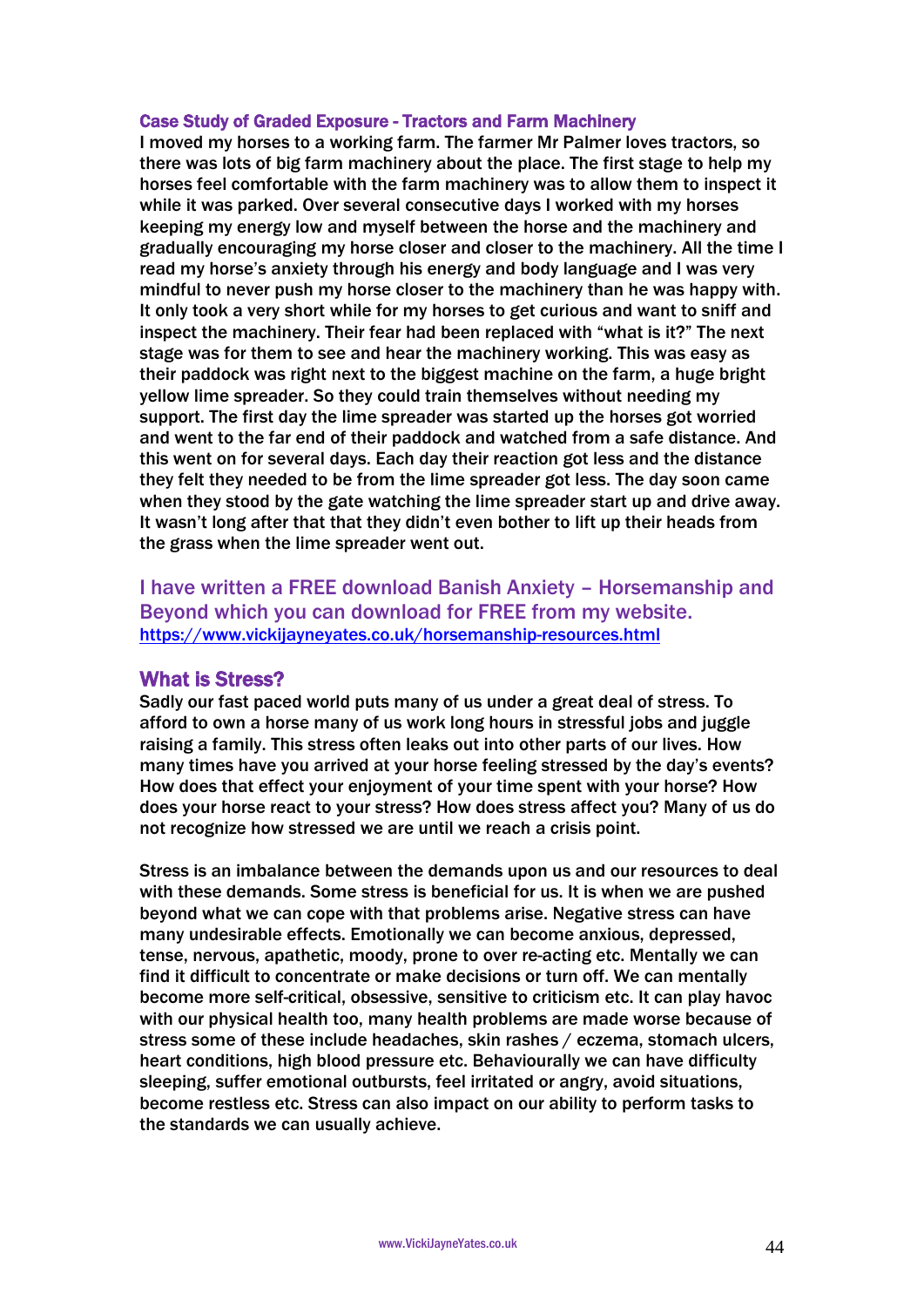

Some stress is good for us. Learn to recognise your limits and don't allow yourself to be pressured into going beyond these limits. On the next page are some tips to help you deal with stress.

Horses can also suffer from stress. Again it is when the balance of the demands placed upon them is more than the resources they have to cope with the demands. When stressed horses can emotionally become anxious, depressed, tense, nervous,

apathetic, moody, prone to over re-acting etc. Mentally they can find it difficult to concentrate. Prolonged stress can play havoc with their physical health too. Prolonged stress can change a horse's behaviour, they can have difficulty settling, develop stable vices, become irritable or angry, avoid situations etc. Stress can also impact on our horse's ability to perform tasks. To support our horse it is essential we are observant to the factors that may cause our horse stress. What is stressful to one horse may not be so stressful for another. So get to know your own horse with the aim to reduce the stresses in your horse's life. The action we take to support our horse in dealing with stress would depend on what is causing the stress.

# A Few Tips for Dealing with Stress

- Recognise the effect stress has on you and your horse. Learn to listen to stress levels within yourself and your horse. Don't allow yourself or your horse to be pushed beyond your limits.
- **EXECT:** Look after yourself and your horse, physically and mentally.
- Learn to relax and encourage your horse to relax.
- Identify and define stressful problems and deal with them one at a time.
- Break down tasks into manageable chunks.
- Don't rush. Work at a pace that is good for you and your horse.
- **Accept feelings.**
- **For humans learn to say no be assertive. For your horse recognise when** he is saying no because he feels stressed.
- Plan in advance and set realistic goals.
- Dump being a perfectionist.
- Ask for help and accept help when offered.
- Open up and talk to people you trust.
- Make time to do things you both enjoy.
- Make time for reviewing progress and goals.
- Stop expecting too much from yourself or your horse.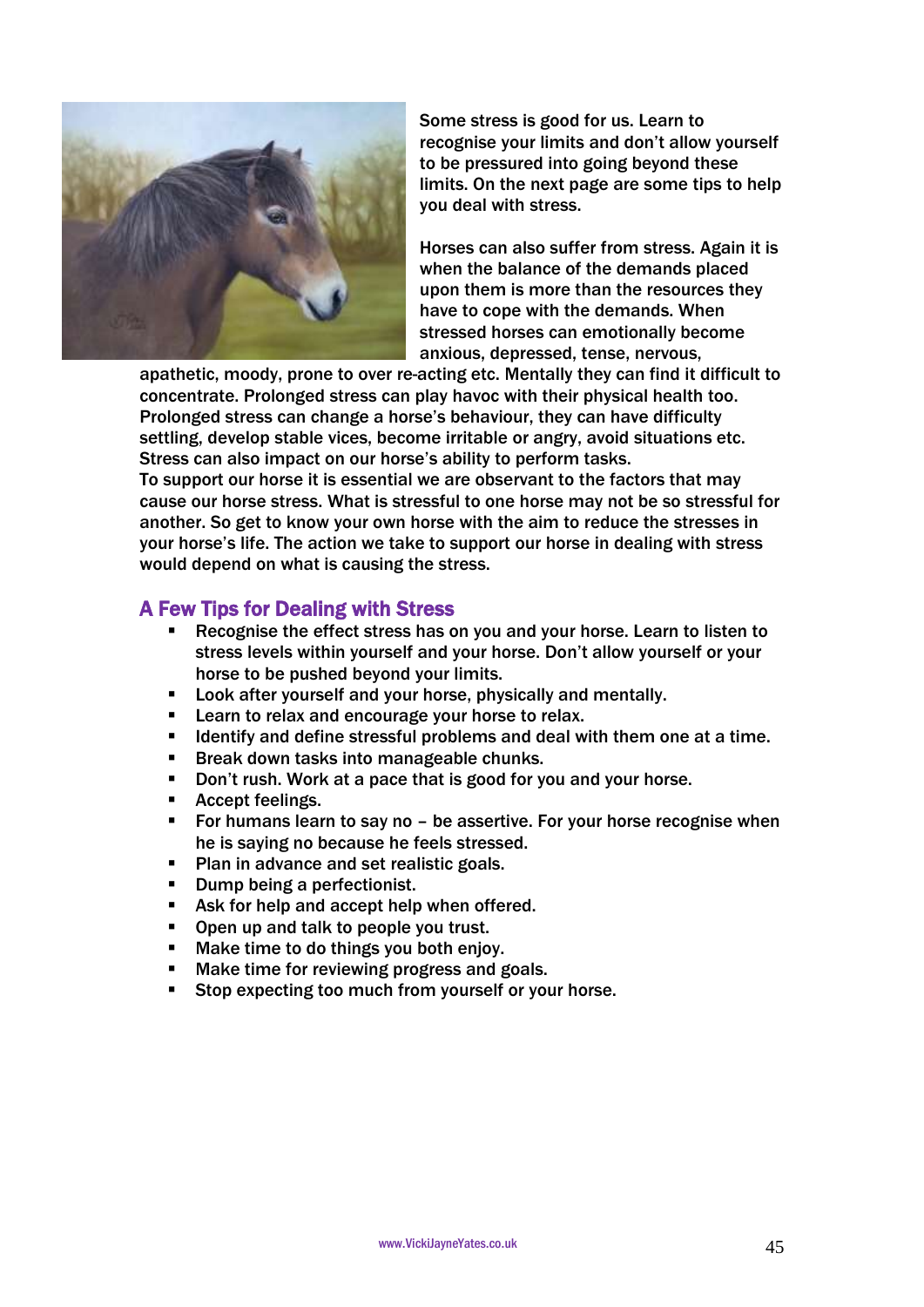# What is Panic?

Panic attacks are common in both humans and horses. I am sure you will have seen a horse panic and maybe experienced the feeling of panic yourself. Panic is the result of a sudden onset of very intense apprehension, terror, or fear. Here is an example you may be able to relate to: You and your horse are out riding and something suddenly pops out of the hedge and scares your horse, he leaps sideways then runs at top speed for a short distance. As he does his best to save himself from what he thinks is sure death from a horse eating monster you feel the saddle slip a little. Your heart would pound, your breathing would alter, you may go very pale etc. However when you both stop and recognised you were both safe but nearly had a nasty accident your anxiety would die down. You see this is a very natural response to the situation.



However we can experience the panic feelings in situations that are not life threatening. When we suffer from prolonged stress, anxiety, worrying thoughts, etc our fear reaction can become oversensitive. And then we find ourselves prone to panic in ordinary situations. This is the same for horses too. We can become trapped in a cycle. You imagine something is wrong, or something bad may happen, which causes you to feel slightly fearful / anxious / stressed, which in turns starts to trigger the bodily reactions and then you start to feel panic. Then you have negative thoughts and feelings that may cause you to avoid situations and or cause you even more stress as you start to worry about the panic attack and the loss of control you feel. This then feeds into the stress / fear / anxiety you had been feeling.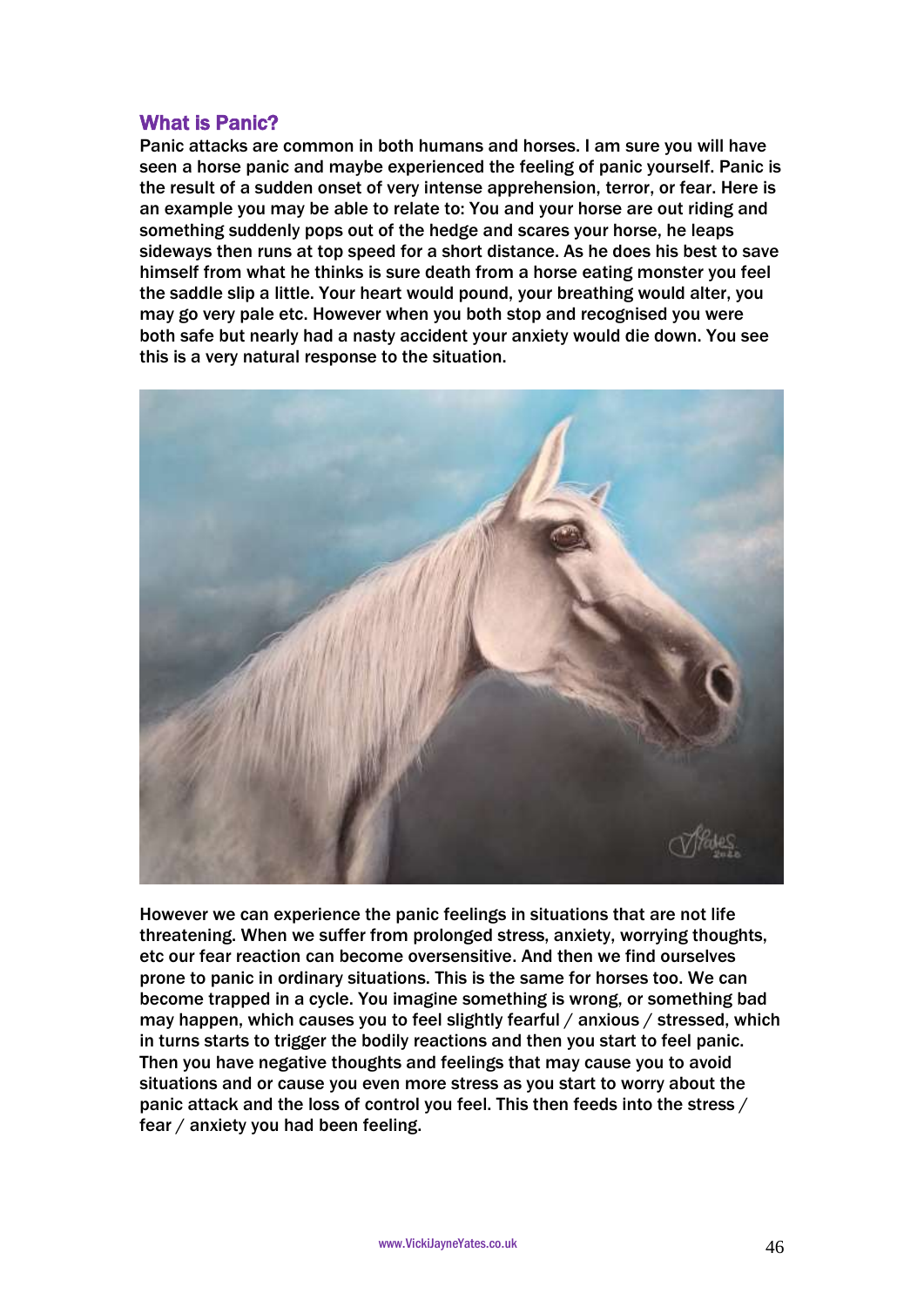

# Some Tips to Help with Coping with Panic

- Panic feelings are normal feelings that have become misplaced
- The feelings will pass
- **EXECT** Accepting the feelings helps the panic to pass more quickly
- Don't fight the panic, wait for it to pass
- **Try to reduce your energy**
- **Consciously try to relax**

If your horse panics you must put your safety first. The panic response is natural reaction that is misplaced and his panic will pass naturally. Never get in the path or in the way of a horse that is having a panic attack. Wait for your horse to come out of his panic by himself. You can help your horse from a safe distance out of his panic attack by remaining calm, keeping your energy low and talking to him in a relaxing and calming voice. Long term to deal with panic attacks you need to focus on dealing with the causes of the stress / anxiety / fear.

# What is Fear?

Fear is there for a reason, to protect us from harm and keep us safe. It is a natural feeling for human and horse. Tune into your fears they are telling you very important messages. There are two types of fear, a true fear and a perceived fear and they both feel emotionally and physically exactly the same. A true fear is telling you not to do something as it is very dangerous. For example: Handling an out of control horse is dangerous and yes you should feel fearful if you don't have extensive experience, skills and knowledge to deal with the situation. The fear in this situation is telling you not to go there the fear is going to keep you from harm. Don't ignore your instincts. A perceived fear feels as bad as a real fear, as our mind has taken a situation that is not life threatening or dangerous and perceived it to be a threat and danger. Your body and mind prepare you to take action to keep you safe.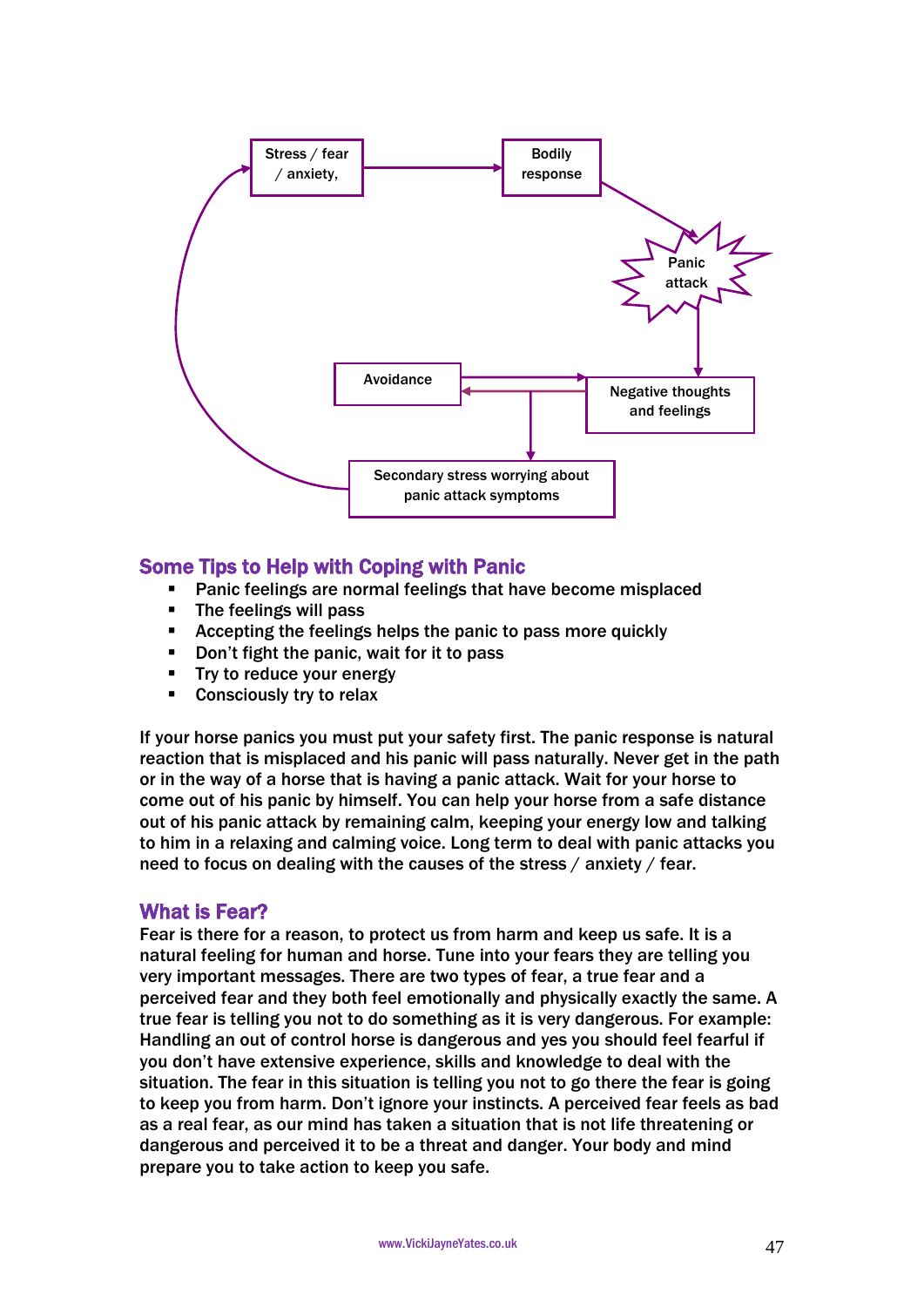

This sounds so easy when you read this on paper. However in real life how many times have you felt the pressure to face your fear and do it anyway? We tend to pressure ourselves by comparing ourselves to other people. Or think that our fears are not valid or justified. Or we are being silly. Or that you should be able to do whatever causes you to feel fearful. Then into the mix is the help from others who could be giving you good or bad advice. Your gut feeling tells you not to do it but you do it anyway and you still don't feel any better in fact it can feel worse. So overriding your fear can be at best un-helpful and at worst dangerous. Trapped in this cycle you can soon become incapacitated by your fear. The sooner you start to listen to your fears, real or perceived the sooner you can take control, take the steps that feel right for you. Remember fear is a biological response there to keep you safe.

Your horse experiences both real and perceived fears, and they both feel the same to the horse. In our modern world most fears our horses will face will thankfully be perceived fears. Have you experienced helping your horse overcome his perceived fear? Would you know how to best help him? The best way to help a frightened horse is to firstly to retreat from the fear inducing situation. The retreat enables you to ground your horse's energy and helps you to keep the horse's energy low. Then use the method of approach and retreat, slowly encourage the horse to face his fears by using graded exposure and never push beyond the boundaries the horse feels comfortable with. Crossing this line your horse can cope with can result in your horse losing his mind and becoming very dangerous to handle. This will also damage the trust that you have with your horse. By taking your time and using lots of patience and consistency you will discover your horse can overcome his fears and trust your judgement. It is all about gaining trust and your horse feeling safe. Many natural horsemanship practitioners base their work on this principal. Just two examples are the work of Franklin Levinson, his methods are based on training through trust and Pat Parelli has also done extensive work in this area. A great starting point for you to learn how to overcome your fears is to help a horse overcome his by using a natural horsemanship graded exposure technique with approach and retreat over a period of days. By seeing how you can help your horse are you starting to see how you could start to overcome your fears?

# Do You Feel the Fear? And Should You do it Anyway?

Do you or your horse feel fear? We have looked at the two types of fear real and perceived and the fact they both feel the same emotionally and physically. Have you ever sat down and identified your fears? Thought about when they started? What caused / triggered these fears? Are they real fears or perceived fears?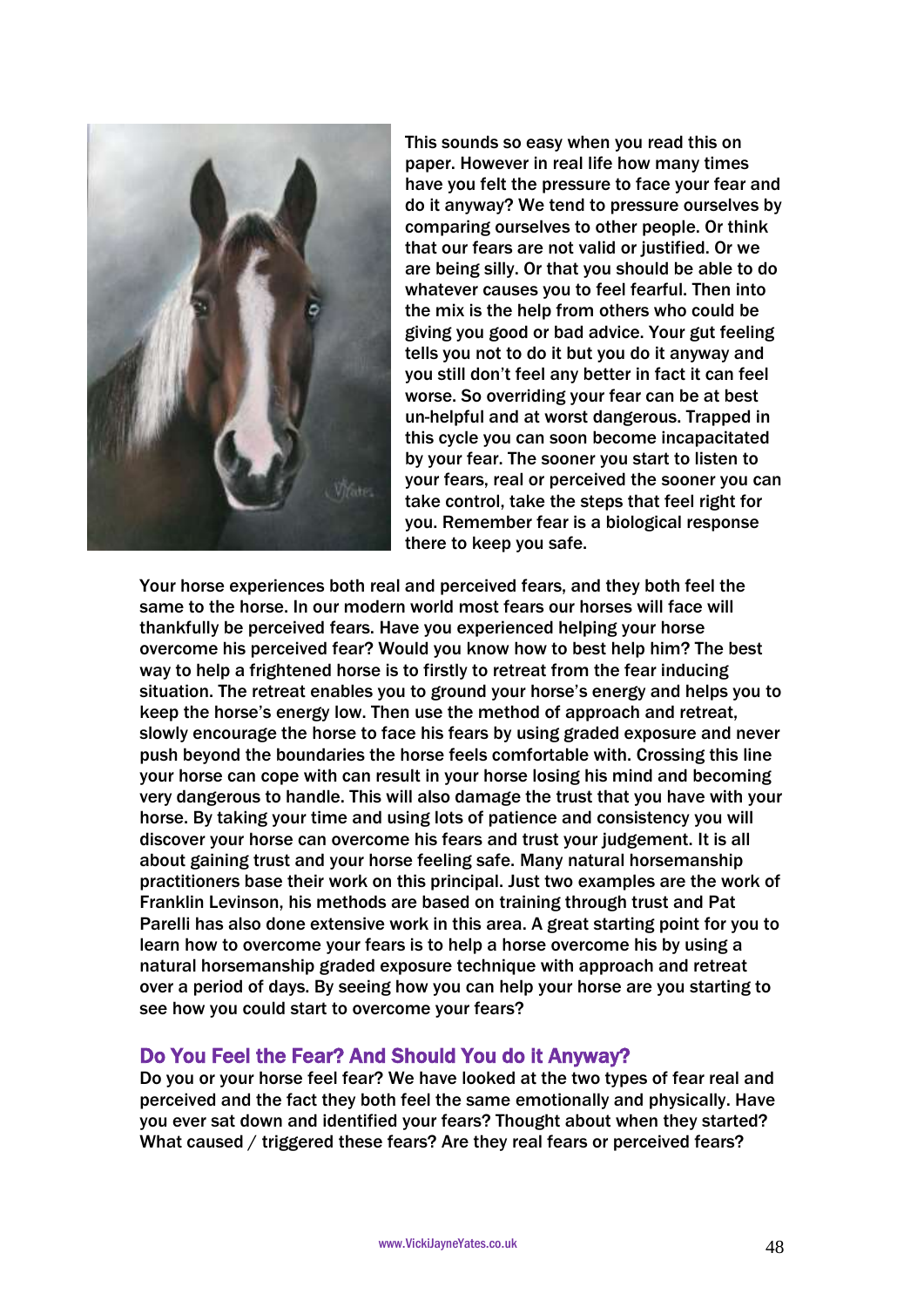

# Real Fears

You can identify real fears by the fact they are about safety issues or lack of skill or knowledge that put you at risk of harm. You have the right to be afraid when you are not safe. Here are some examples of situations that are not safe: A horse that is in a blind panic bolt. A horse that is not in control E.G: bucking, rearing, etc. A horse that is over excited, tense, spooky, and not able to listen. You are told to do something you don't feel ready to do. You lack skills and knowledge to deal with a particular situation. You feel out of your depth. A previous bad experience has scared you so you keep thinking about that bad experience and find it difficult to focus on the task in hand. You or your horse is pushed over the limit you can handle.

# Perceived Fears

Imagined fears feel as intense as real fears. They are imagined fears, your mind focuses on what might go wrong, or images of other people's bad experiences play in your mind, or stories of other people's misfortunes play on your mind. Sometimes it has its foundation in lack of knowledge and understanding of horses. Many owners find it difficult to understand why their horse behaves as he does and it scares them.

### A Few Tips for Coping with Fear

- Stop telling yourself you are wrong to feel fear
- Remind yourself fear is there to protect you from harm
- Don't be pushed by anyone to face your fear
- Only you can decide what is safe for you
- Remind yourself that your safety is your responsibility
- **Only work on your fears when you and your horse feel ready**
- Work at your pace, don't let others push you no matter what
- $\blacksquare$  Identify the fear
- **Pinpoint when did the fear start**
- **If Identify what causes / triggers the fear. Sometimes this has nothing to do** with horse riding / handling it can be outside influences e.g. health.
- Learn to identify if it is a real fear or perceived fear
- **Plan how you will work on the fear**
- Remember the approach and retreat graded exposure technique
- If you can't find the answer, try asking a different question
- Do the same you will get the same
- You may need to try a different approach
- Be prepared to take your time, it takes as long as it takes
- Be prepared to put in the time for consistent practice
- Be realistic about your skills and willing to learn
- Be patient with yourself and your horse
- Don't give yourself a hard time
- Get professional support and use an agreed structured plan
- It is ok and normal to feel fear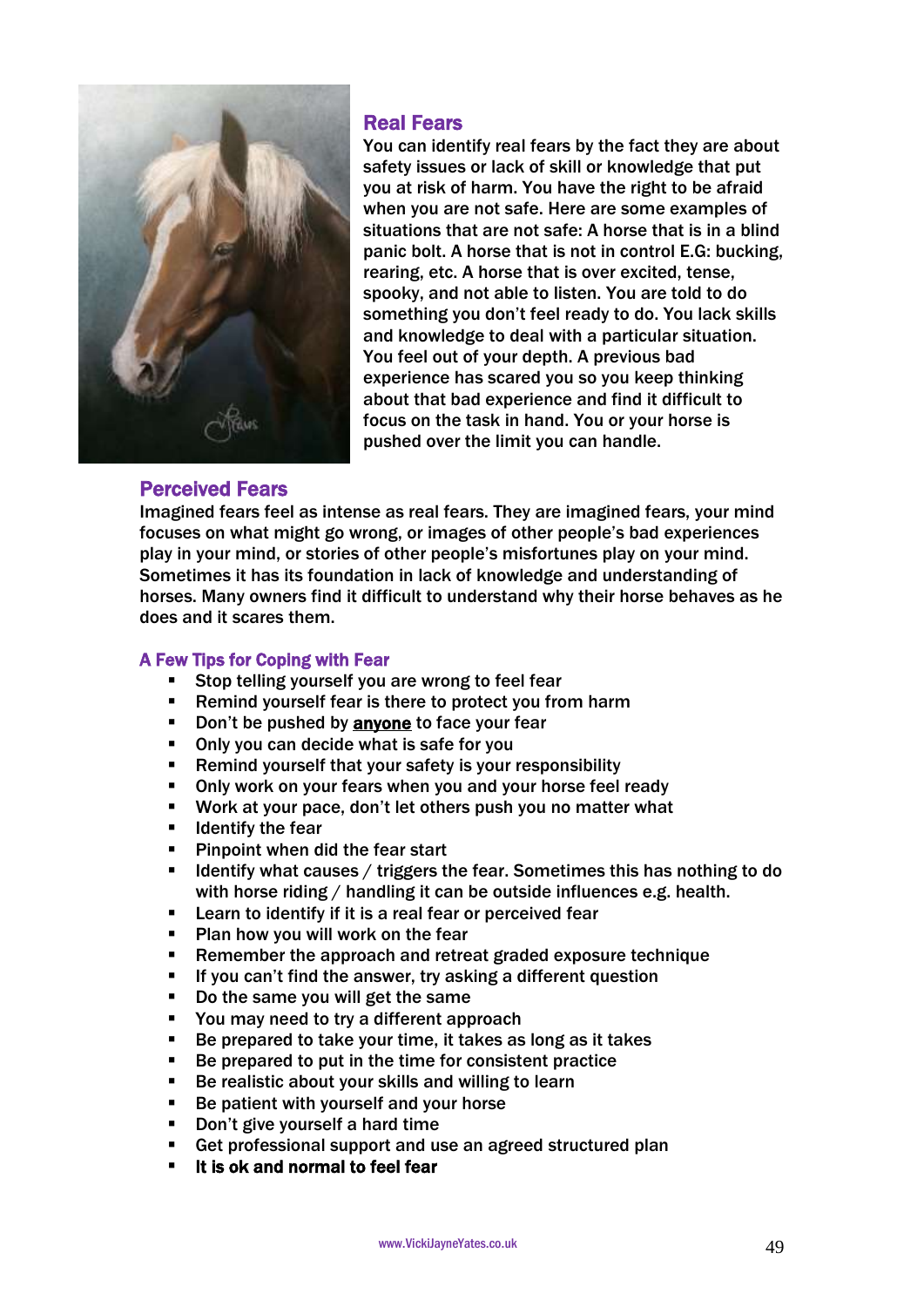Before we look at if you should do it anyway and how. The exercise below will help you to answer some fundamental questions about your fear. These will help you to identify what is the best way forward for you. Use the exercise below as many times as you like, keep it simple and pick one fear at a time to look at. Select one fear for you or your horse and jot down your thoughts in the boxes provided. The aim is to help you start to unravel your thinking around fear.



Exercise – Do you Feel Fear?

By using the exercise above you will have had chance to think in more detail about your fear(s) in a way that is not feeding them, but from a more objective view point. This helps you to better understand them. Ask yourself before this have you ever examined your fear like this before? Or thought that the fear is there for a reason? There is a way forward from fear but without the detailed picture it would be very difficult to plan for success.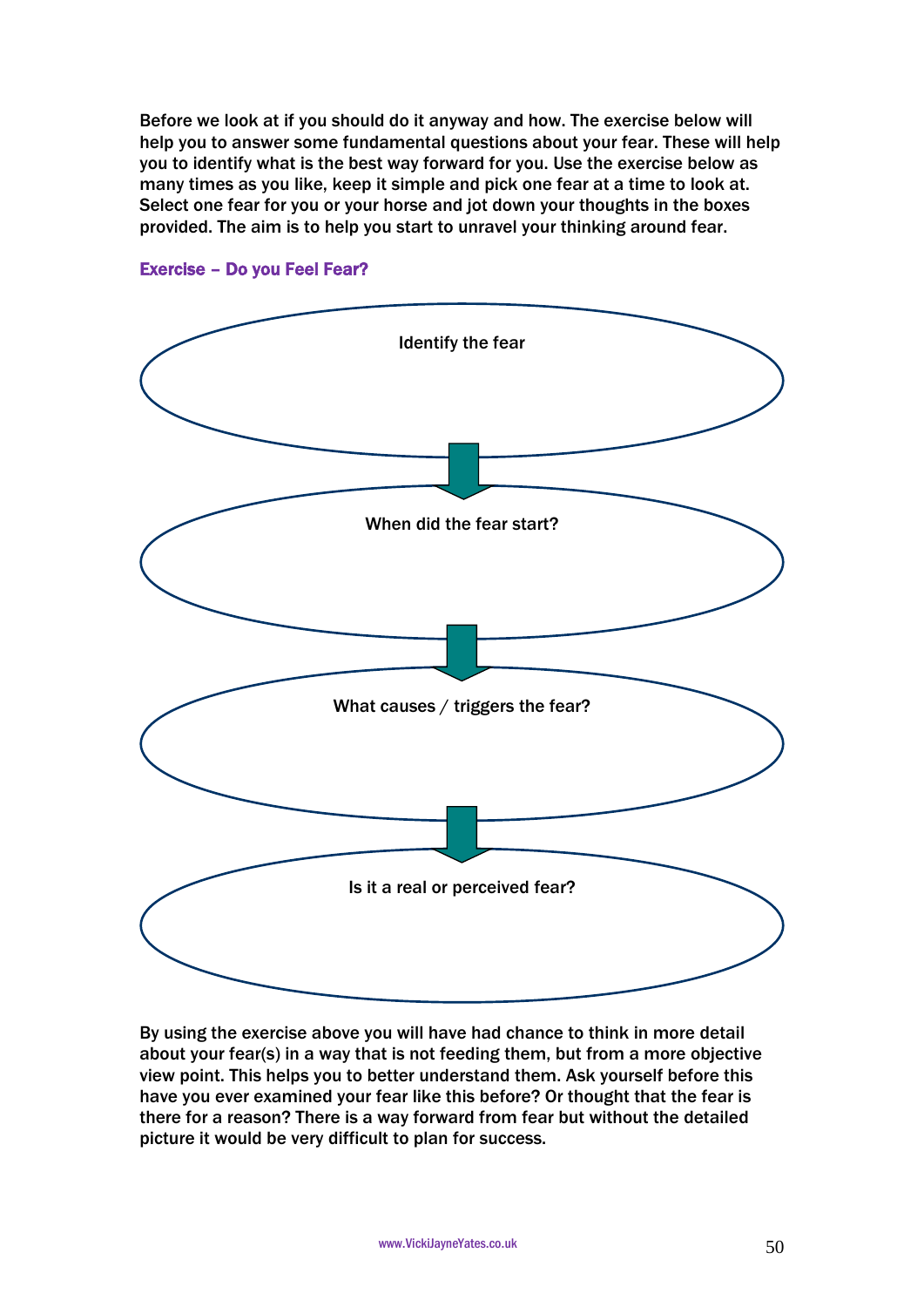# Should You Do it Anyway?

Now you have a better insight into your fears you are better placed to work with a professional to help work through the fear. The instructor should assess both you and your horse and support you with applying a safe and considered graded exposure approach and retreat technique you feel safe applying. You shouldn't face your fear without the skills, knowledge, experience required to deal with the situation. Remind yourself fear is there to protect you from harm. Only you can decide what is safe for you. Your safety is your responsibility. Don't be pushed by anyone to face your fear. You don't have to face your fear and do it anyway.

Here is an example of a graded exposure approach and retreat technique

Identify the fear - Scared of on getting on and riding your horse When did the fear start? – September

What causes / triggers the fear? - It was triggered by an outside influence. Health problem of stress, depression and anxiety related to work pressures. Is it a real or perceived fear? – It is a perceived fear. Thinking rationally it is clear it is safe to ride your own horse. As a in a ten year partnership they have done lots together.

By understanding the fear better you can start to see how to plan to take steps that feel right for an individual. Be prepared to take time and adjust each step as you go along. It is ok to feel fear real or perceived. Here is an example of how you could plan using a graded exposure approach and retreat technique to overcome the above fear.

- 1) Retreat Put on hold riding. Approach Enjoy doing groundwork games. By taking the pressure off you can concentrate on improving your health. When less stressed, depressed and anxious you will be ready to start with dealing with the fear of riding.
- 2) Now you feel healthier you are ready to start with dealing with your perceived fear of riding. Approach - You have done lots of groundwork, so you are very happy and confident handling your horse, tacking up etc. Approach - Now you feel ready to give riding a go.
- 3) Retreat For your first go at getting on a horse you decide to use a very safe, steady and quiet horse. Not your own horse as he can become excitable. Approach - So you go to a local riding school and work with an instructor who understands what you aim to achieve.
- 4) Approach After several sessions (as many as you need taken at the pace you need) with your reliable steady quiet riding school horse you are on able to walk, trot and canter. You now feel ready to give it a go to get on your own horse.
- 5) Retreat Take the pressure off yourself to achieve what you did with your steady riding school horse. Approach – After playing groundwork games with your horse you mount up and ride around in walk for a short while and then get off.
- 6) Approach After several sessions of working at your own pace gradually building up what you do with your horse. You are riding again!

Later in this book we will provide you with more information on developing an action plan and there is a template for you to use.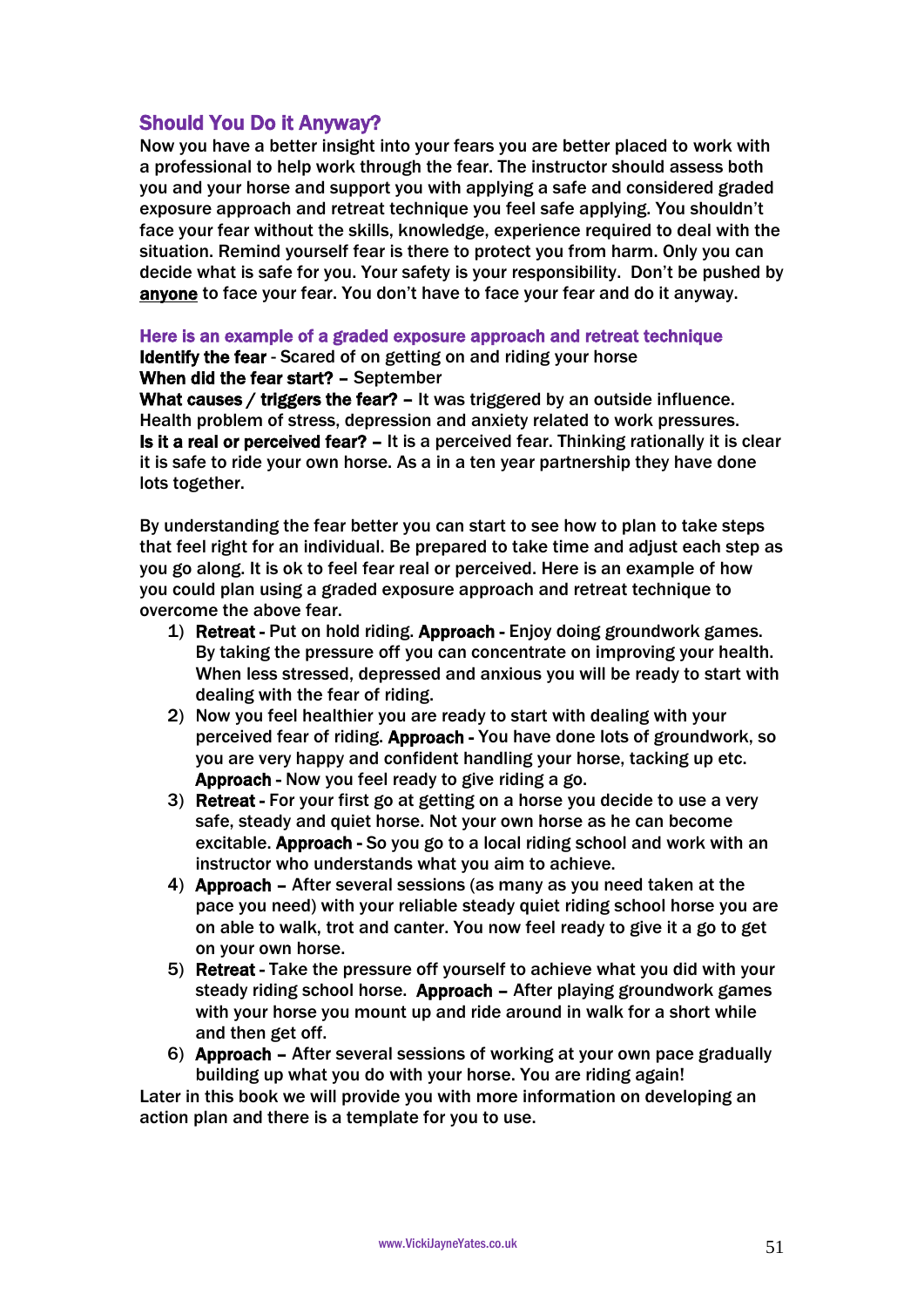# Warning Signals

Well before we lose our confidence there are often warning signals along the way that flag up that things are not as they should be. The trick is to tune in and listen to these warning signals and not to dismiss them. By learning to read these early warning signs we can take early intervention steps. These warning signals are within us and our horses and they are often subtle. So here are just a few examples to kick start your thinking about what warning signals you are being given by yourself and your horse.

- You can't put your finger on it but something just doesn't feel right.
- Questioning or doubting your ability.
- **Performance is lower.**
- Physically you and or your horse could feel out of sorts, tense, tired, minor ailments surface, etc.
- Mentally you and or your horse suffer from mood swings, irritability, lack motivation etc.
- Behaviour can change including avoiding things or dreading doing things.
- Your thinking about situations becomes slightly distorted.

Get to know what is normal for both you and your horse, and note any changes. These can be early warning signals that if you learn to listen and take action you can save yourself and your horse the task of solving more complex and difficult challenges further down the road. Tune in to your intuition it is your moral, ethical compass and learning to listen to it helps you to stay safe. If something doesn't feel right the chances are it isn't right.

# The 4 Simple Stages of Problem Solving with an Example

Stage 1. What is the problem? You need to move away from generalisations to specific and clearly defined problems that you want to solve. Prioritise as you can only tackle one problem at a time.

Example My horse doesn't like leaving his field, he gets scared.

Stage 2. Identify the possible options open to you. At this stage don't worry if they are realistic or not, as at this stage everything goes. Be creative and imaginative. Ask friends, family and your instructor to add their ideas to your list of options.

### Example

- a) Leave him in the field
- b) Work on building trust
- c) Help him feel safe leaving the field

### Stage 3 Decide which options on your list are realistic and unrealistic and why. Example

- a) Leave him in the field Realistic it costs nothing. It is ok for the short term but not a great long term option as I want to do more.
- b) Work on building trust Realistic This will take time and will need to try a range of approaches. I will need help from an instructor.
- c) Help him feel safe leaving the field Realistic graded exposure approach, will need to make the area safe before I can start this.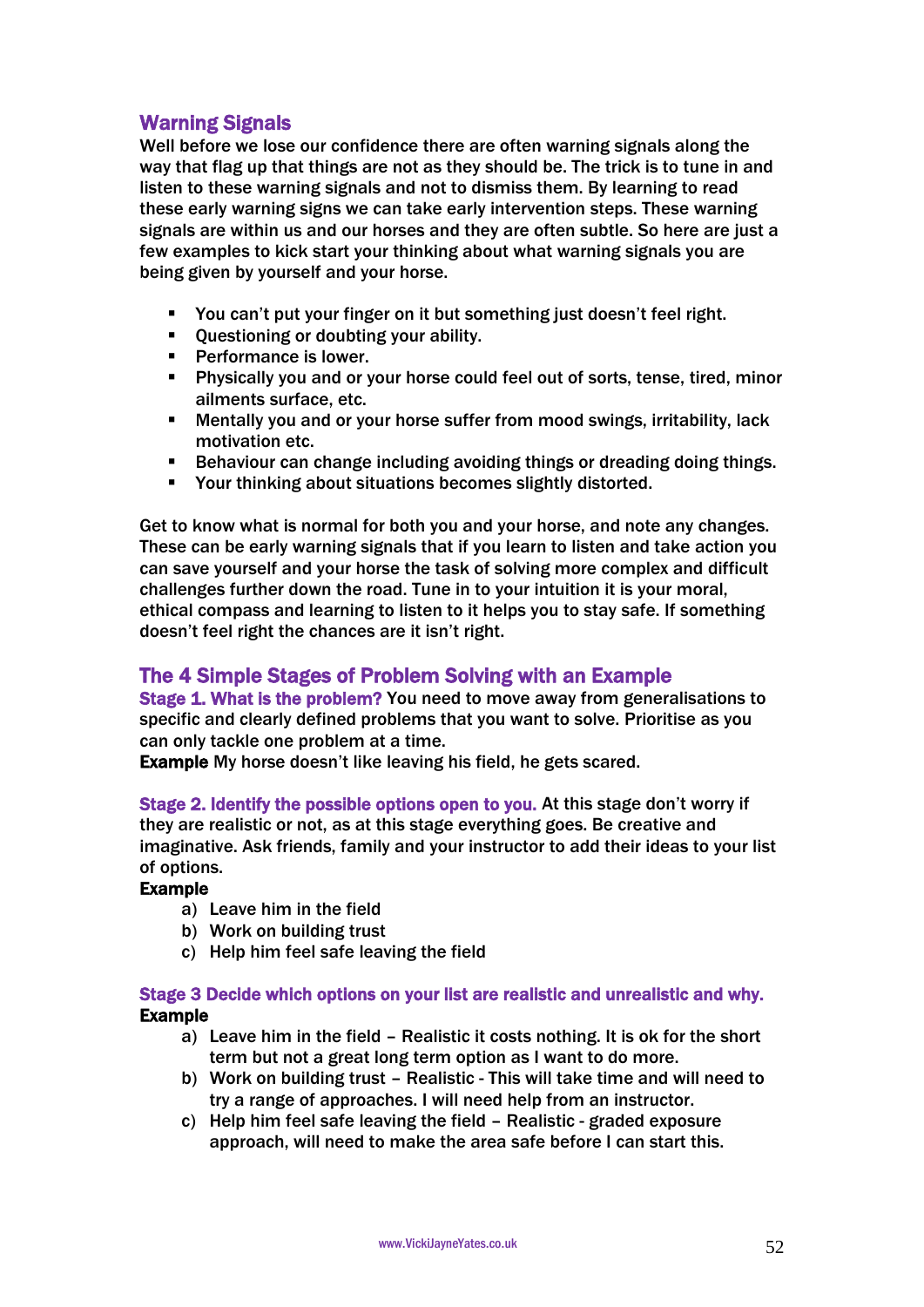#### Stage 4 Select the option(s) that you feel best suits you and your horse

Example - We have selected 3 options that may help with the aim to mix and match the 3 in a plan.

- a) Leave him in the field I will do this for now and do all the exercises and training with my horse in the field.
- b) Work on building trust In the field. Play horsemanship games to help build trust.
- c) Help him feel safe leaving the field Talk to other people at the yard so they know why I am moving hazards and working on gradually working my horse with graded exposure advance and retreat methods between the field and the yard. I need to select times of the day that are best to do this so as not to cause problems for other people.

Use the four simple steps to problem solving to inform your plan of action.



# Develop an Action Plan

Take time to build your personal confidence plan. Success is the result of our planned achievements. Now is the time to start to working with a plan to build your or your horse's confidence. It gives you a direction and focus. Using all the information you have learnt in this resource you can now put down a simple plan to use with professional support.

Remind yourself of the sections in this book they all feed into your confidence plan. Your simple plan will be far more effective and successful if you do. Are you using your comfort zone lists to build a strong foundation for success? Have you practiced compassion and empathy and developing your equine compassion? Seeing the world from another's perspective is essential in

confidence building. You will need bags of patience along your journey in gaining confidence. Plus learn and practice using and reading your and your horse's energy. There is also the effect of your emotions can play in the relationship with your horse. Becoming more confident requires practice, practice, practice and that needs to be simple and consistent. There will be times in your progress that you feel frustrated, at these times are you chasing moonbeams or are you experiencing a spiky profile? Yours and your horse's health have a part to play too, how confident are you that you and your horse are as fit and healthy as you both can be? Are you more aware of how the physical and emotional environment can impact on your confidence? And do you need to change these?

Challenge your negative inner dialogue and the labels we attach to ourselves and our horses. Also by having an understanding of what is confidence, low selfesteem, anxiety, stress, panic and fear you should be able to recognise which are impacting on your or your horse's confidence and how best to move forward. Tune with yourself and your horse and spot subtle changes that give you the chance to work on things before they become bigger problems. This resource strongly urges you to invest into the equine and human relationship. Also most importantly highlighted is the skill of being open minded and the barriers that often prevent this.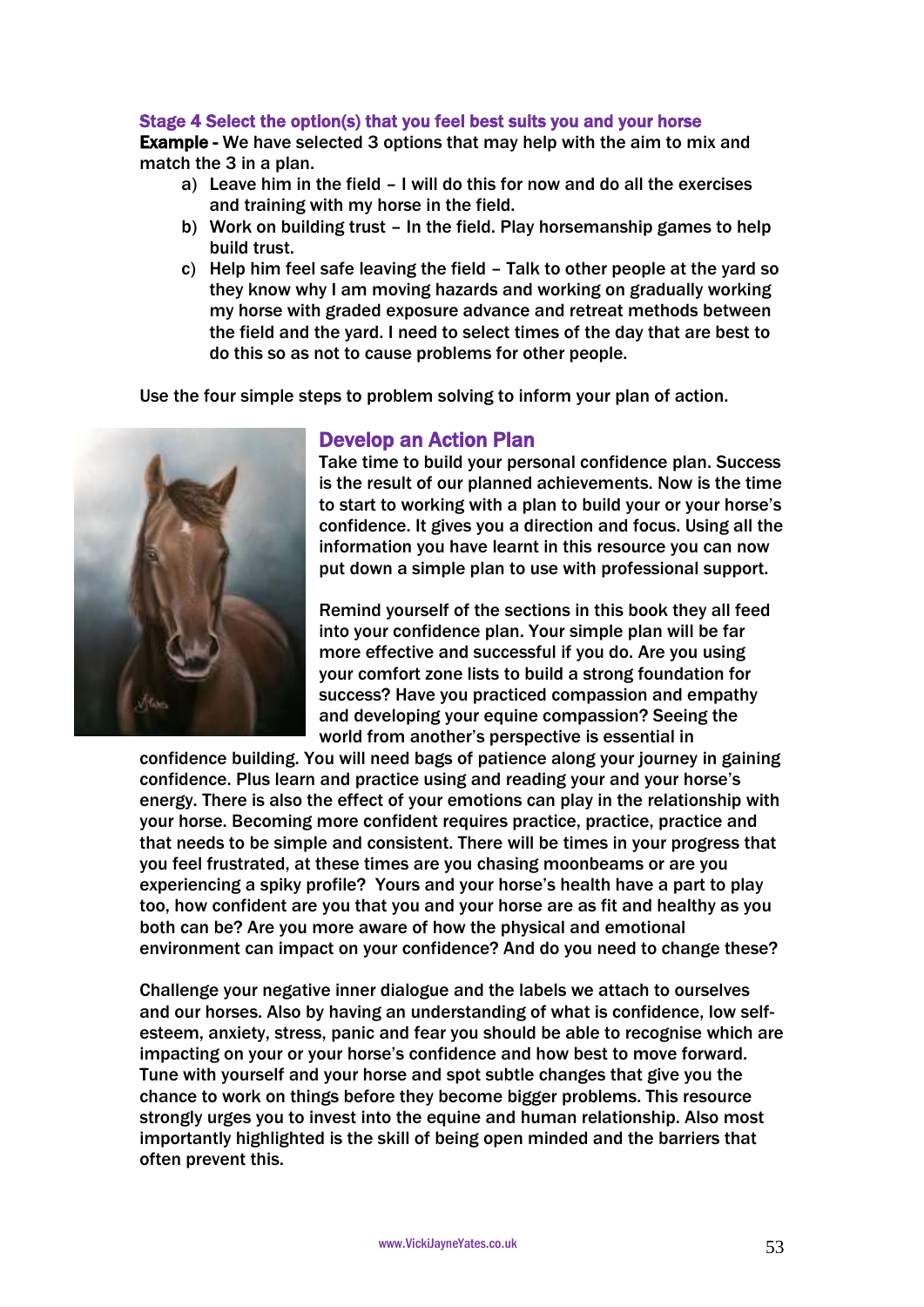# Always tackle one problem at a time.

- Break your target / goal down into small achievable steps
- Start with the easiest step and practice it. This practice should be regular, frequent, consistent and prolonged. You / your horse must go on practicing until the anxiety has died down and you / your horse feel more confident before moving onto the next step.
- If something is too hard, look at breaking that step down into intermediate stages. And / or go back a step for a short while.
- Be prepared to try different approaches and to change your plan if you need to. Your plan is not set in stone.
- Reward successes however small.
- Keep a record of your progress.

| Your / Your Horse's Target: |                     |  |
|-----------------------------|---------------------|--|
| Step 1                      | <b>Easiest step</b> |  |
|                             |                     |  |
| Step 2                      |                     |  |
|                             |                     |  |
|                             |                     |  |
| Step 3                      |                     |  |
|                             |                     |  |
| Step 4                      |                     |  |
|                             |                     |  |
| Step 5                      |                     |  |
|                             |                     |  |
| Step 6                      |                     |  |
|                             |                     |  |
| Step 7                      |                     |  |
|                             |                     |  |
|                             |                     |  |
| Step 8                      |                     |  |
|                             |                     |  |
| Step 9                      |                     |  |
|                             |                     |  |
| Step 10                     |                     |  |
|                             |                     |  |
|                             |                     |  |

You can download for FREE the resource – Set Yourself Up For Success by using this link [https://sites.create](https://sites.create-cdn.net/sitefiles/58/9/3/589338/set_Your_self_up_for_success_article.pdf)[cdn.net/sitefiles/58/9/3/589338/set\\_Your\\_self\\_up\\_for\\_success\\_article.pdf](https://sites.create-cdn.net/sitefiles/58/9/3/589338/set_Your_self_up_for_success_article.pdf)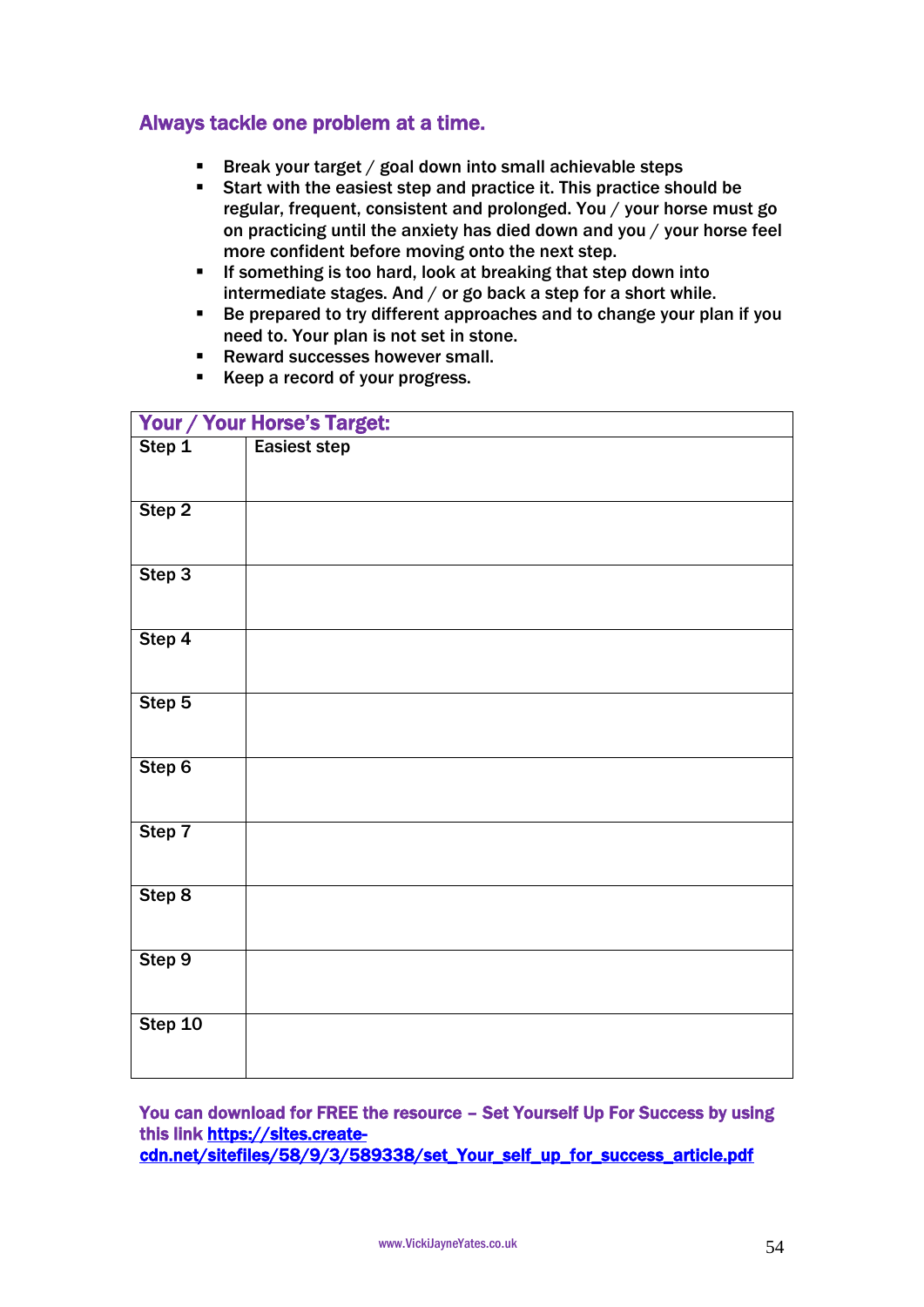# Maintaining Progress

### Points to bear in mind to help you / your horse maintain progress is:

- 1) You and your horse need to progress at the pace that feels right for you both. This is different for each person & horse. Never work at a level that pushes you or your horse's anxiety levels beyond comfortable limits. A horse that is very anxious / fearful can be very dangerous. Building confidence takes time.
- 2) Learn and understand horse language, behaviour and personality.
- 3) In each session work on one goal at a time.
- 4) Always use techniques learnt in the previous steps and build on these. Focus on the least anxiety giving step until you / your horse feel comfortable and confident. Then move onto the next step as appropriate.
- 5) Be open minded aim to learn a range equestrian tactics / skills. It is similar to building a tool box of skills. Having a range of skills / tactics / techniques helps you to be better placed to deal with situations.
- 6) Develop a support network. Keep regular contact with your instructor. Your family and friends can be a very valuable in offering encouragement and support. On-line forums….etc. However remember you and your horse are working toward being independent.
- 7) There will be bad days and setbacks. Maintaining progress means being committed and giving your programme high priority. On bad days it is important to look at the total distance travelled; it is therefore a good idea to keep notes to reflect back on. Setbacks can be viewed as positives as they provide learning opportunities to ask why. Work out what if anything went wrong. There may be another solution that will work better for you / your horse. You may have misjudged slightly and set yourself or your horse a too difficult step. And remember everyone has bad days on which they perform badly.
- 8) Practice regularly. Repeat exercises as many times as required. This helps build confidence.
- 9) Put the relationship with your horse first.
- 10)Focus on your achievements and congratulate yourself.
- 11) Identify your / your horse's weaknesses / areas you are struggling with. Share this information with your instructor so you can formulate a plan to overcome them.
- 12) Accept compliments and recognise what you / your horse are good at.
- 13) Give praise to your horse when deserved. Look for him / her trying to do the right thing. This is essential in building and developing a positive relationship.
- 14) Believe in yourself.
- 15) Pinpoint your worrying thoughts. Write them down, by bringing them out into the open relieves the pressure. You can then look at the evidence and what is the probability that your thought is correct. Ask yourself is there anything I can do about this? Is there anything I can do to change the situation? Bring your worries to the attention of your instructor.
- 16) Never be afraid to ask questions or ask for help.